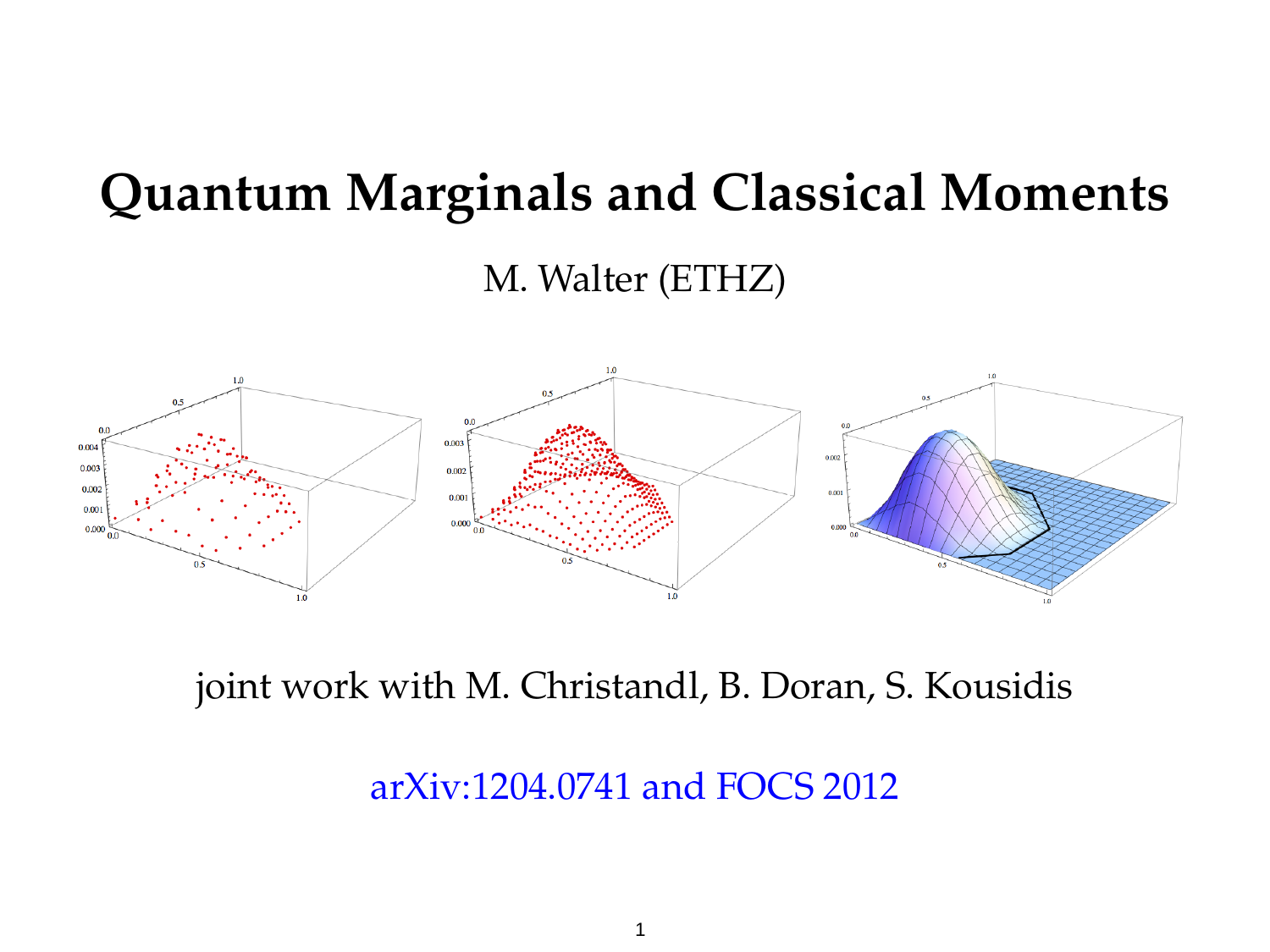#### Plan for this Talk

1. Introduction to the Quantum Marginal Problem

- 2. Marginals of Random States  $\triangleleft$ 4. Semiclassical Limit
- 3. The Branching Problem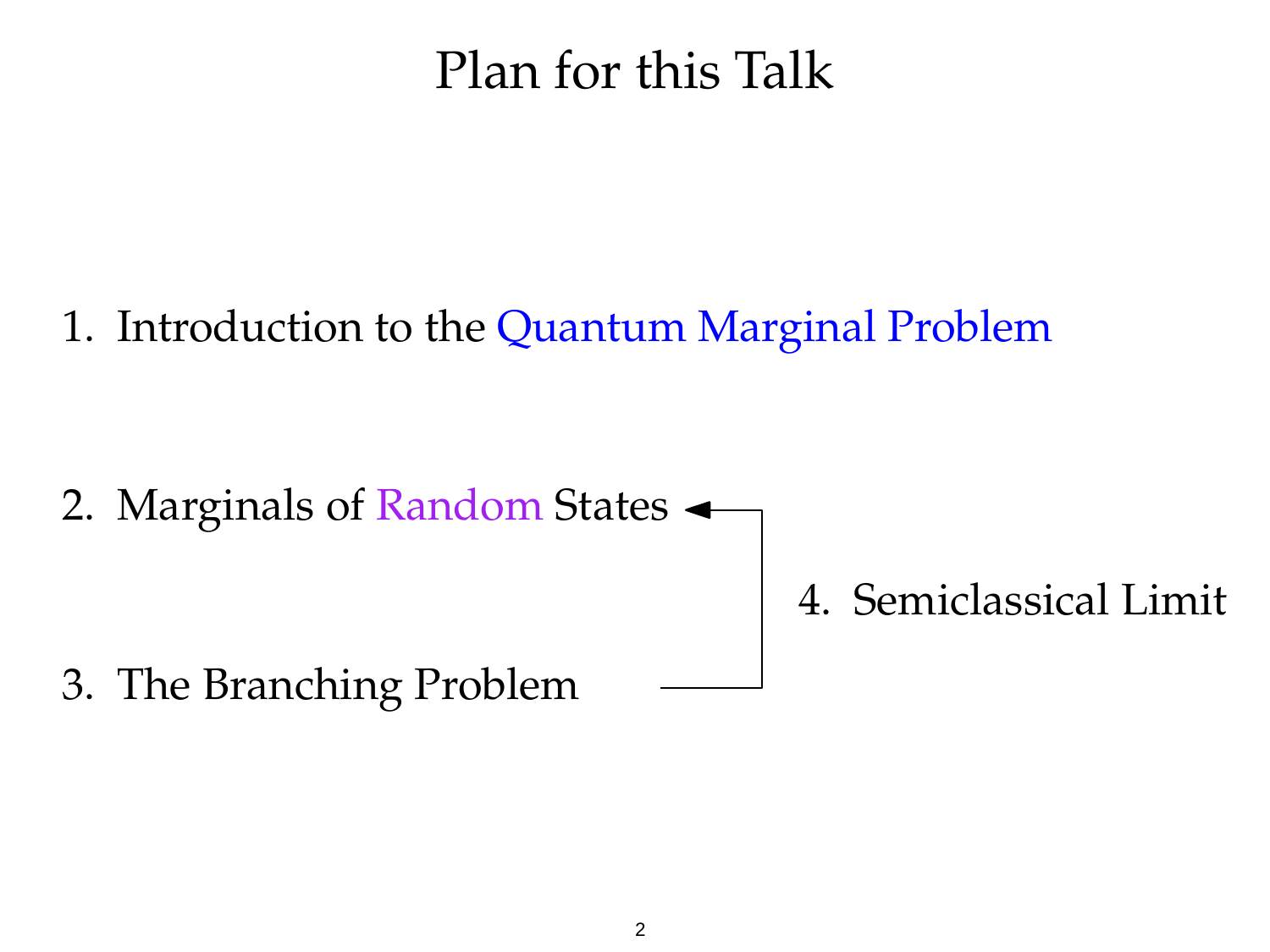#### One-Body Quantum Marginal Problem



*Which collections*  $\rho_A$ *,*  $\rho_B$ *,*  $\rho_C$  *of reduced density matrices ("quantum marginals") are compatible?*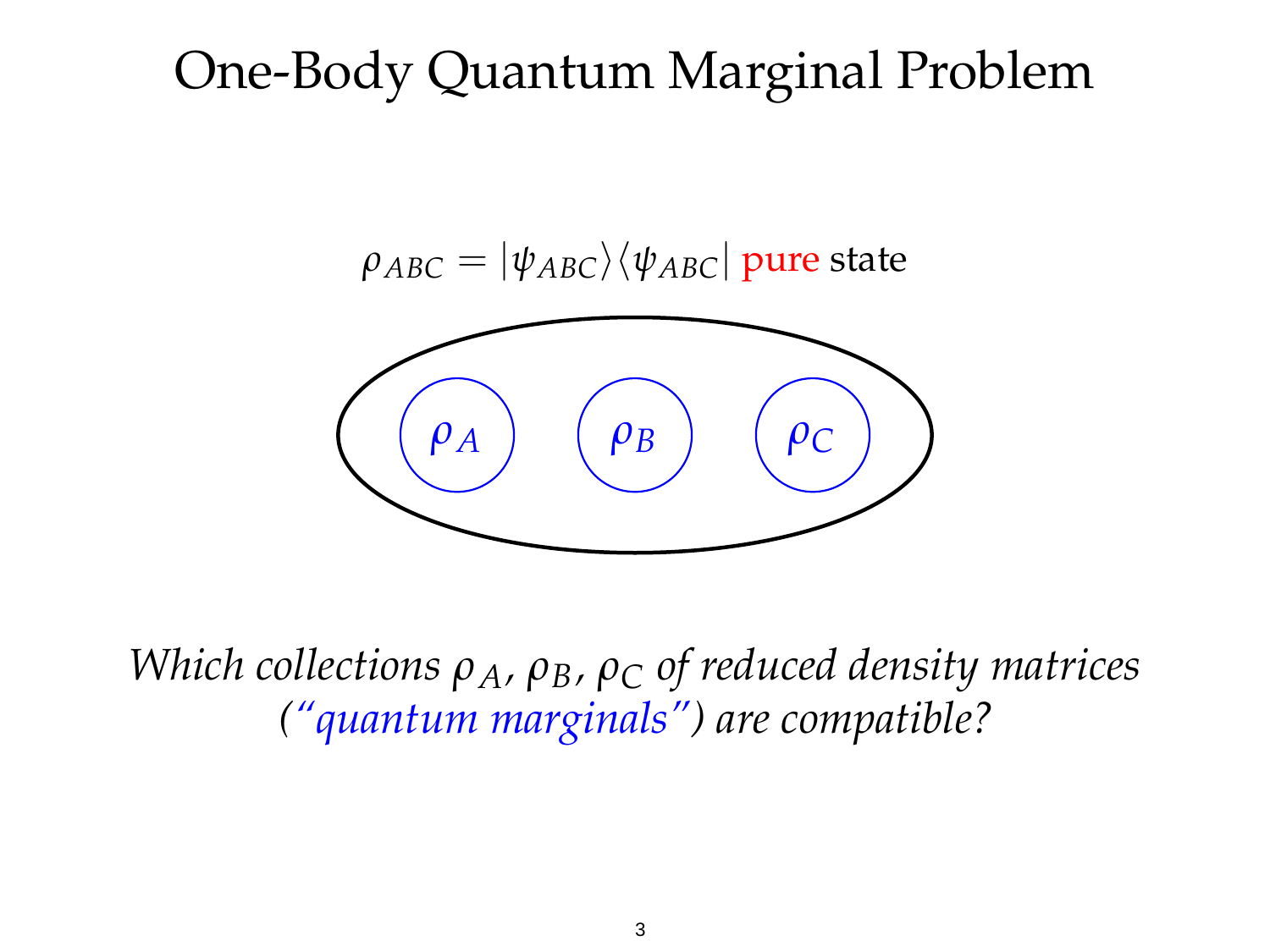#### One-Body Quantum Marginal Problem



*Which collections*  $\rho_A$ *,*  $\rho_B$ *,*  $\rho_C$  *of reduced density matrices ("quantum marginals") are compatible?*

Only depends on local eigenvalues  $\vec{\lambda}_A$ ,  $\vec{\lambda}_B$ ,  $\vec{\lambda}_C$ !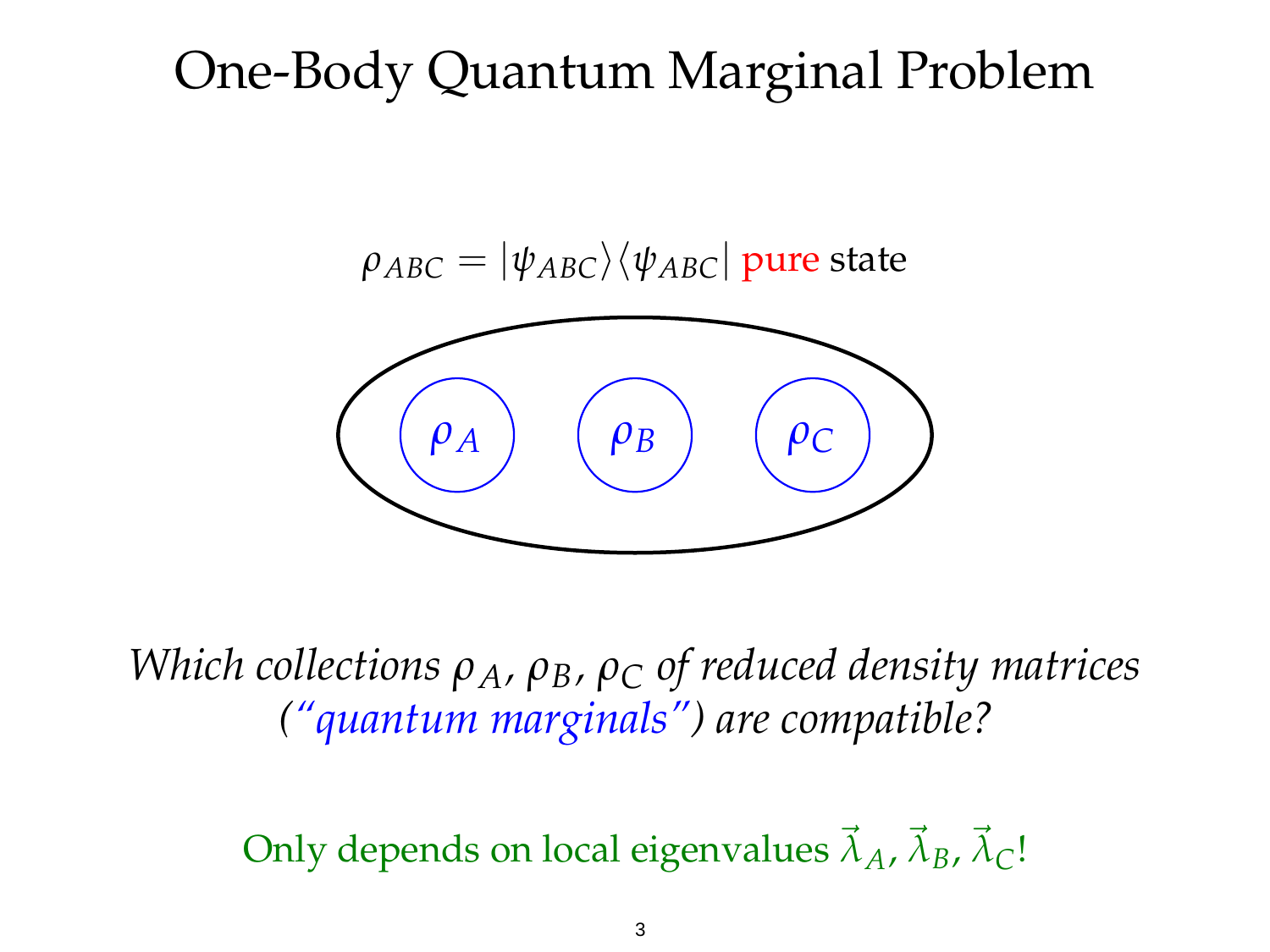#### Examples

• Bipartite Systems:

$$
\mathbb{C}^d \otimes \mathbb{C}^d
$$

$$
\rho_A, \rho_B \text{ compatible} \Longleftrightarrow \vec{\lambda}_A = \vec{\lambda}_B
$$

• Three Qubits:





 $\lambda_{A,\text{max}} + \lambda_{B,\text{max}} \leq \lambda_{C,\text{max}} + 1$  $\lambda_{A,\text{max}} + \lambda_{C,\text{max}} \leq \lambda_{B,\text{max}} + 1$  $\lambda_{B,\text{max}} + \lambda_{C,\text{max}} \leq \lambda_{A,\text{max}} + 1$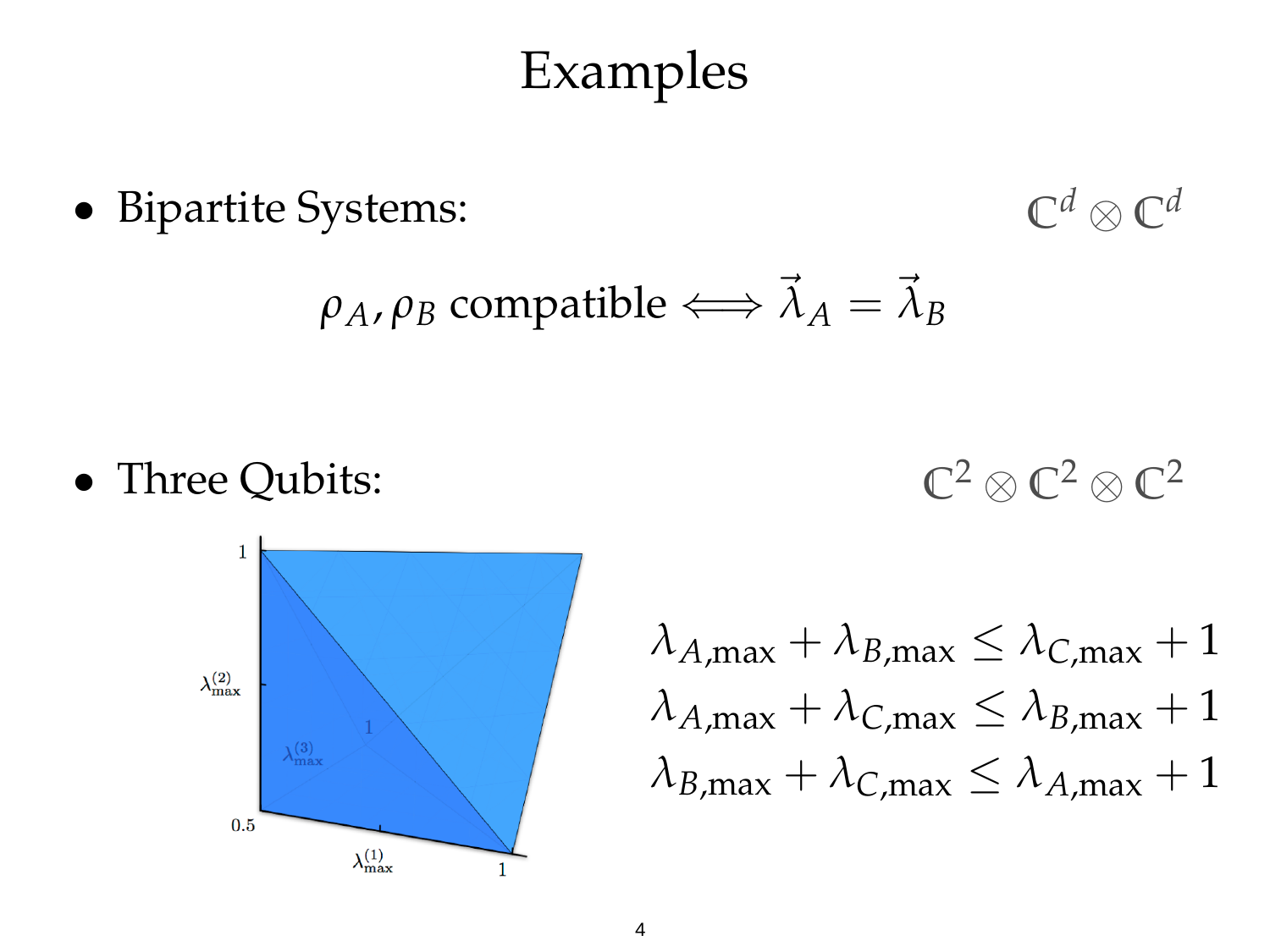#### General Features of Solution

$$
\Delta = \left\{ (\vec{\lambda}_A, \vec{\lambda}_B, \vec{\lambda}_C) \text{ compatible} \right\}
$$

• Convex polytope



Kirwan

• Explicit linear inequalities:

Klyachko

$$
\sum_{i} a_{\pi(i)} \lambda_{A,i} + \sum_{j} b_{\tau(j)} \lambda_{B,j} \le \sum_{k} c_{\sigma(k)} \lambda_{C,k}
$$

whenever  $[\pi]_a \otimes [\tau]_b \cap \iota^*[\sigma]_c \neq 0 \in H^*$ .

algebraic geometry Schubert calculus

• Representation theory Christandl–Mitchison, . . .

*gα*,*β*,*<sup>γ</sup>*

Kronecker coefficients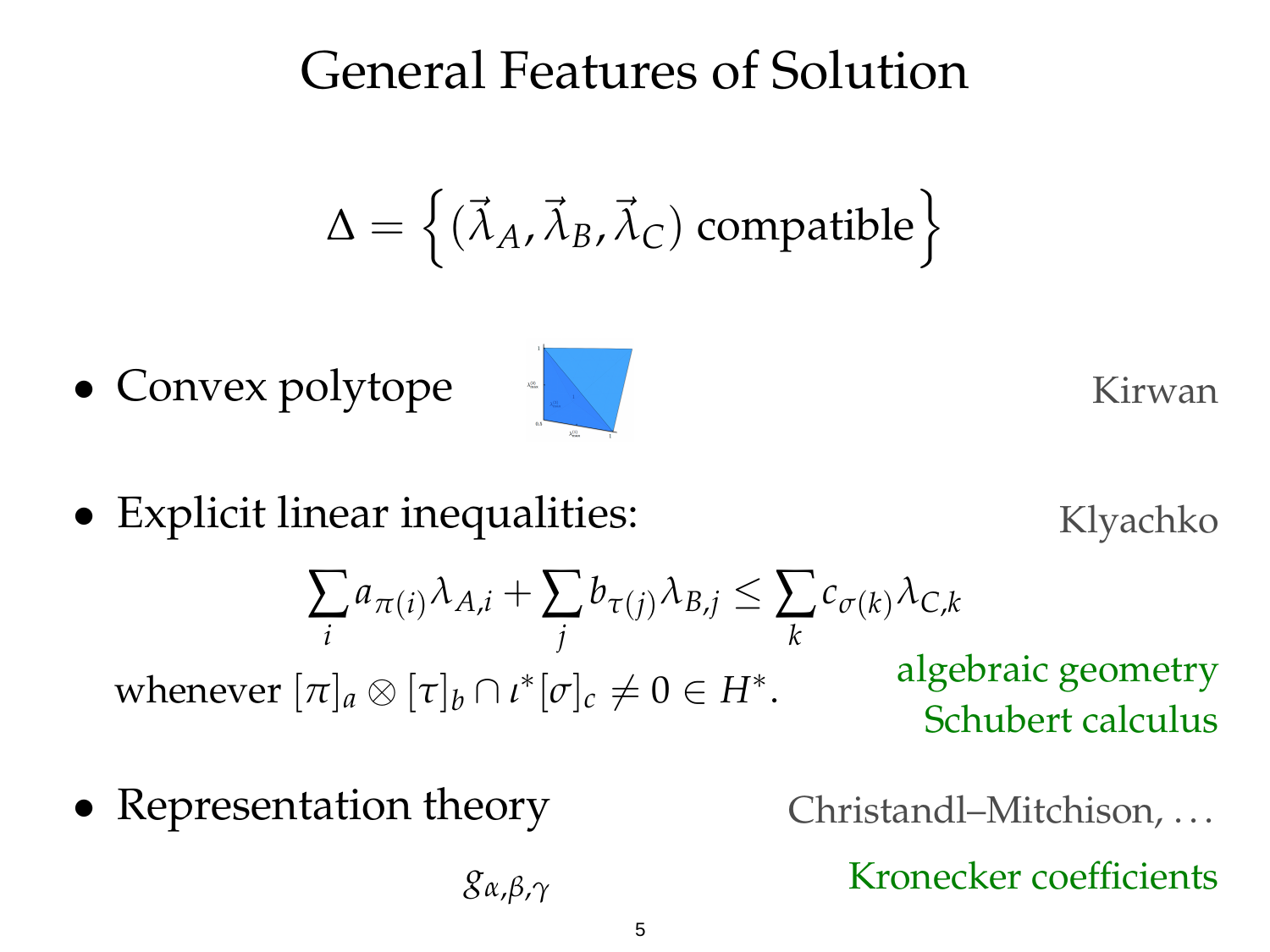#### How about the Diagonals?



There are no constraints!

$$
|\psi_{ABC}\rangle = (\sum_i \sqrt{a_i} |i\rangle) \otimes (\sum_j \sqrt{b_j} |j\rangle) \otimes (\sum_k \sqrt{c_k} |k\rangle)
$$

No hope of solving the QMP in this way!?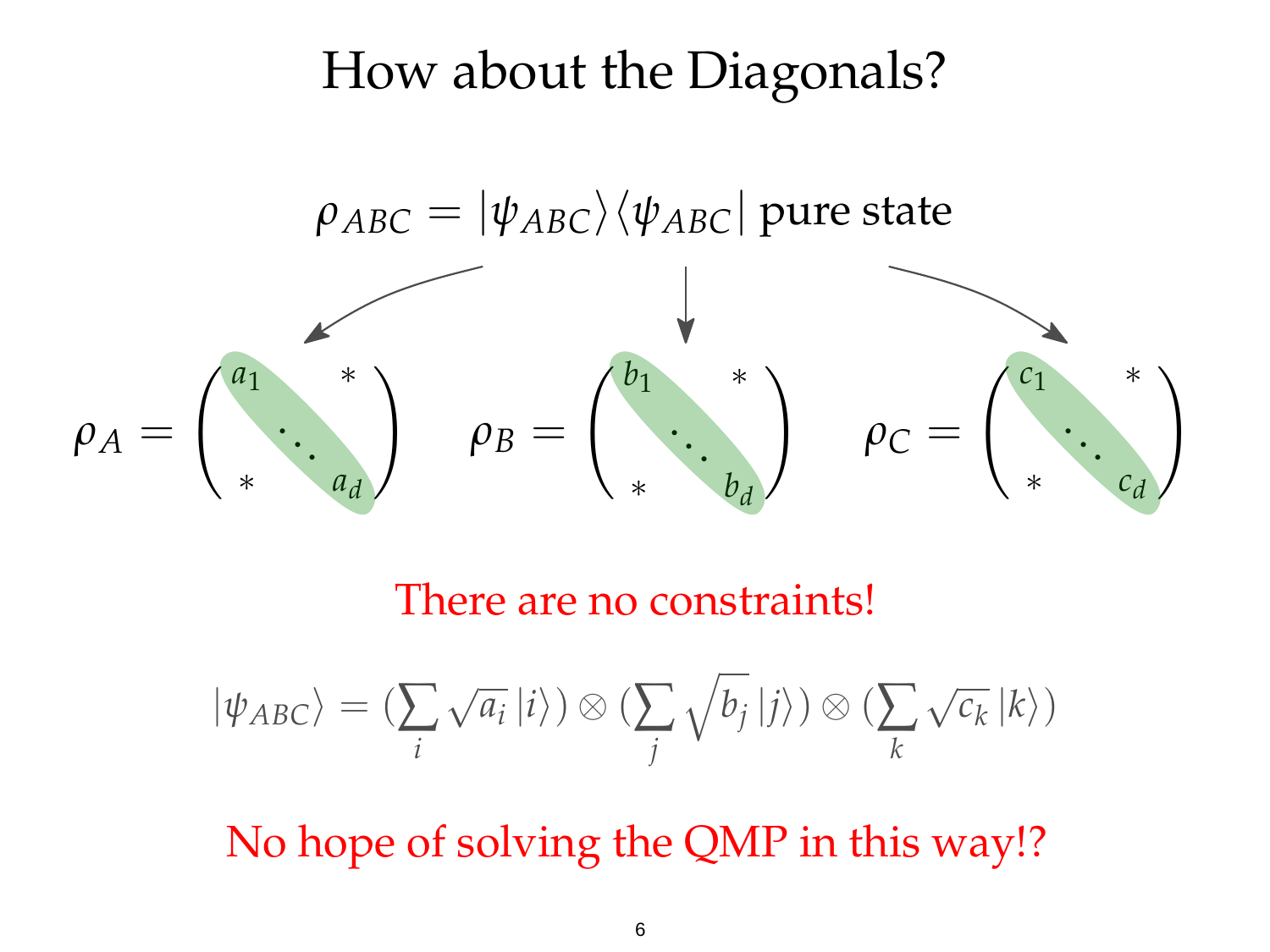2. Marginals of Random Quantum States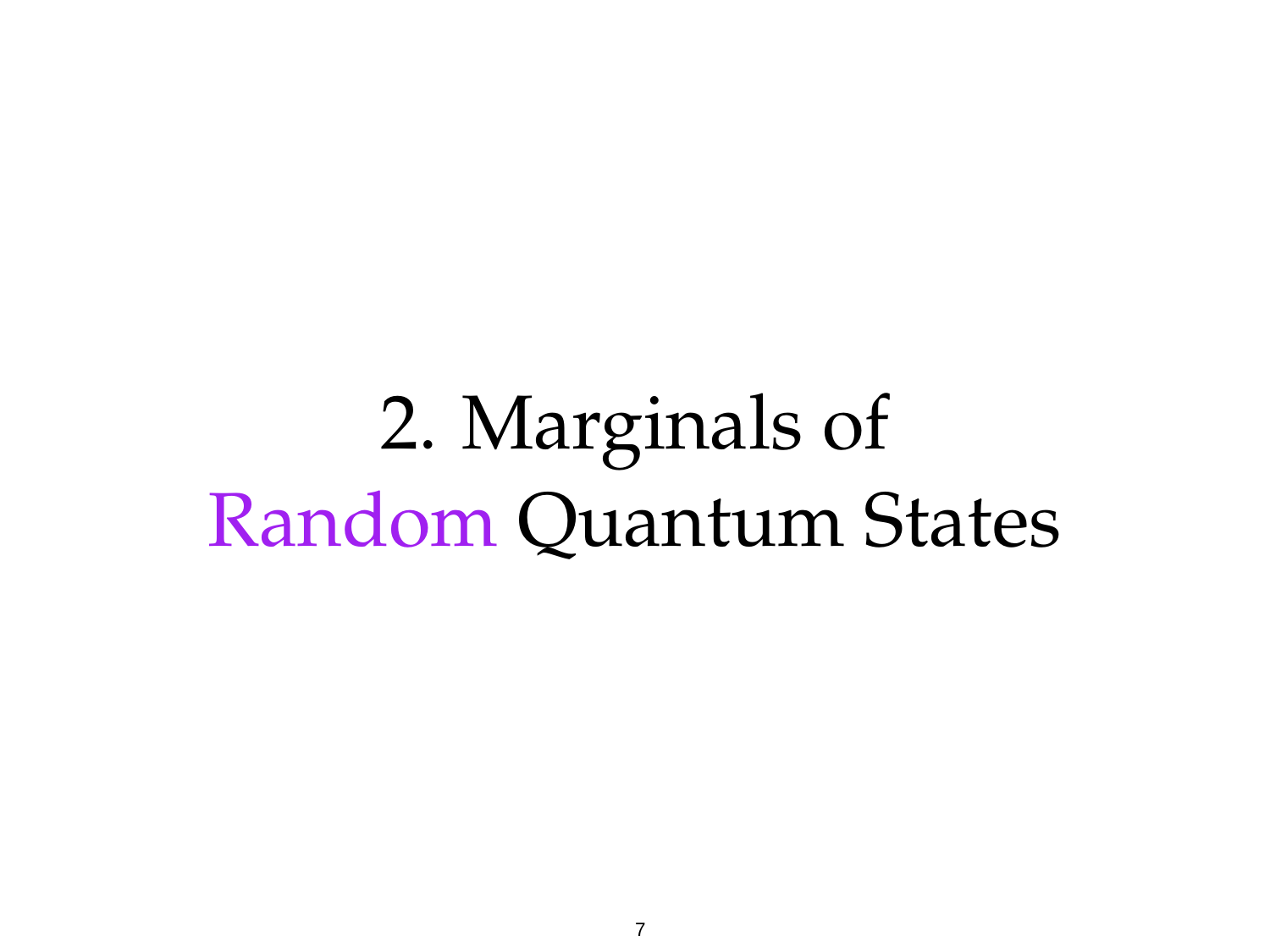#### The "Random Marginal Problem"...

 $\rho_{ABC} = |\psi_{ABC}\rangle\langle\psi_{ABC}|$  Haar-random pure state



*What is the joint distribution of the marginals?*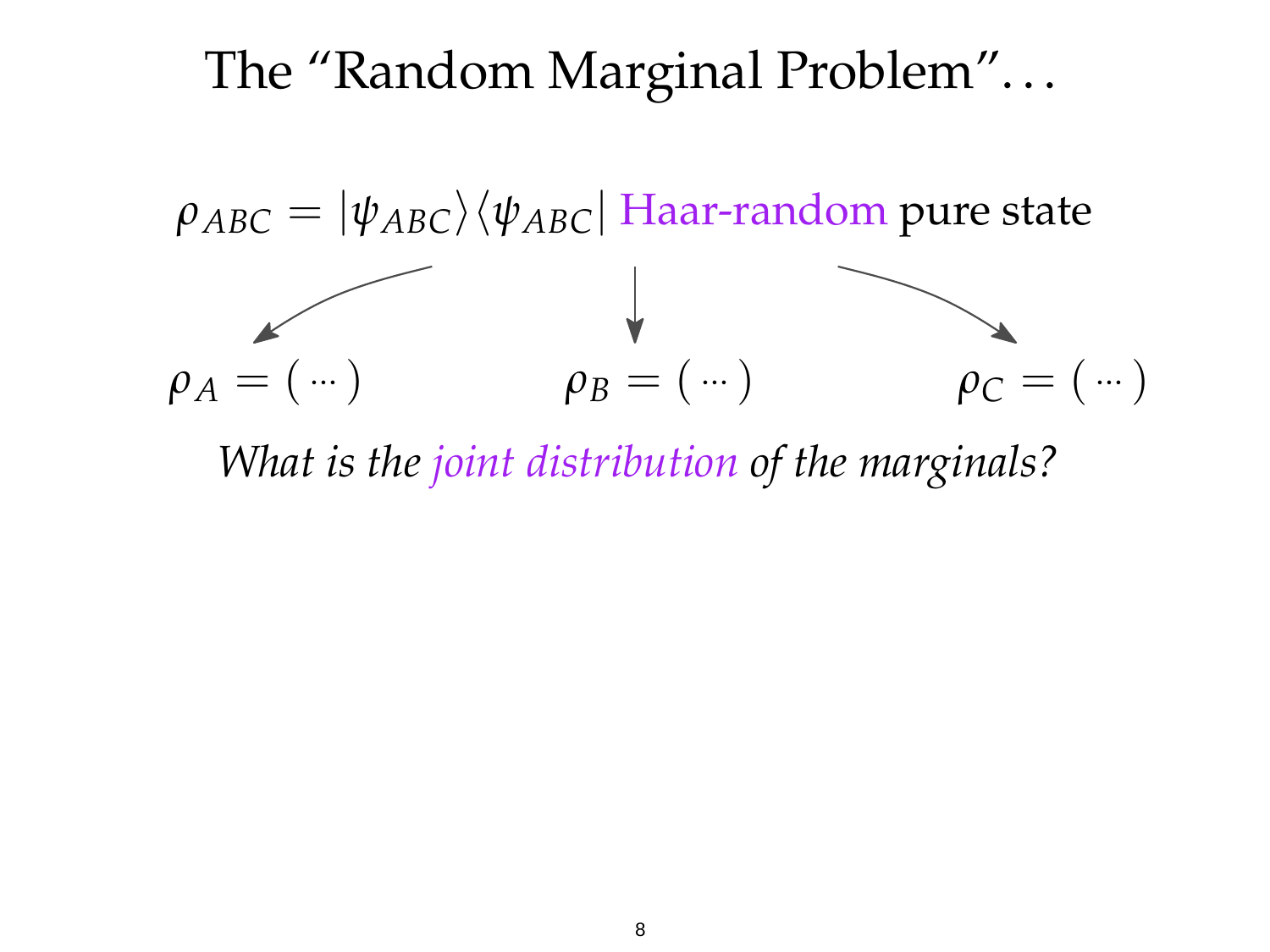#### The "Random Marginal Problem". . .

 $\rho_{ABC} = |\psi_{ABC}\rangle\langle\psi_{ABC}|$  Haar-random pure state  $\rho_A = ($ ...) *ρ<sup>B</sup>* = ( ...) *ρ*  $C = ($   $\cdots)$ *What is the joint distribution of the marginals?*  $\overline{\lambda}$  $\vec{\lambda}_A = (\lambda_{A,1}, \ldots)$  *,*  $\vec{\lambda}_B = (\lambda_{B,1}, \ldots)$   $\vec{\lambda}$  $\lambda_C = (\lambda_{C,1}, \ldots)$ 

*What is the joint distribution of the marginal eigenvalues?*

Equivalent, since measure  $U(d) \otimes U(d) \otimes U(d)$ -invariant!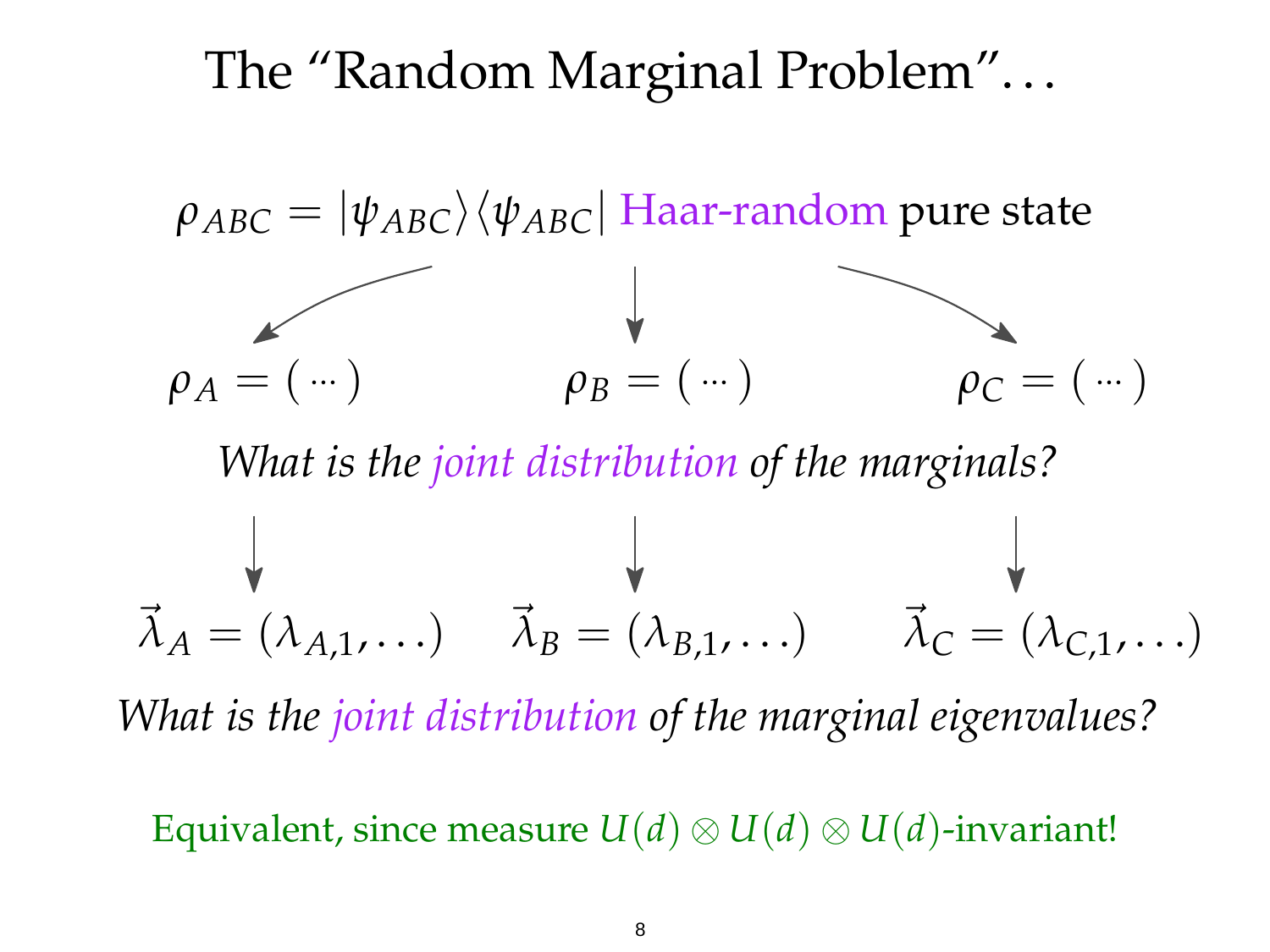#### The "Random Marginal Problem". . .



*What is the joint distribution of the marginal eigenvalues?*

This is a probability measure on the marginal polytope.

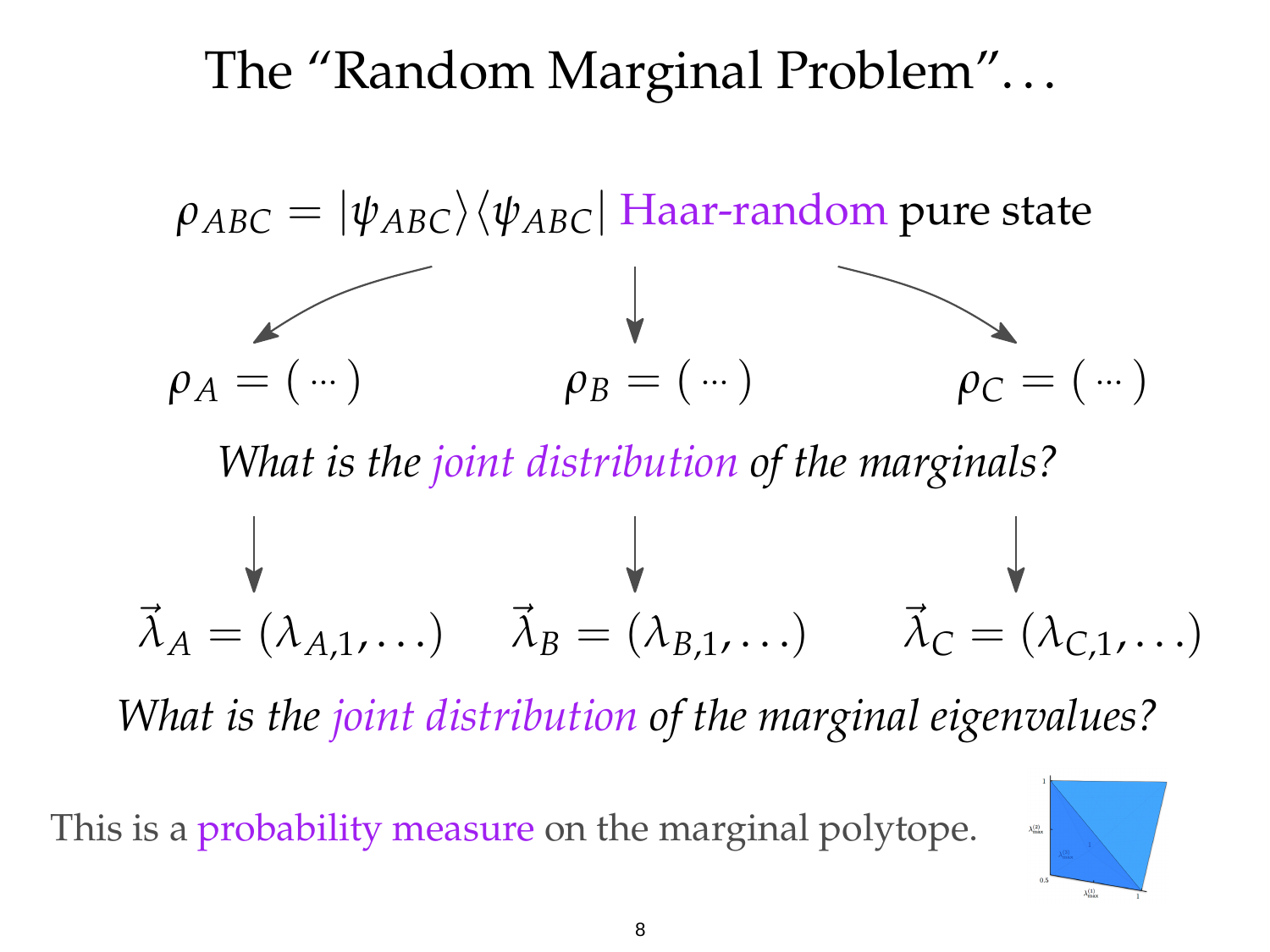

- 1. Compute joint distribution of marginal diagonals.
- 2. Recover joint distribution of marginal eigenvalues.

# ?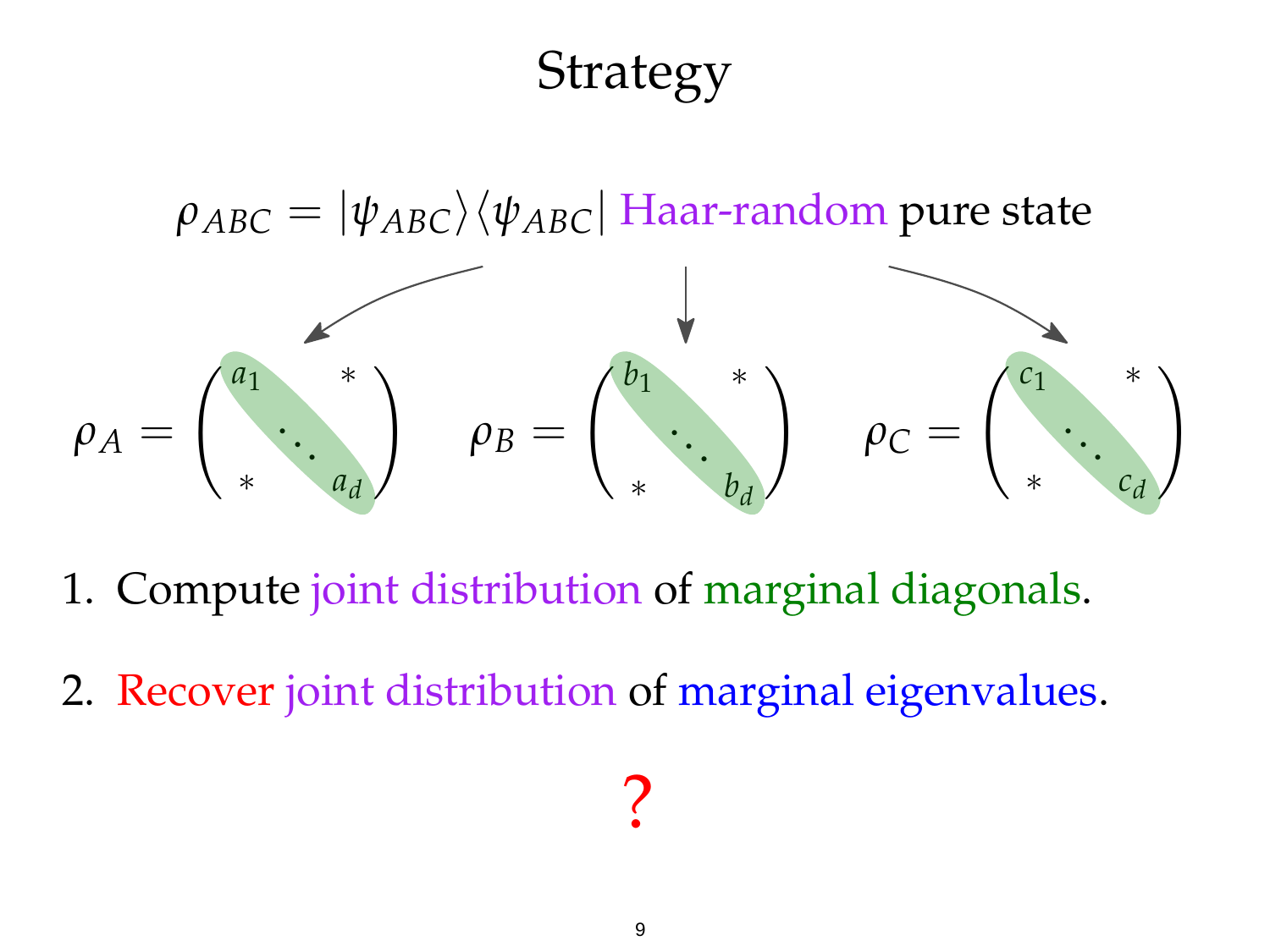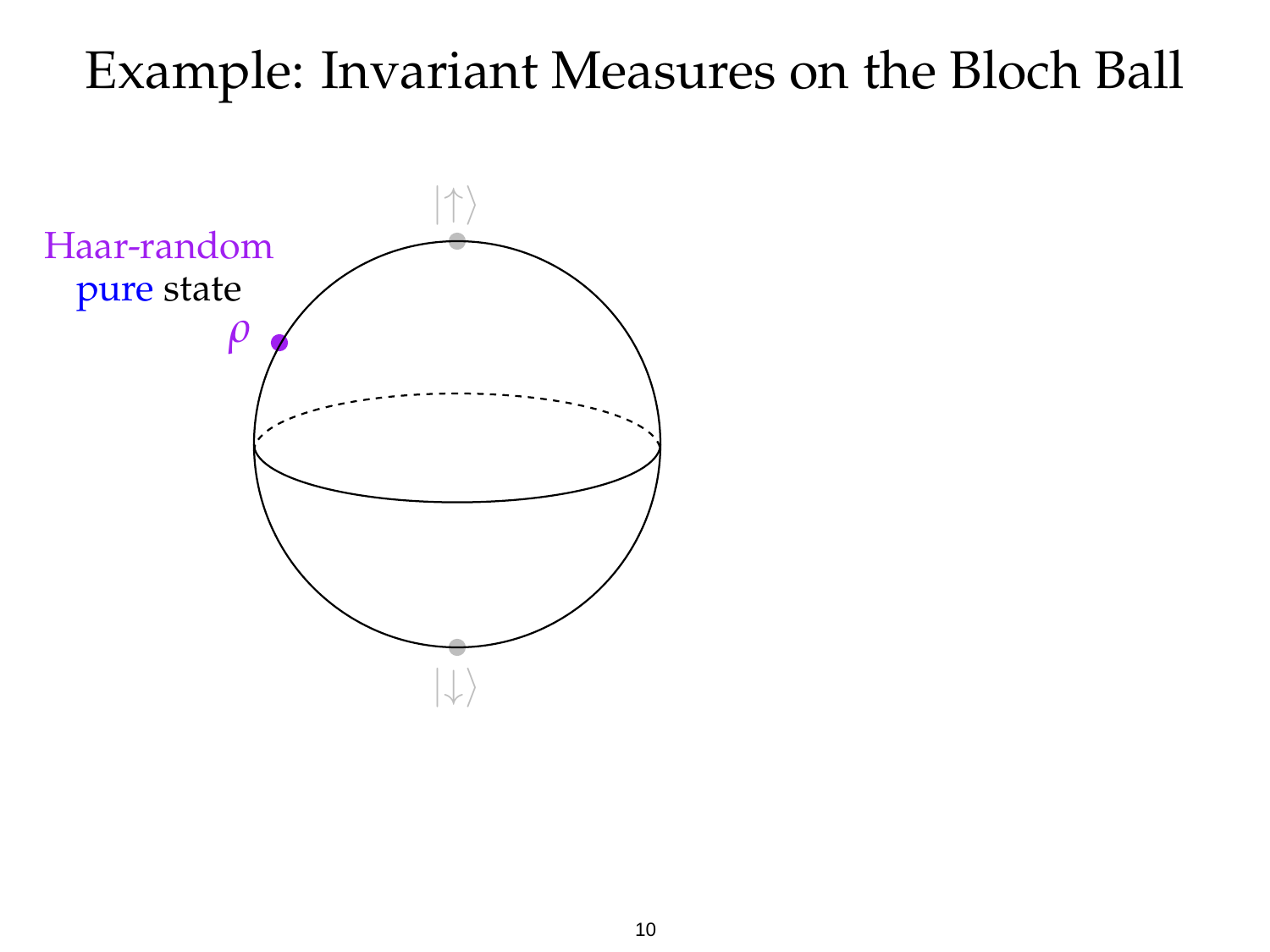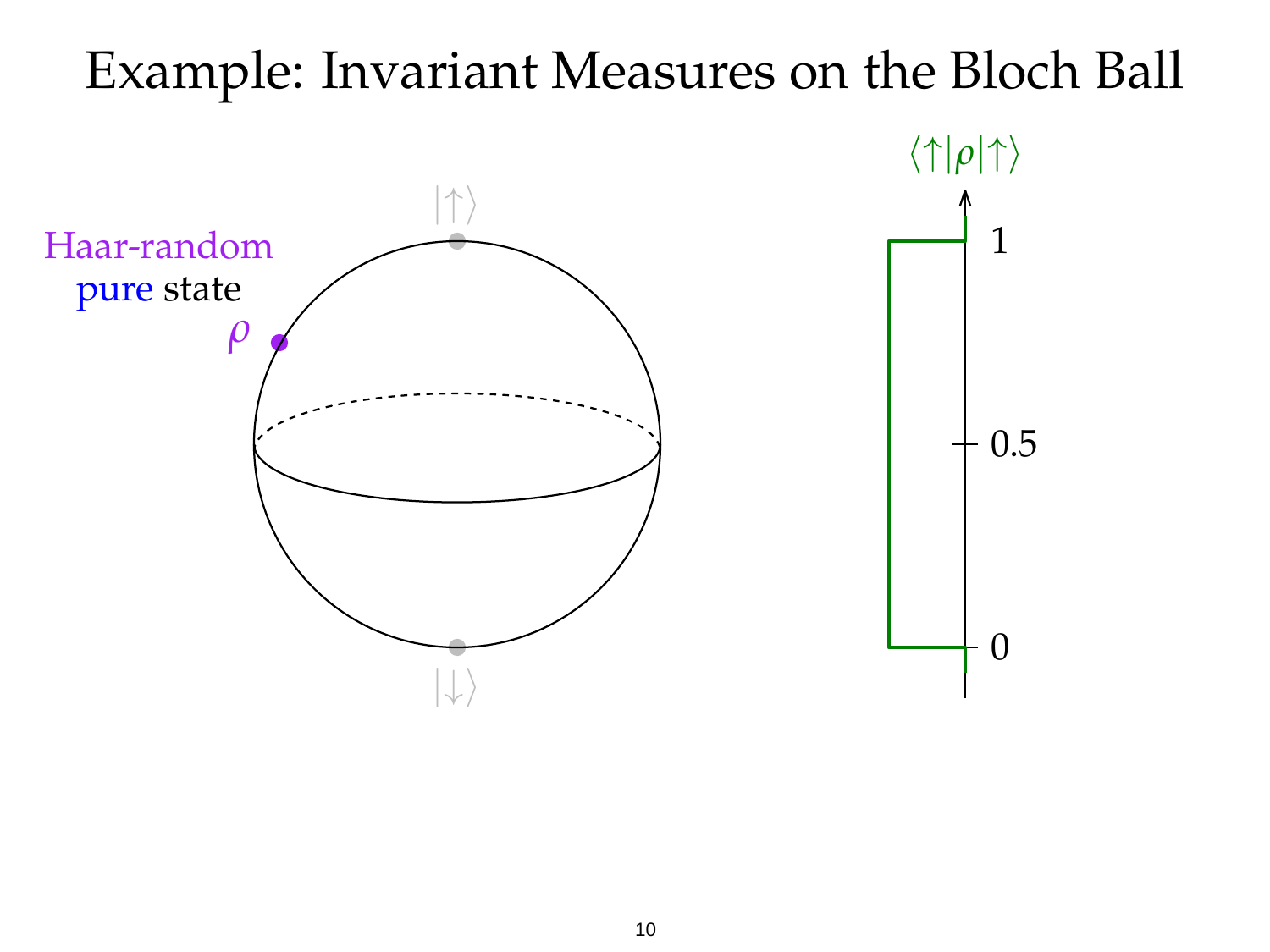

 $\mathbb{P}_{\langle \uparrow | \rho | \uparrow \rangle} = \chi_{[0,1]}$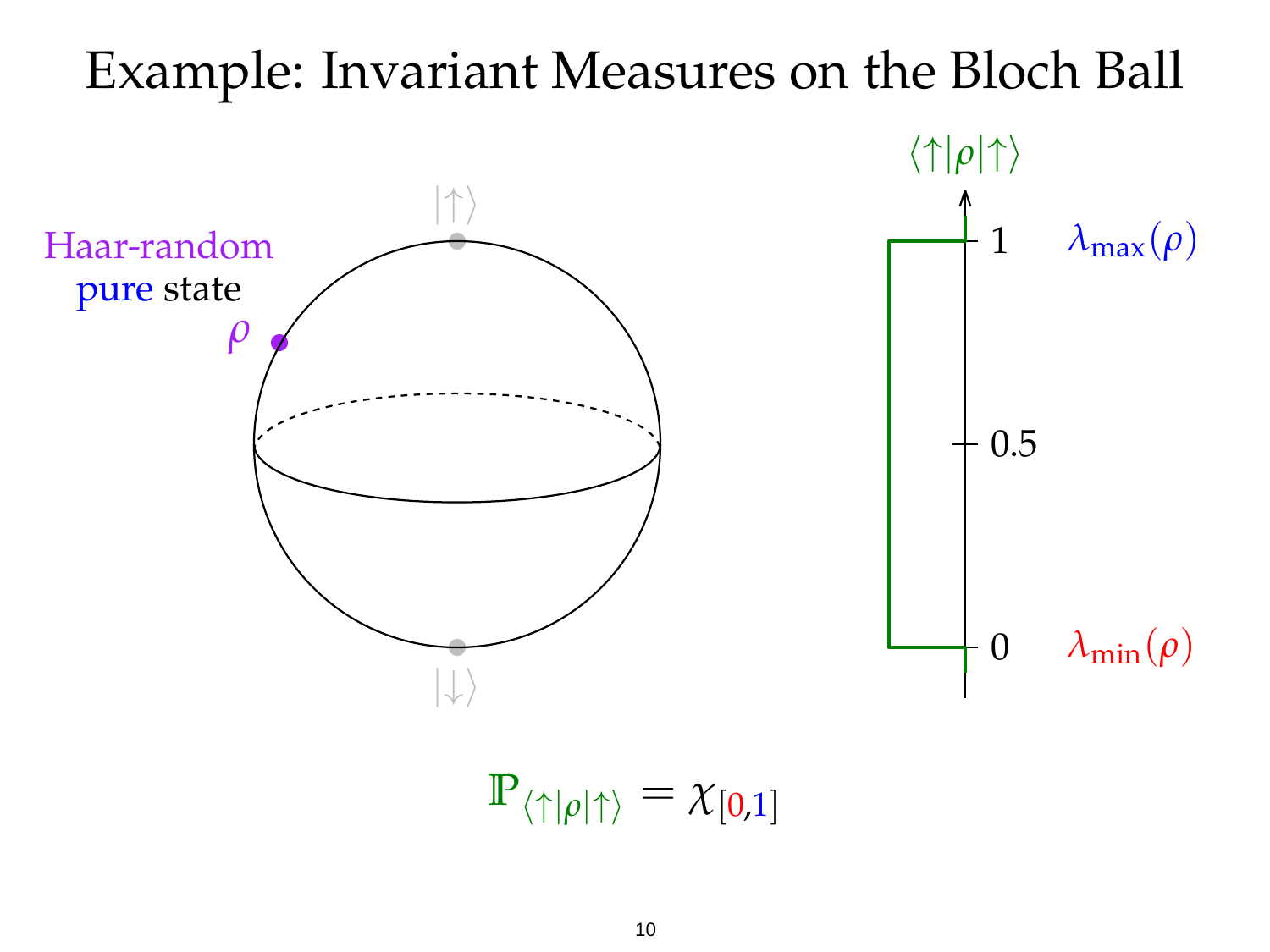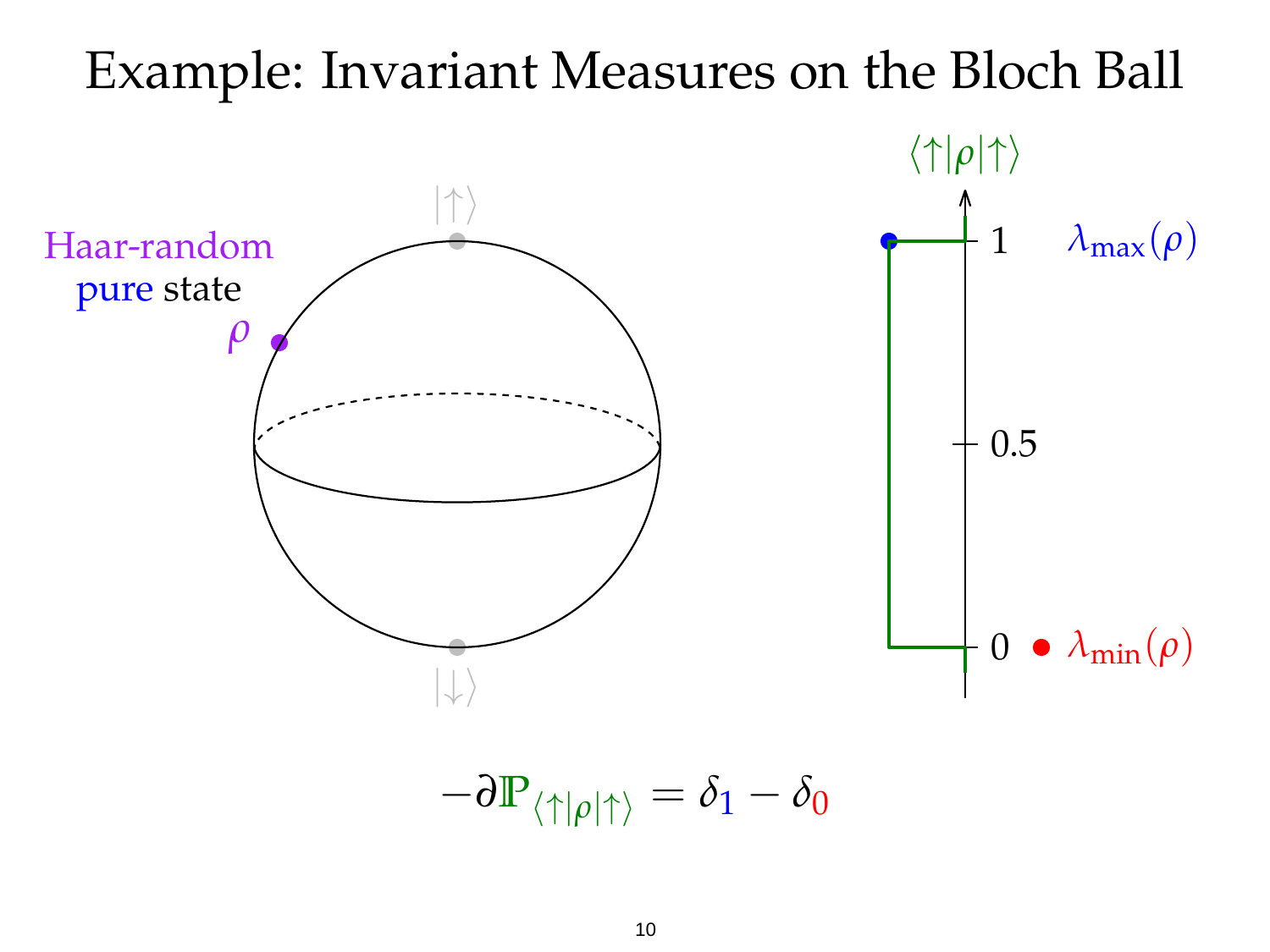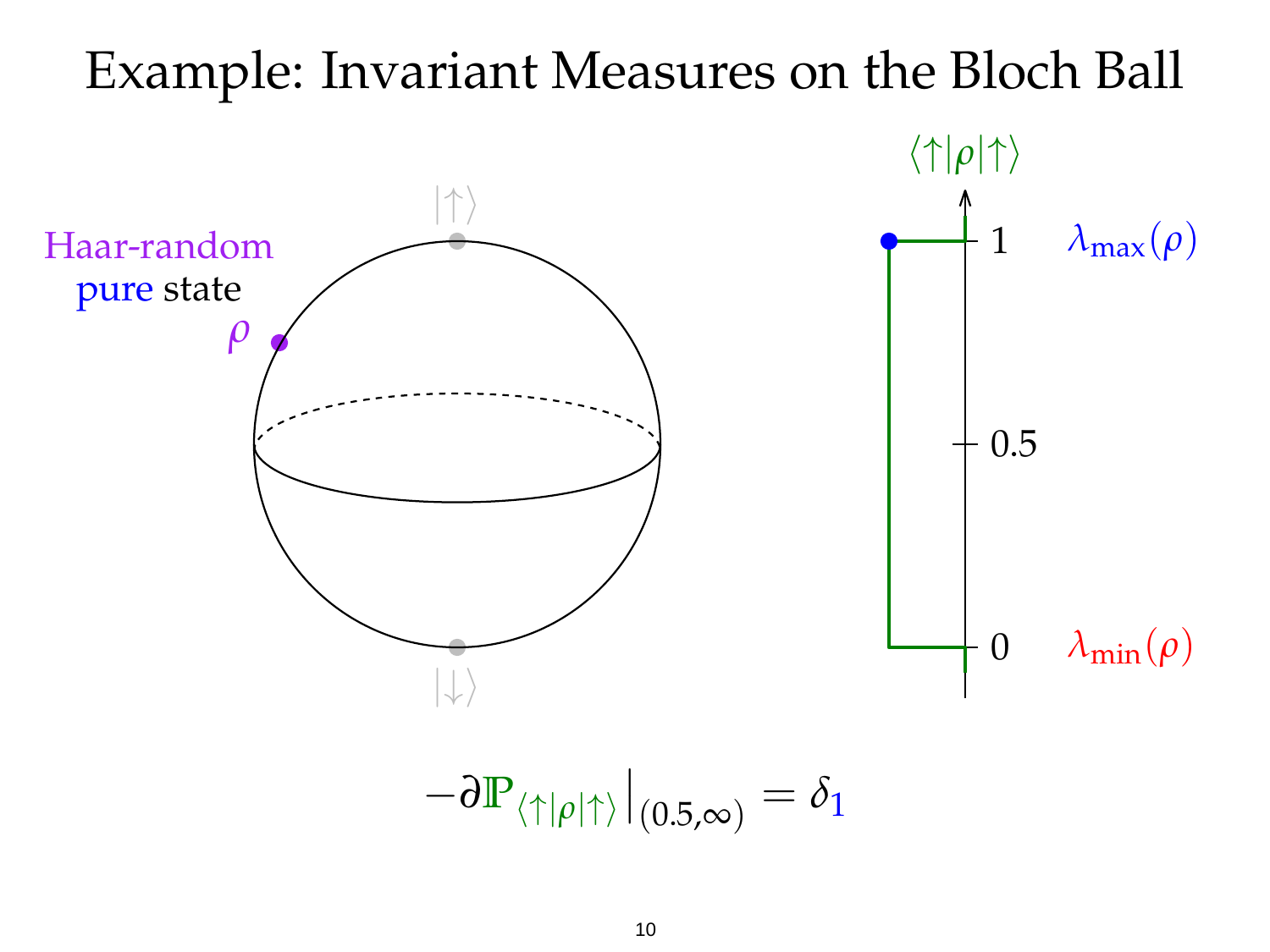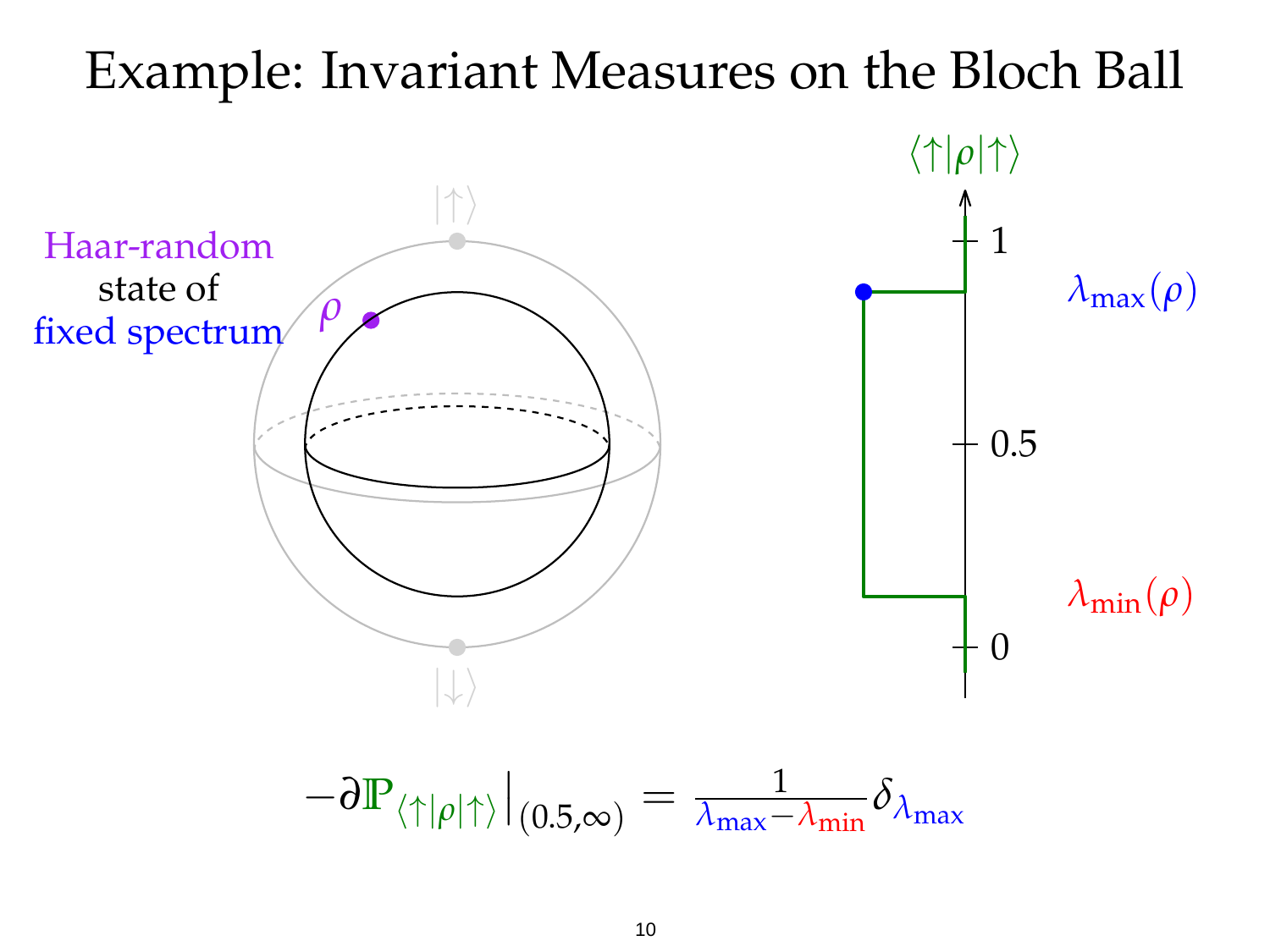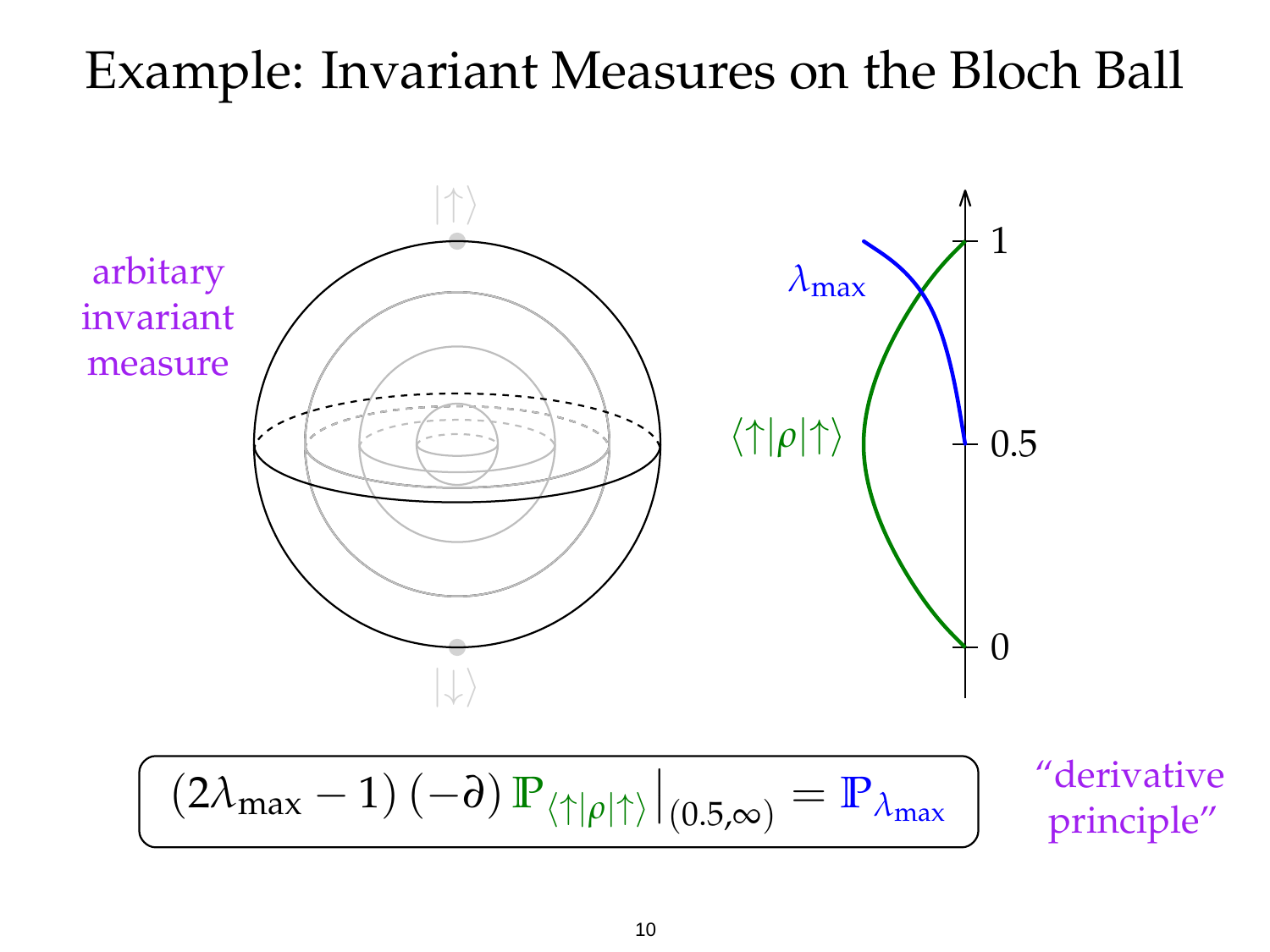#### Toy Example: Bosonic Qubits  $Sym^N(\mathbb{C}^2) = \bigoplus$ *N n*=0  $\mathbb{C}|n\rangle$ occupation number basis

 $\rho = |\psi\rangle\langle\psi|$  random pure state from symmetric subspace

• All one-body marginals equal:

$$
\rho_1=\ldots=\rho_N
$$

• Quantum marginal problem is trivial:

$$
|0\rangle^{\otimes N} + |1\rangle^{\otimes N} \longrightarrow |0\rangle^{\otimes N} \n0.5 \qquad |0\rangle^{\otimes N} \n1 \longrightarrow \lambda_{\max}(\rho_1)
$$

Non-trivial part is to determine the probability distribution!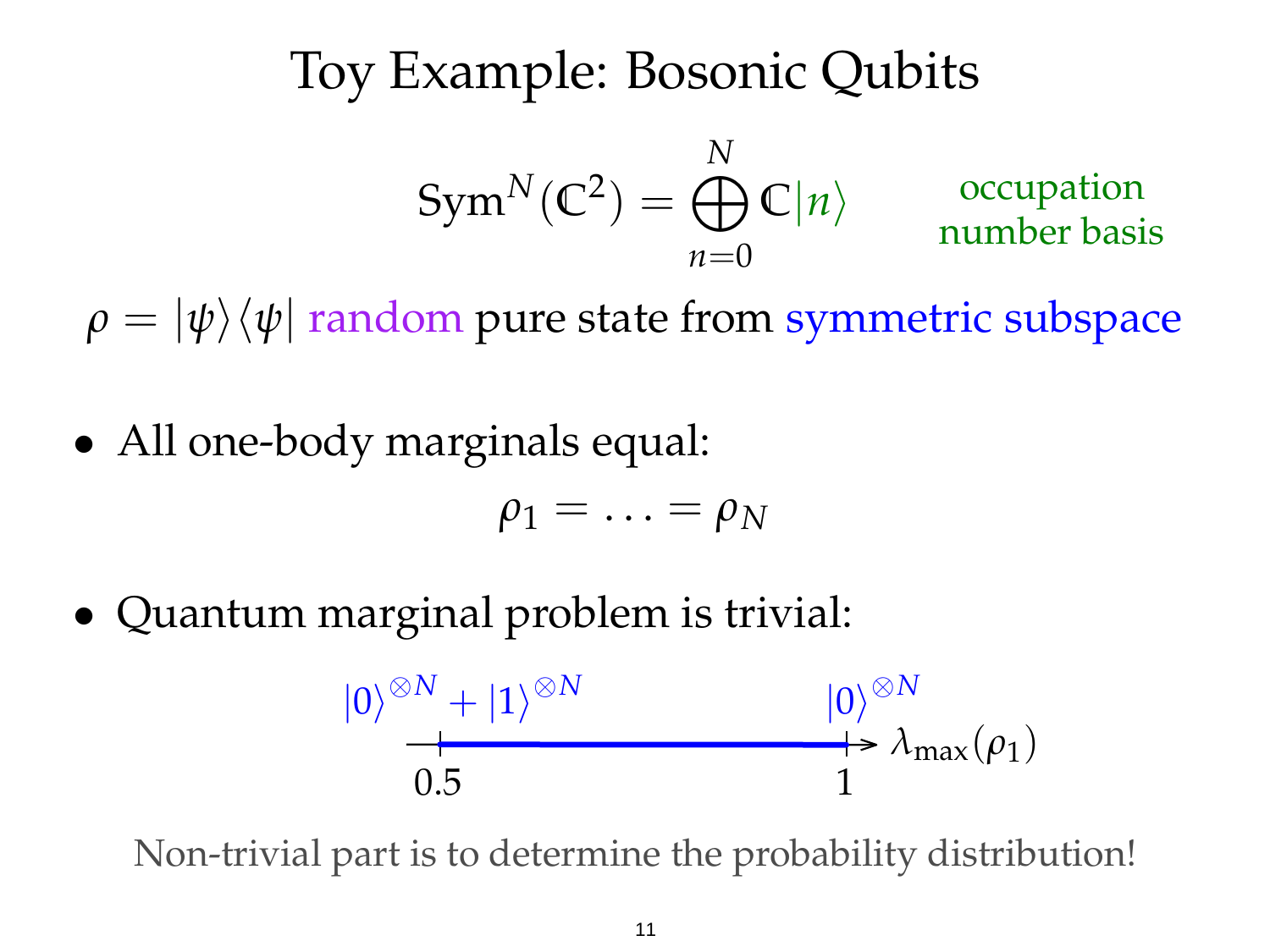$$
\operatorname{Sym}^N(\mathbb{C}^2) = \bigoplus_{n=0}^N \mathbb{C}|n\rangle
$$

occupation number basis

$$
\rho = |\psi\rangle\langle\psi|
$$
\n
$$
\rho_1
$$
 quantum marginal\n
$$
\downarrow
$$
\n
$$
\lambda_{\max}(\rho_1)
$$
\n
$$
\langle\uparrow|\rho_1|\uparrow\rangle
$$
 diagonal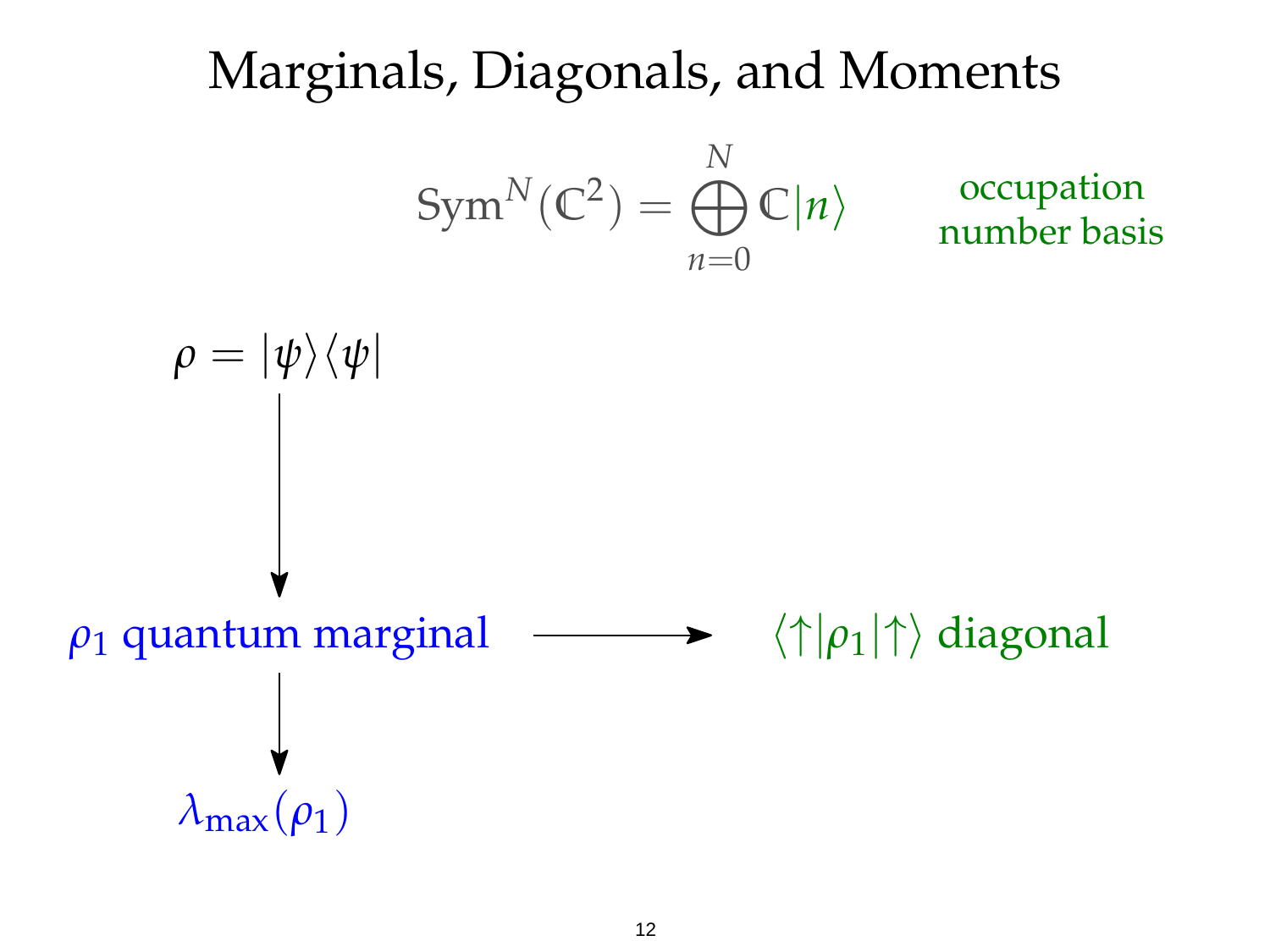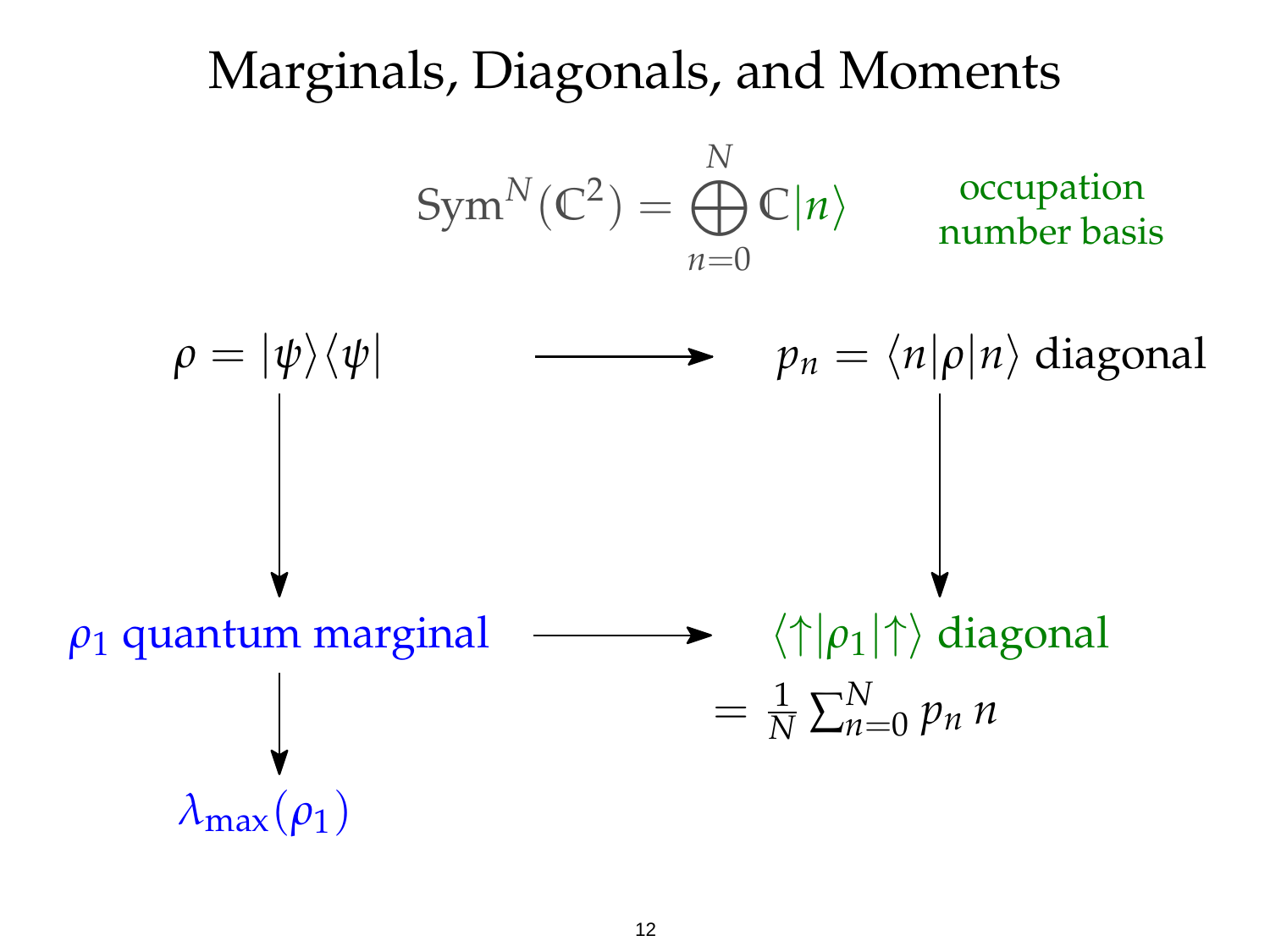

 $\langle \uparrow | \rho_1 | \uparrow \rangle \equiv$  first moment of one-body observable  $|\uparrow\rangle\langle\uparrow|\otimes\mathbb{I}+\ldots+\mathbb{I}\otimes|\uparrow\rangle\langle\uparrow|$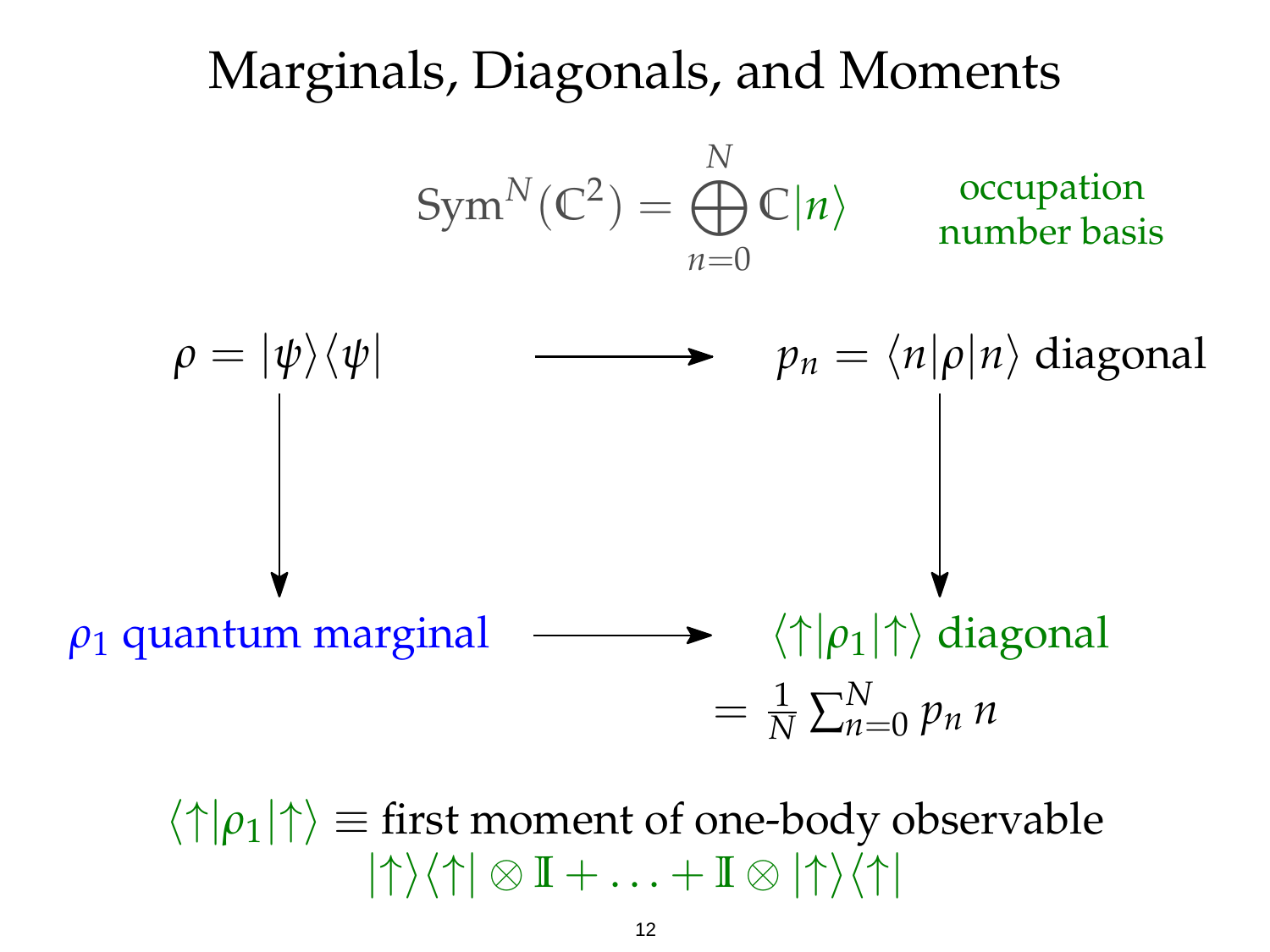

 $\rho_1$   $\equiv$  first moments of all one-body observables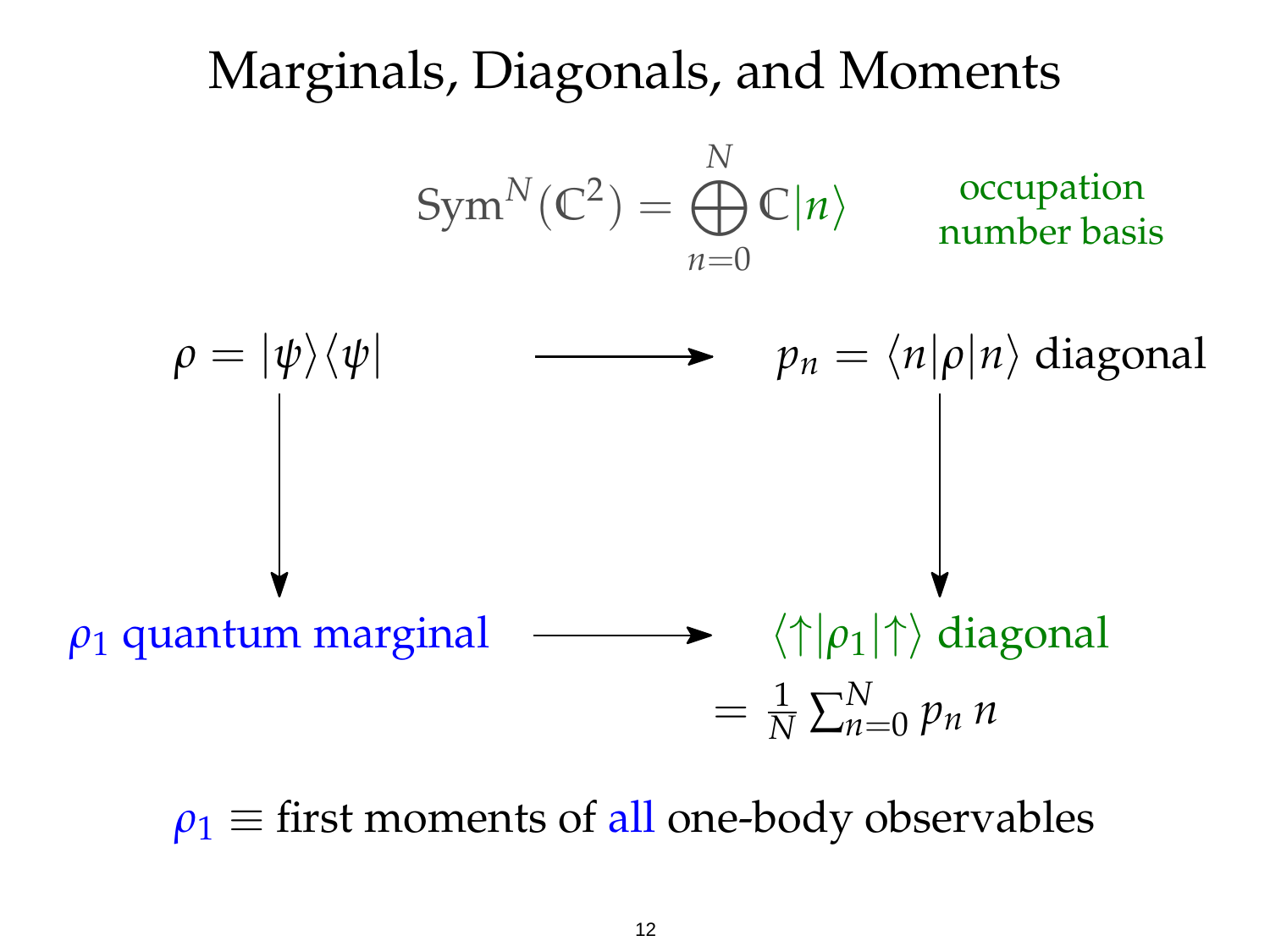#### Computing the Diagonal Distribution

$$
SymN(\mathbb{C}^{2}) = \bigoplus_{n=0}^{N} \mathbb{C}|n\rangle
$$

$$
\rho = |\psi\rangle\langle\psi| \text{ random pure state}
$$

 $(p_n) = (\langle n|\rho|n \rangle)$  Lebesgue-random in standard simplex

$$
\Delta_N = \left\{ (p_0, ..., p_N) : \sum_{n=0}^{N} p_n = 1, p_n \ge 0 \right\}
$$

Sampling from ∆*N*:

- $\bullet$  *X*<sub>1</sub>,..., *X*<sub>N</sub> ∼ [0, 1] uniform, independent, *X*<sub>0</sub> := 1, *X*<sub>N+1</sub> := 0
- $X_{\pi(1)} > ... > X_{\pi(N)}$  sorted
- $p_k := X_{\pi(k)} X_{\pi(k+1)}$  has correct distribution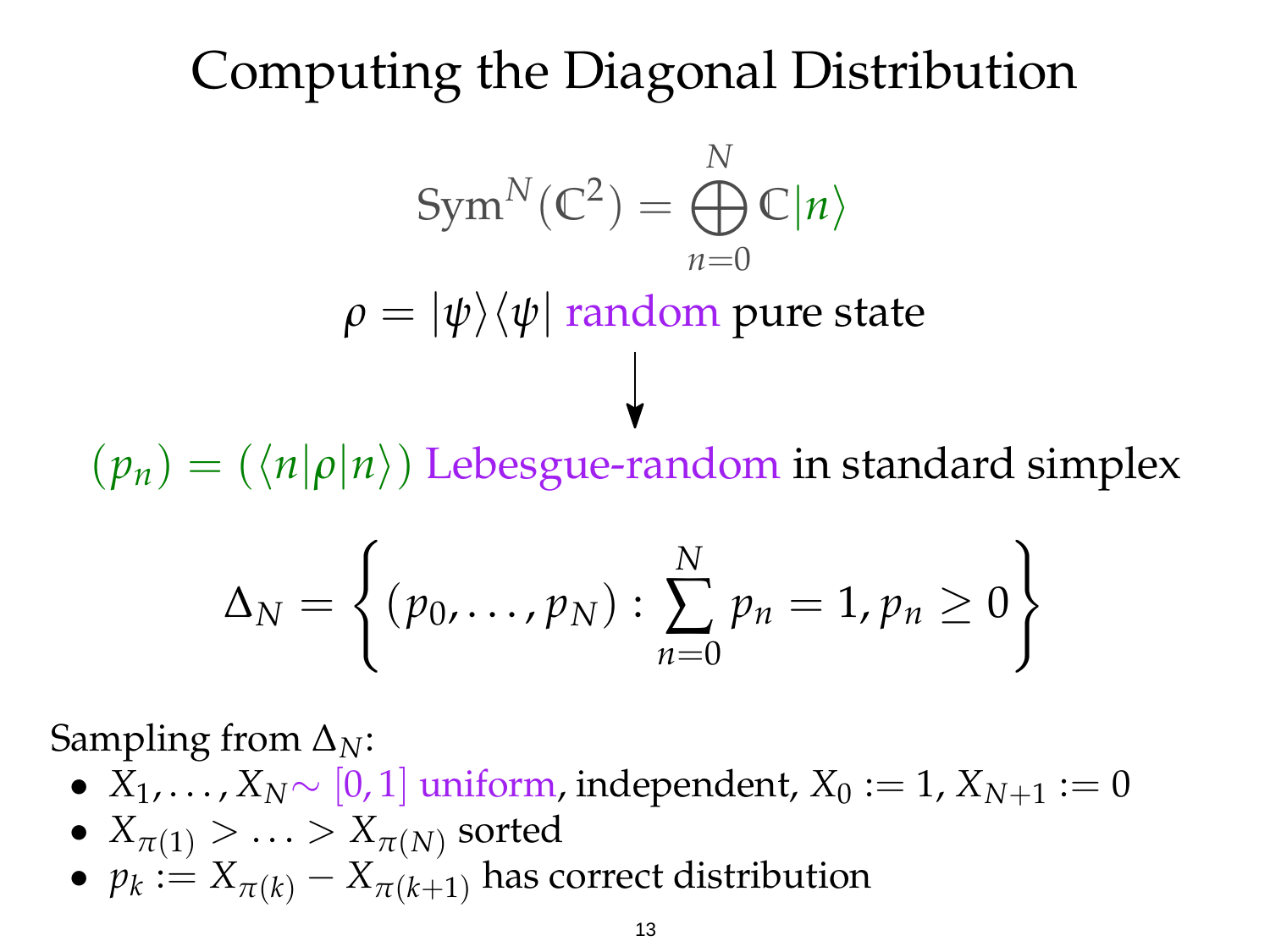#### Computing the Marginal Diagonal Distribution

Sampling from ∆*N*:

- $\bullet$  *X*<sub>1</sub>,..., *X*<sub>N</sub> ∼ [0, 1] uniform, independent, *X*<sub>0</sub> := 1, *X*<sub>N+1</sub> := 0
- $X_{\pi(1)} > ... > X_{\pi(N)}$  sorted
- $p_k := X_{\pi(k)} X_{\pi(k+1)}$  has correct distribution

$$
\langle \uparrow | \rho_1 | \uparrow \rangle = \frac{1}{N} \sum_{n=0}^{N} p_n n
$$
  
= 
$$
\frac{1}{N} \left( X_{\pi(1)} - X_{\pi(2)} + 2X_{\pi(2)} - 2X_{\pi(3)} + \ldots \right)
$$
  
= 
$$
\frac{1}{N} \left( X_1 + \ldots + X_N \right)
$$

Sum of *N* i.i.d. random variables!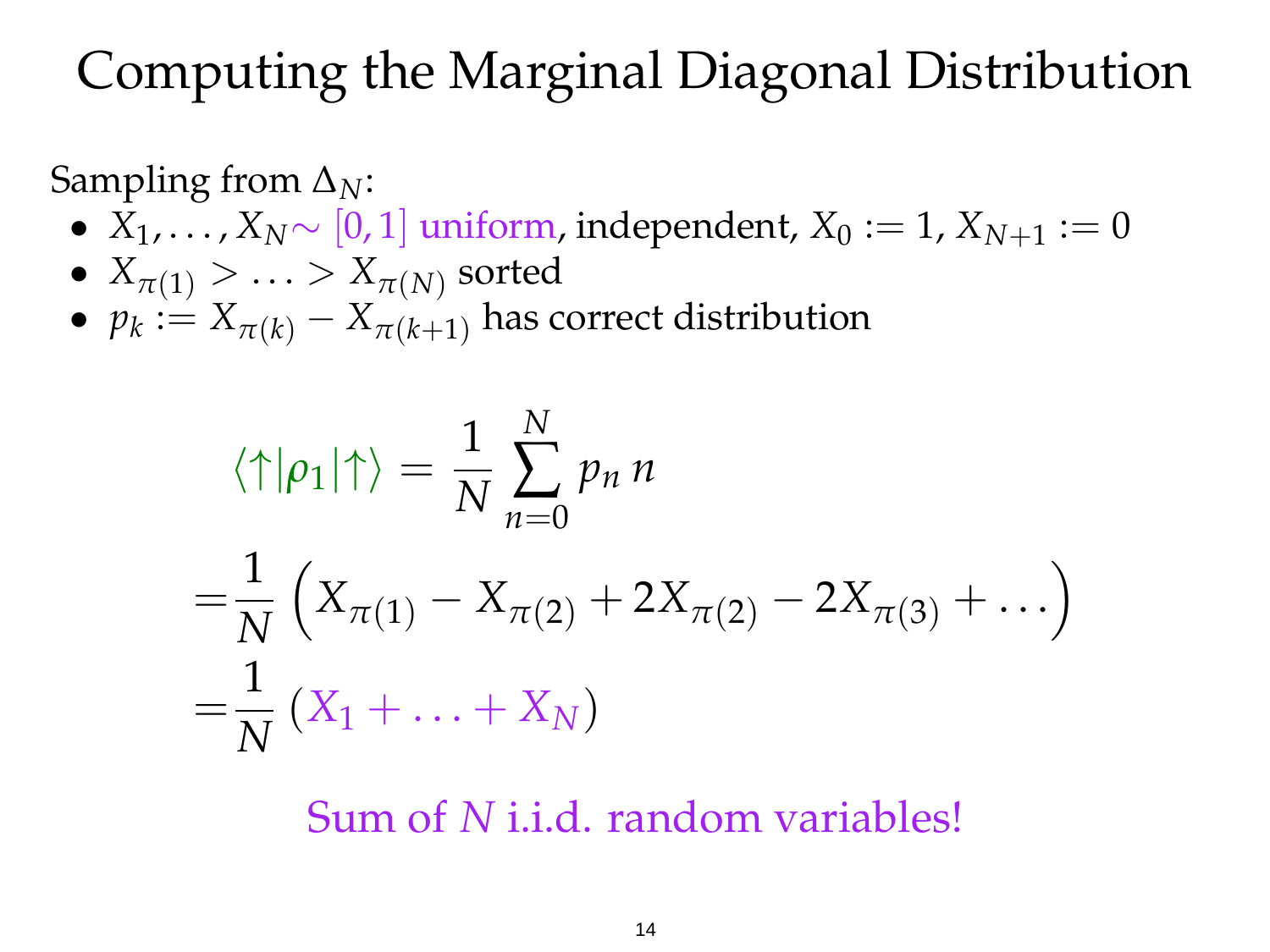#### Recovering the Marginal Eigenvalue Distribution

$$
\left(2\lambda_{\max} - 1\right)(-\partial)\mathbb{P}_{\langle\uparrow|\rho_1|\uparrow\rangle}\right|_{(0.5,\infty)} = \mathbb{P}_{\lambda_{\max}}
$$

Example  $(N = 2)$ :

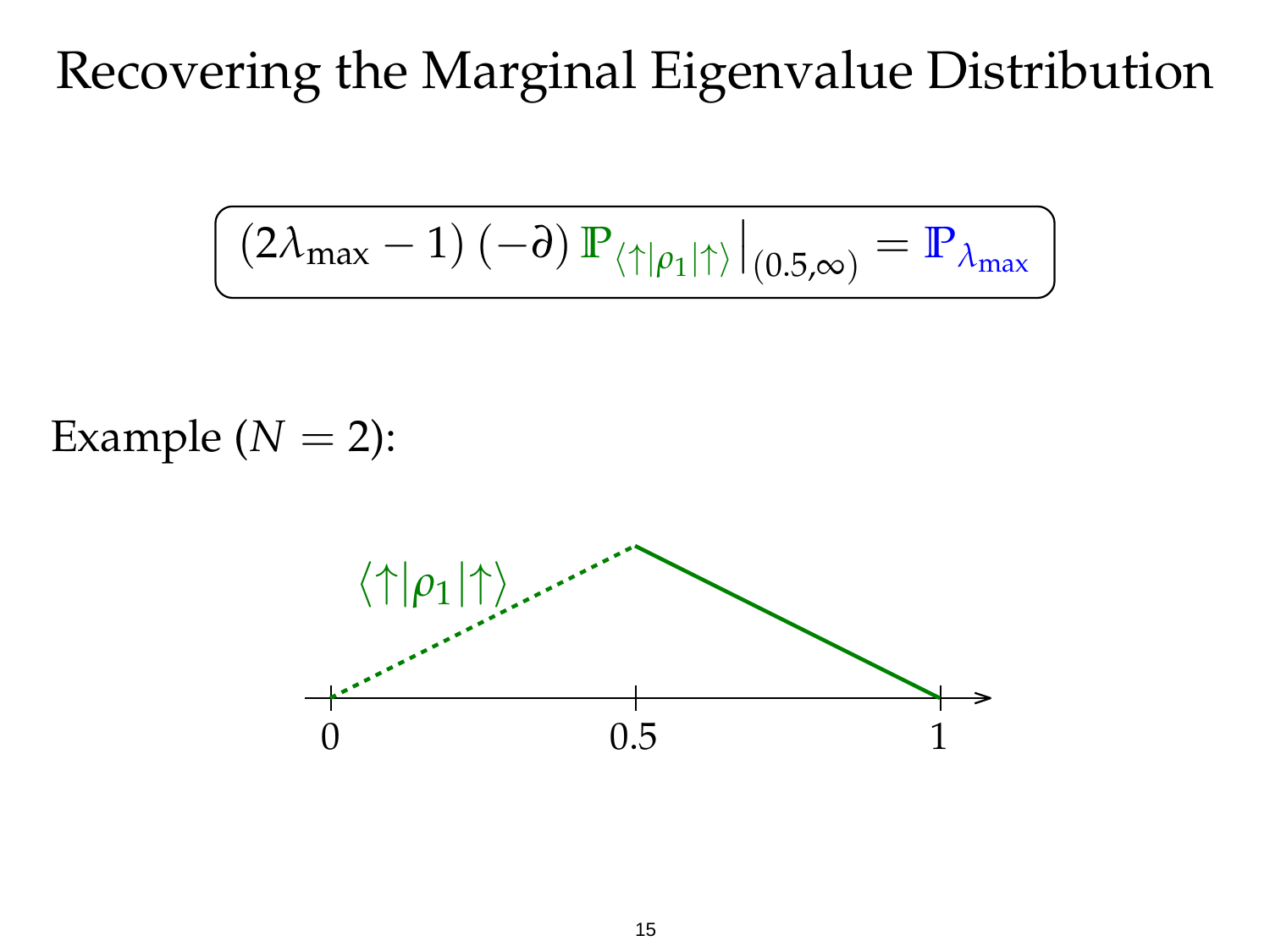#### Recovering the Marginal Eigenvalue Distribution

$$
\left[ \left( 2\lambda_{\max} - 1 \right) \left( -\partial \right) \mathbb{P}_{\langle \uparrow | \rho_1 | \uparrow \rangle} \right]_{(0.5,\infty)} = \mathbb{P}_{\lambda_{\max}}
$$

Example  $(N = 2)$ :  $0.5$  1  $\langle \uparrow | \rho_1 |$ derivative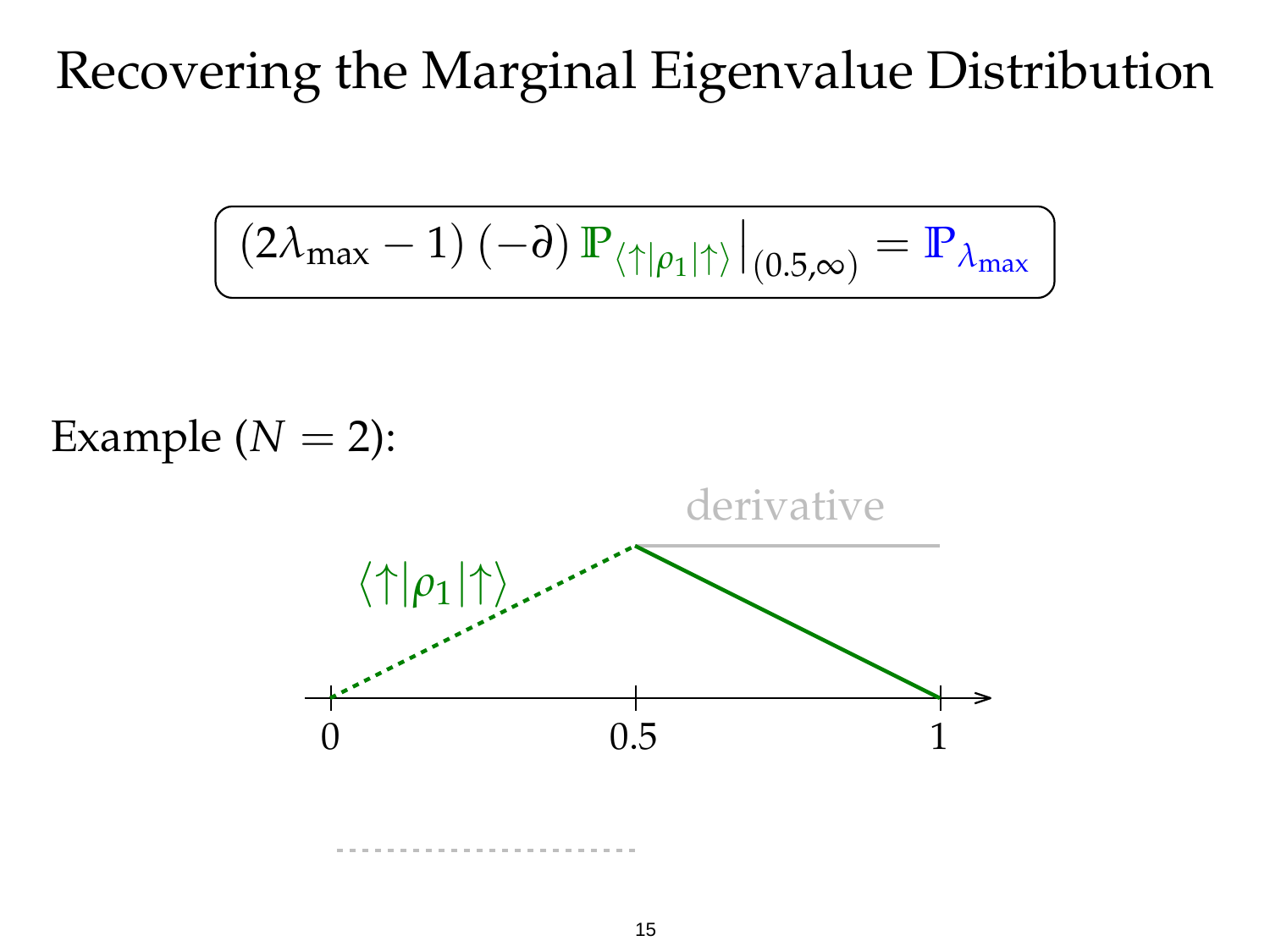#### Recovering the Marginal Eigenvalue Distribution

$$
\left(2\lambda_{\max} - 1\right)(-\partial)\mathbb{P}_{\langle\uparrow|\rho_1|\uparrow\rangle}\right|_{(0.5,\infty)} = \mathbb{P}_{\lambda_{\max}}
$$

Example  $(N = 2)$ :

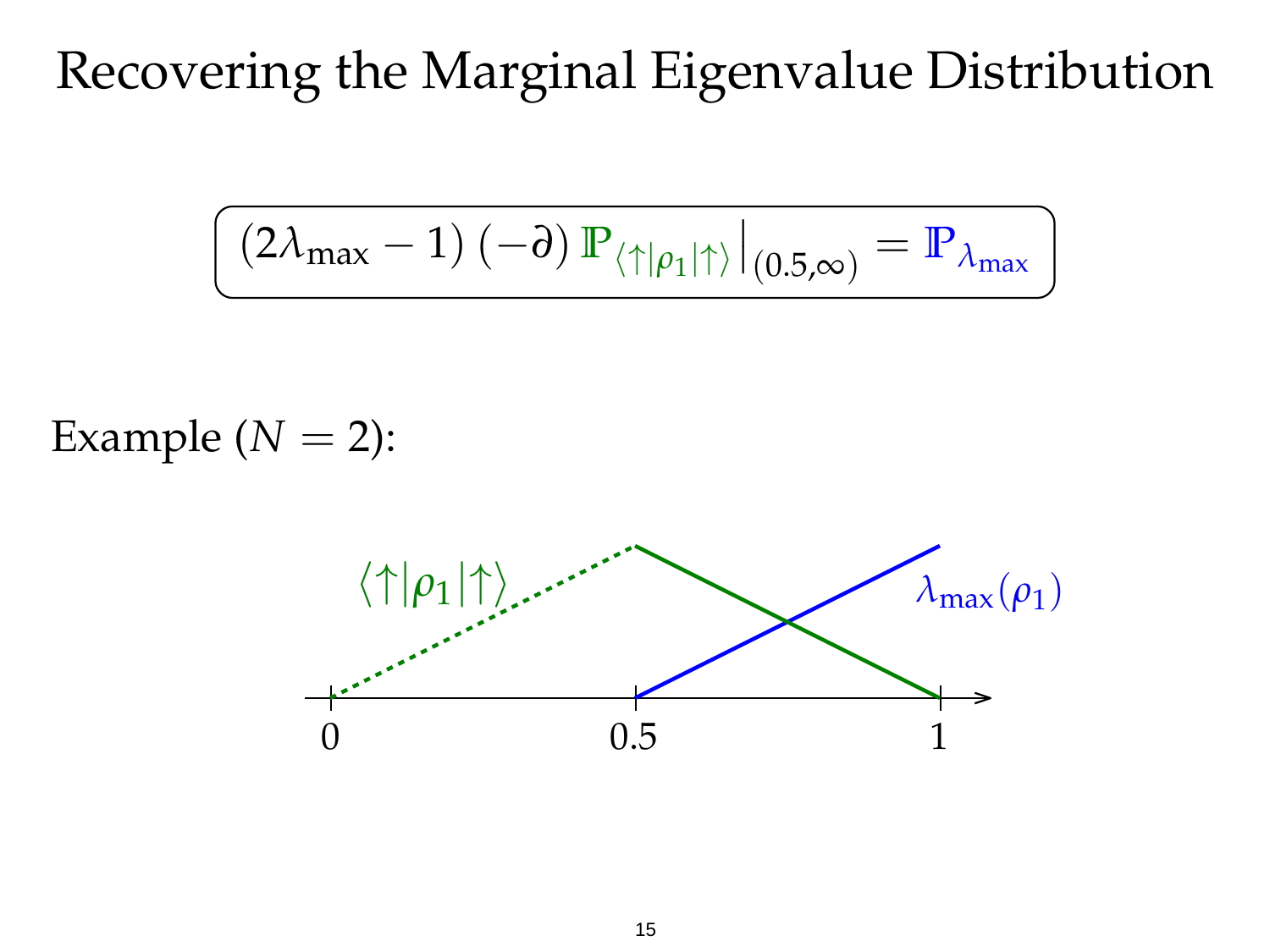## The General Algorithm



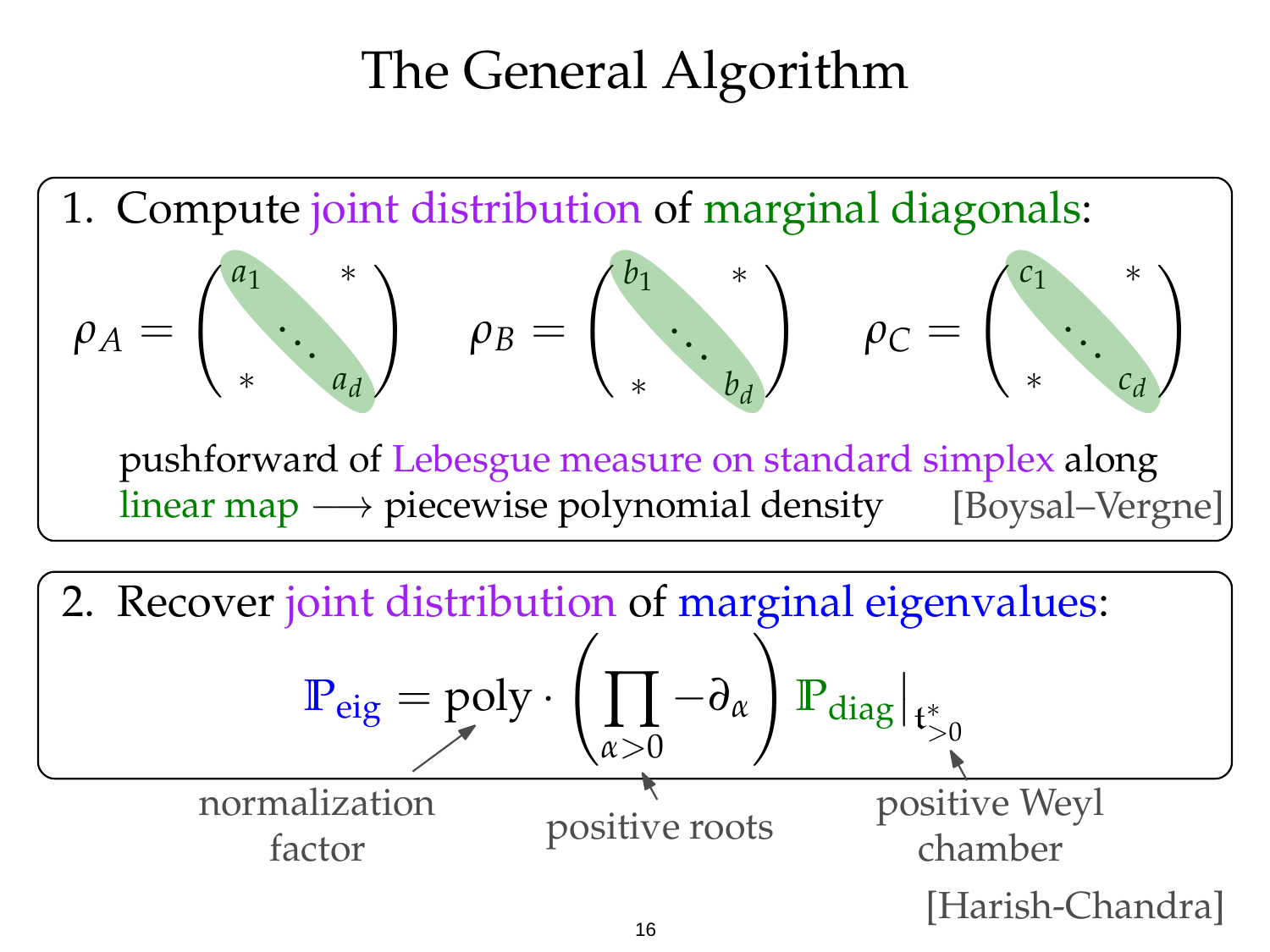#### More Examples

• 
$$
\text{Sym}^N(\mathbb{C}^2)
$$
:  
\n
$$
\frac{(\lambda_{\text{max}} - 0.5)_+}{(N - 2)! N!} \sum_{k=0}^N (-1)^{k+1} {N \choose k} (N \lambda_{\text{max}} - k)_+^{N-2}
$$

•  $\mathbb{C}^2 \otimes \mathbb{C}^2$  with global spectrum  $\vec{\lambda}_{AB} = (\frac{4}{7}, \frac{2}{7})$  $\frac{2}{7}$ ,  $\frac{1}{7}$  $\frac{1}{7}$ , 0):

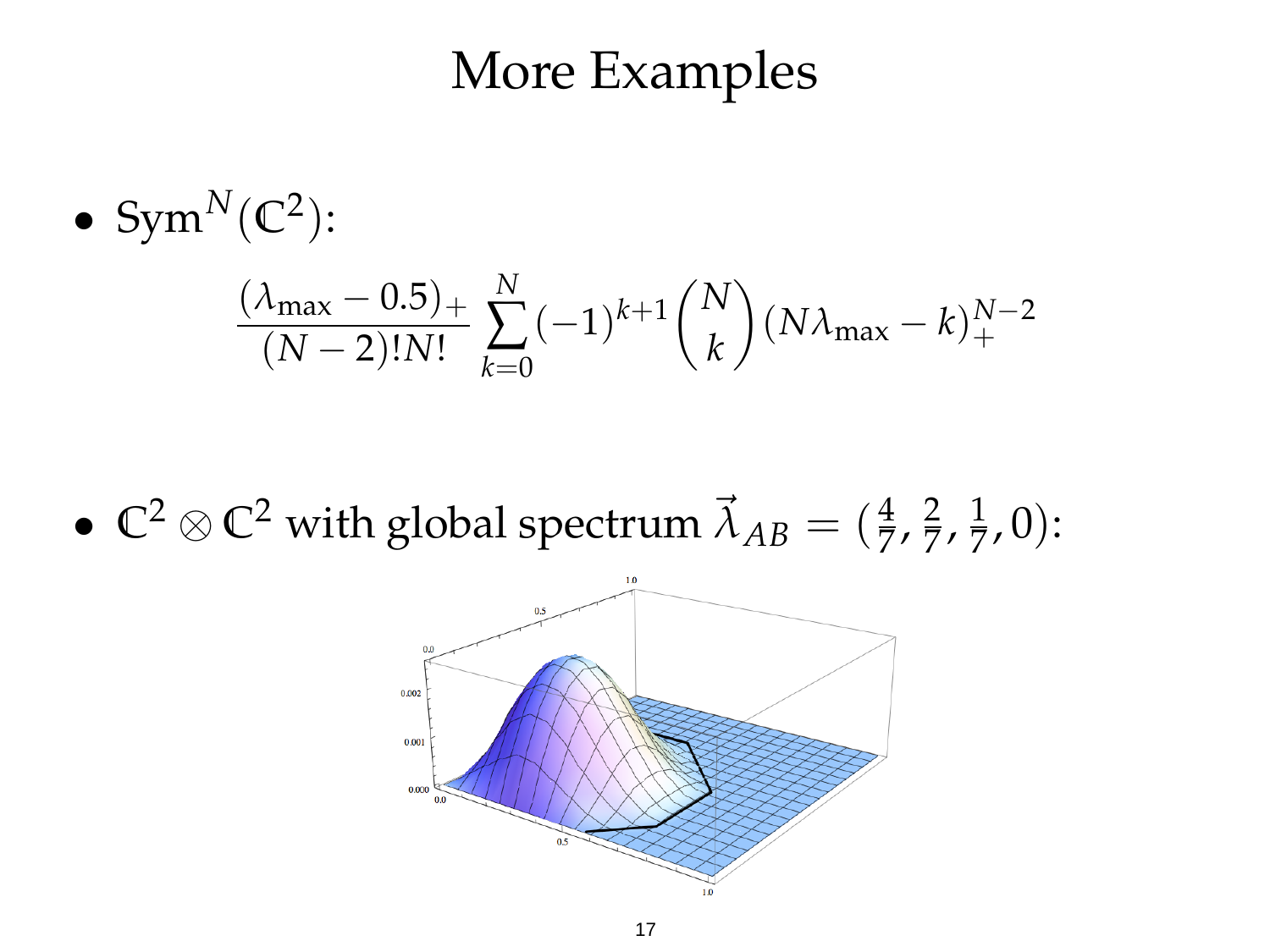# 3. The Branching Problem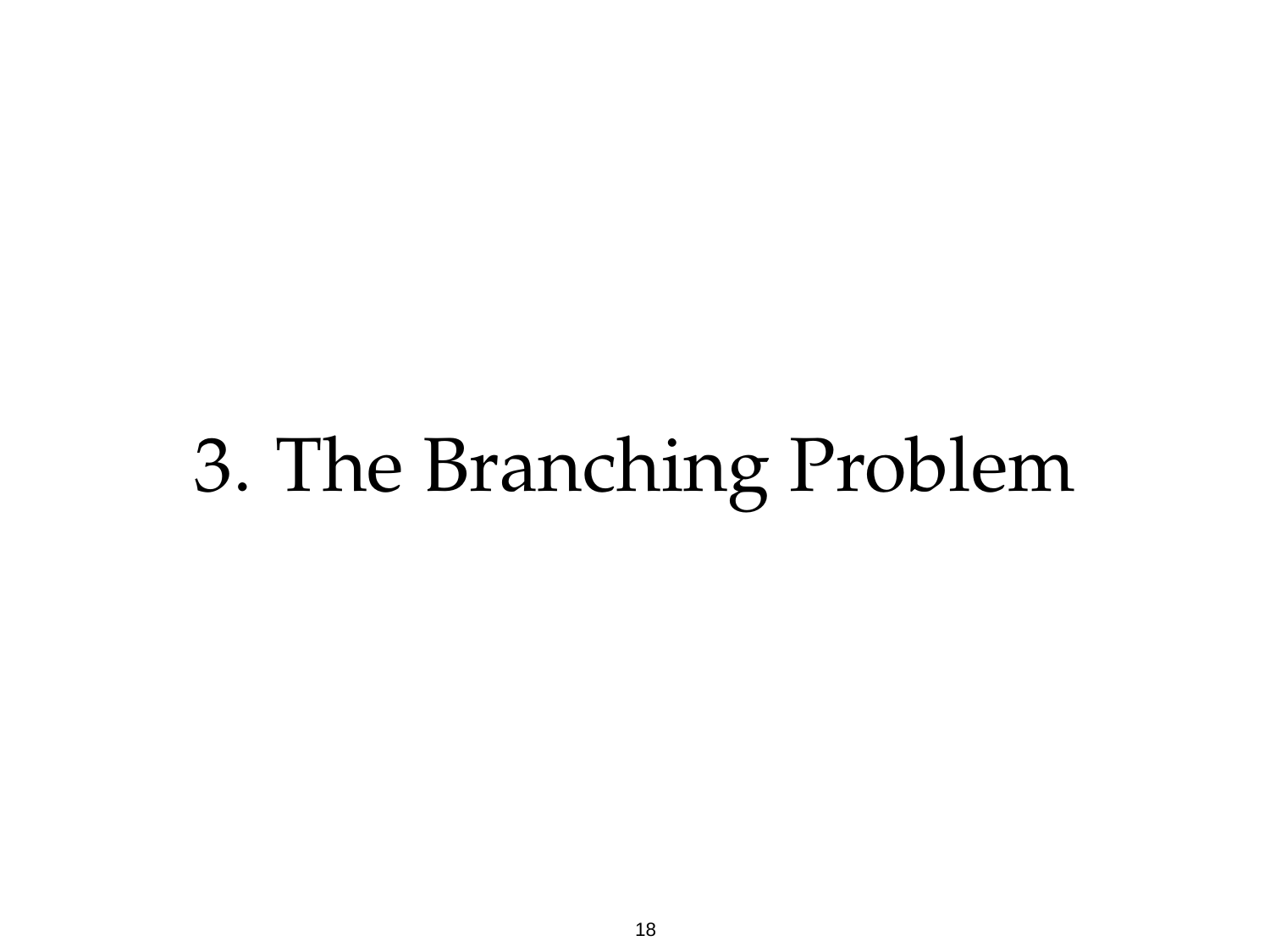#### The Branching Problem

 $H \subseteq G$  compact, connected Lie groups  $V_{G,\lambda}$ ,  $V_{H,\mu}$  irreducible representations

$$
V_{G,\lambda}|_H = \bigoplus_{\mu} m_{\mu}^{\lambda} V_{H,\mu}
$$

*How to compute branching multiplicities efficiently?*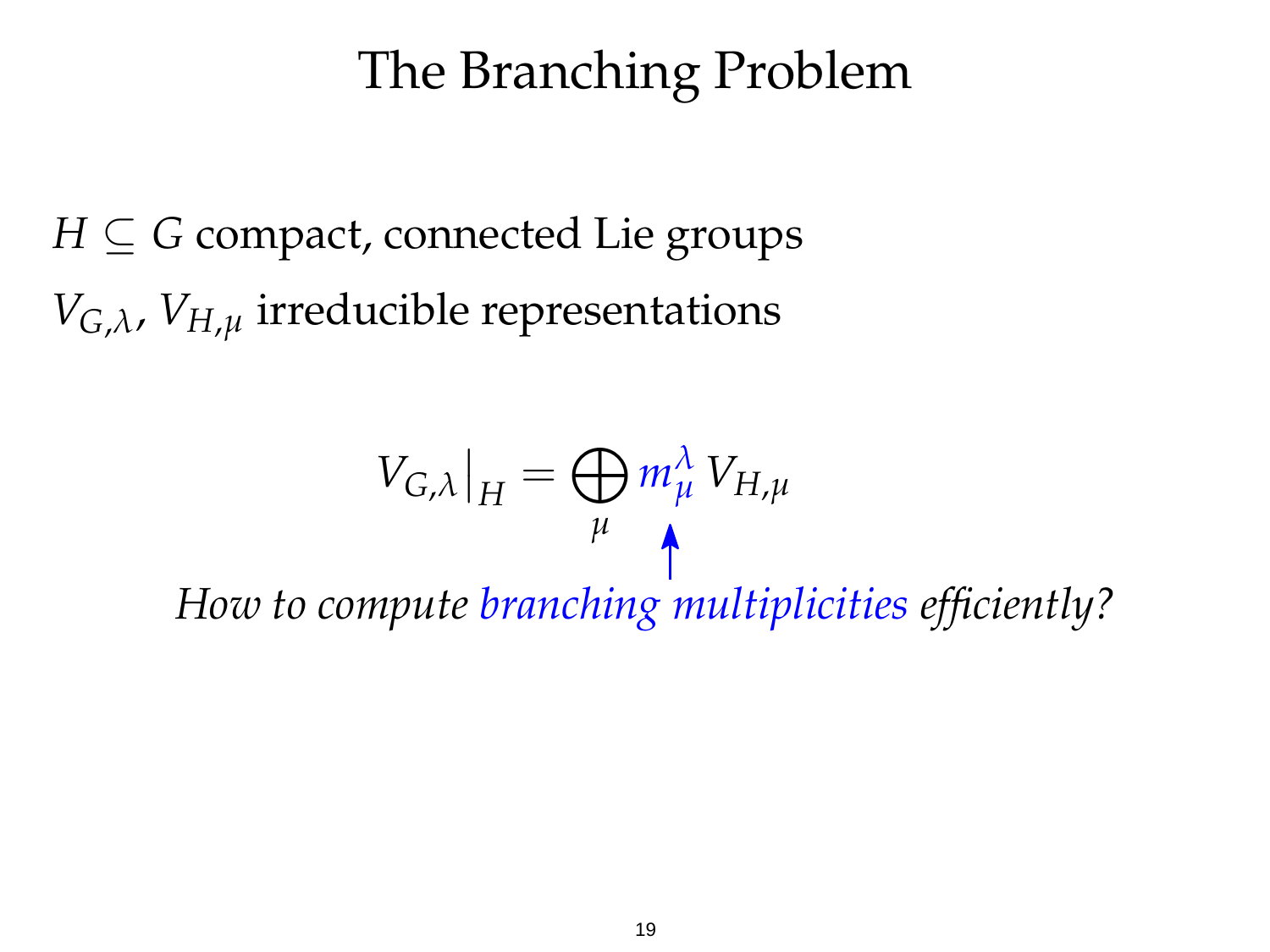#### The Branching Problem

 $H \subseteq G$  compact, connected Lie groups  $V_{G,\lambda}$ ,  $V_{H,\mu}$  irreducible representations

$$
V_{G,\lambda}|_H = \bigoplus_{\mu} m_{\mu}^{\lambda} V_{H,\mu}
$$

*How to compute branching multiplicities efficiently?*

**Result:** Poly-time algorithm for any fixed  $H \subseteq G$ .

Given highest weights *λ*, *µ* encoded as bitstrings, the algorithm computes the multiplicity  $m_{\mu}^{\lambda}$  in polynomial time.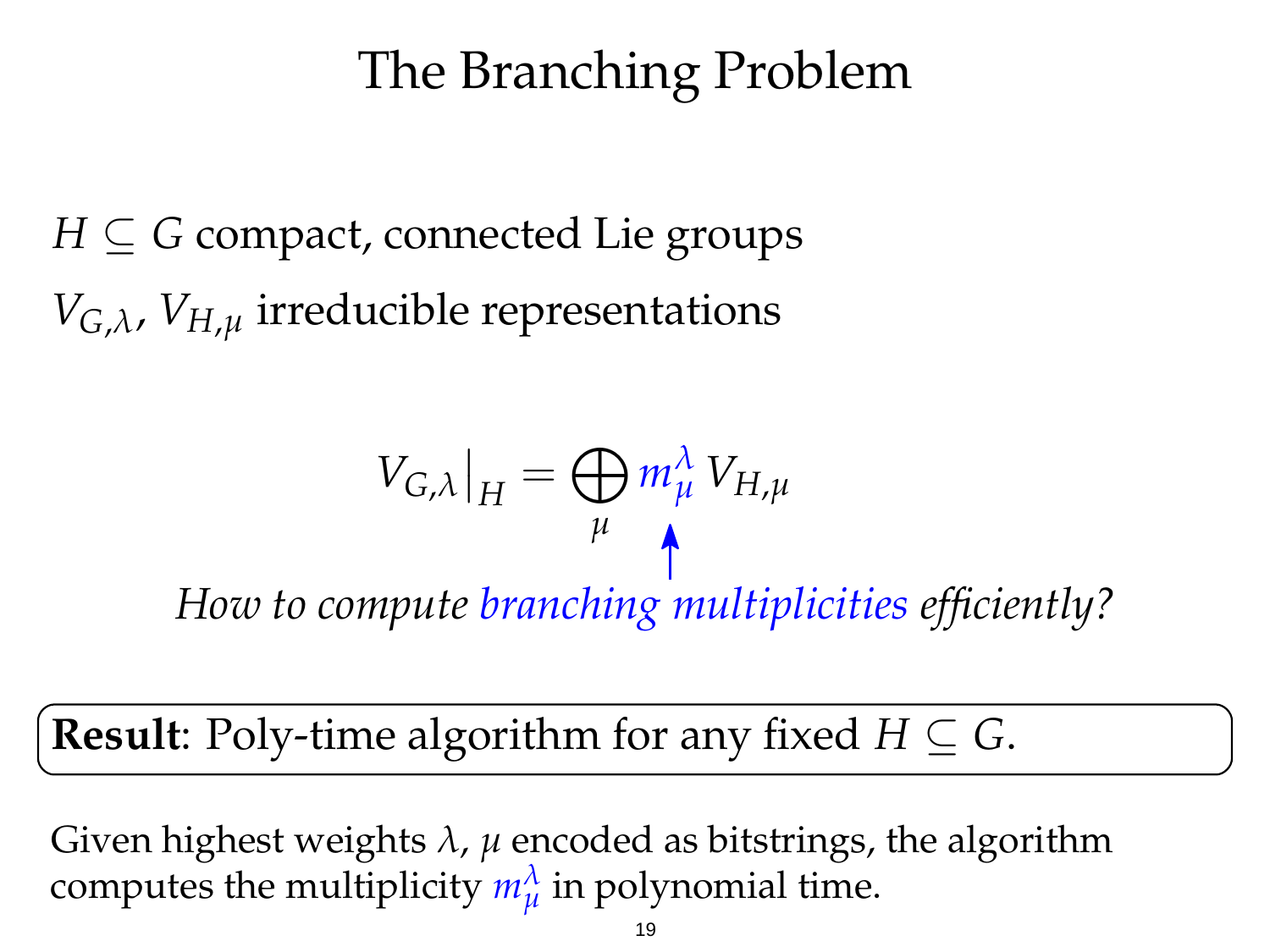#### Why care?



#### **Poly-time algorithm for fixed** *d*

*Cochet (2005)*

**Kostka numbers**  $T(d) \subseteq U(d)$ 

*Cochet (2005), De Loera & McAllister (2006)* **Littlewood–Richardson coefficients**  $U(d) \subseteq U(d) \times U(d)$ 

**Kronecker coefficients**  $U(d) \times U(d) \subseteq U(d^2)$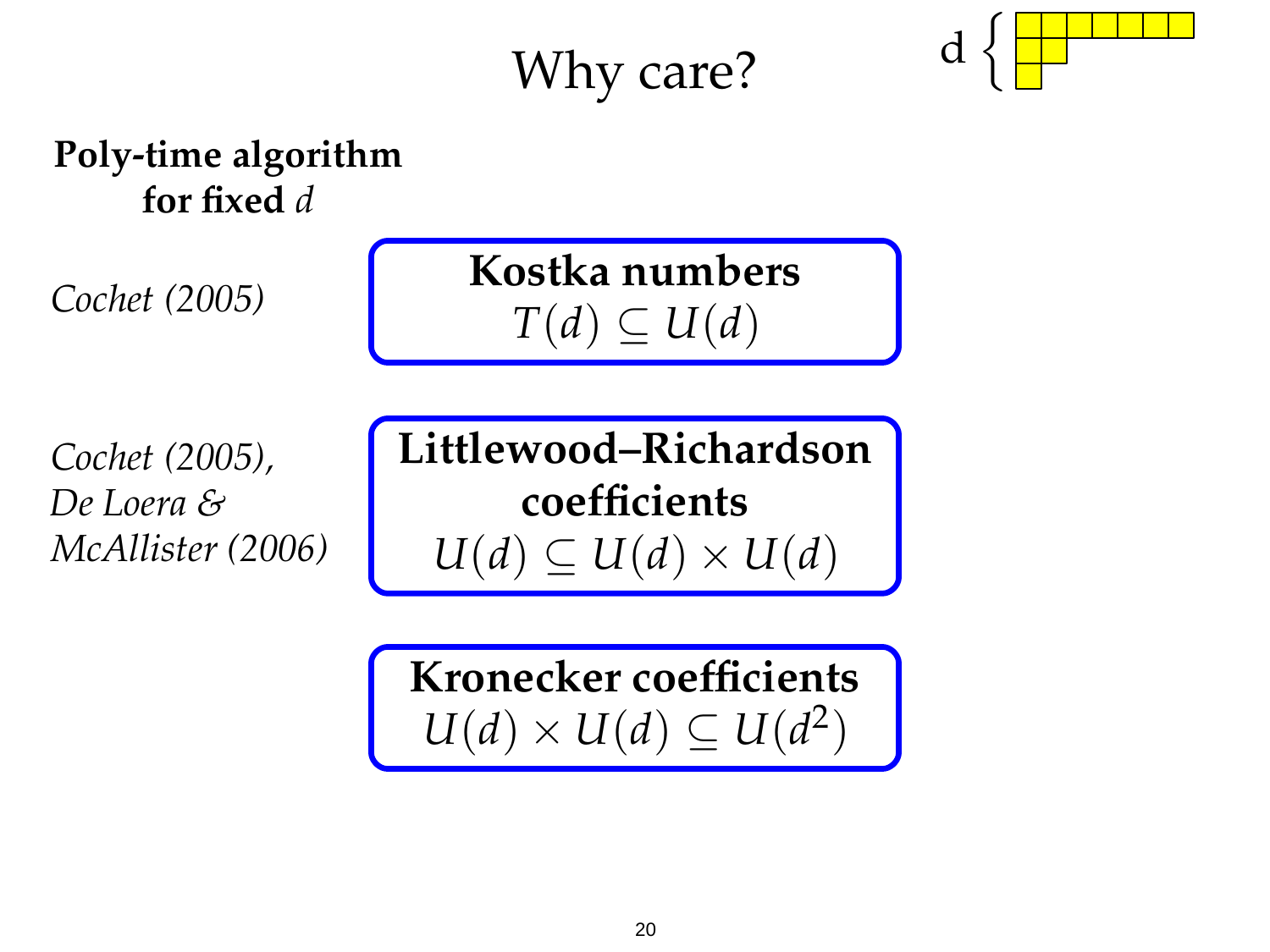





*Cochet (2005)*

**Kostka numbers**  $T(d) \subseteq U(d)$ 

*Cochet (2005), De Loera & McAllister (2006)* **Littlewood–Richardson coefficients**  $U(d) \subseteq U(d) \times U(d)$ 

*Christandl, Doran & W. (2012)*

**Kronecker coefficients**  $U(d) \times U(d) \subseteq U(d^2)$ 

unified by the result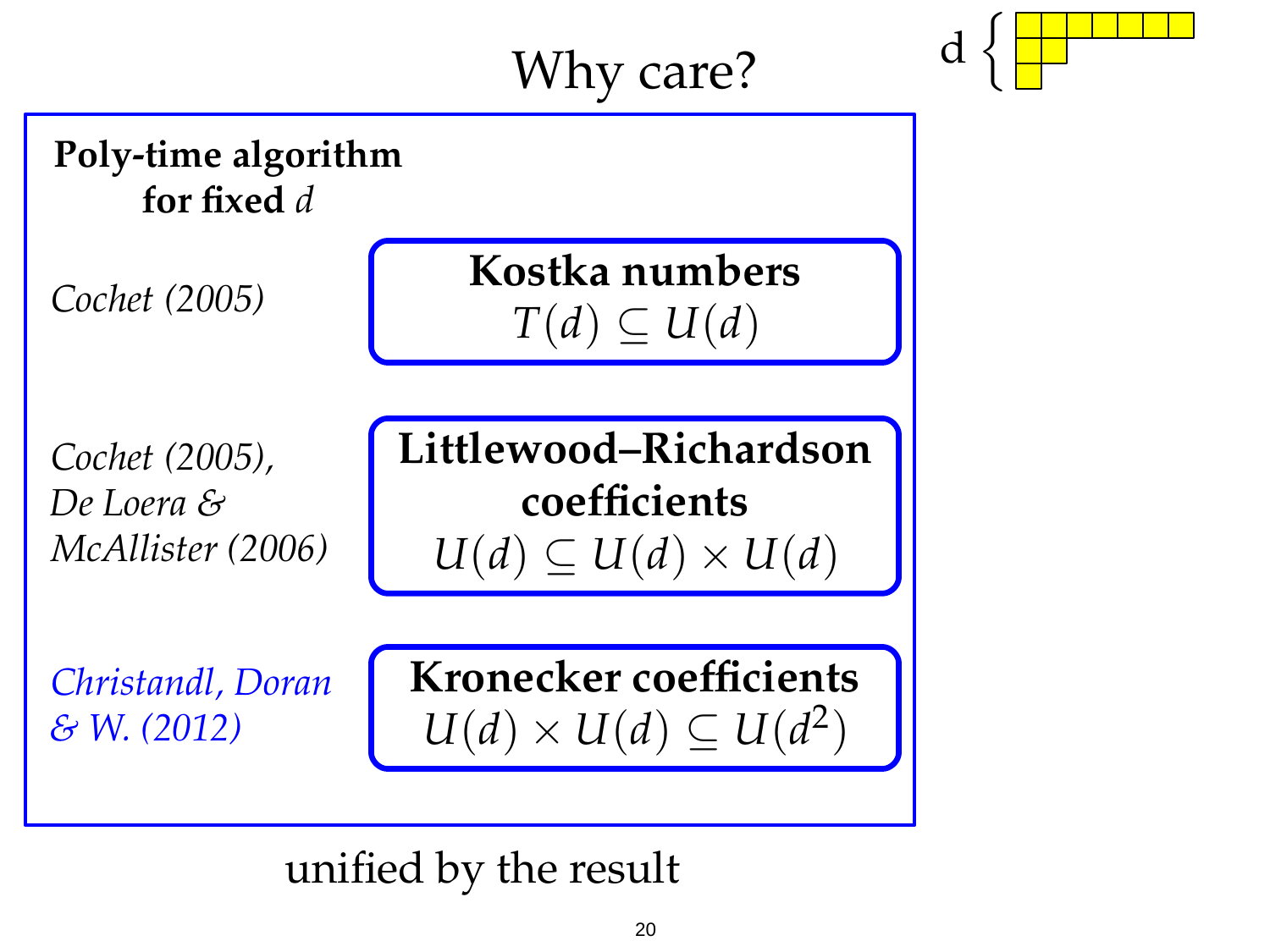

unified by the result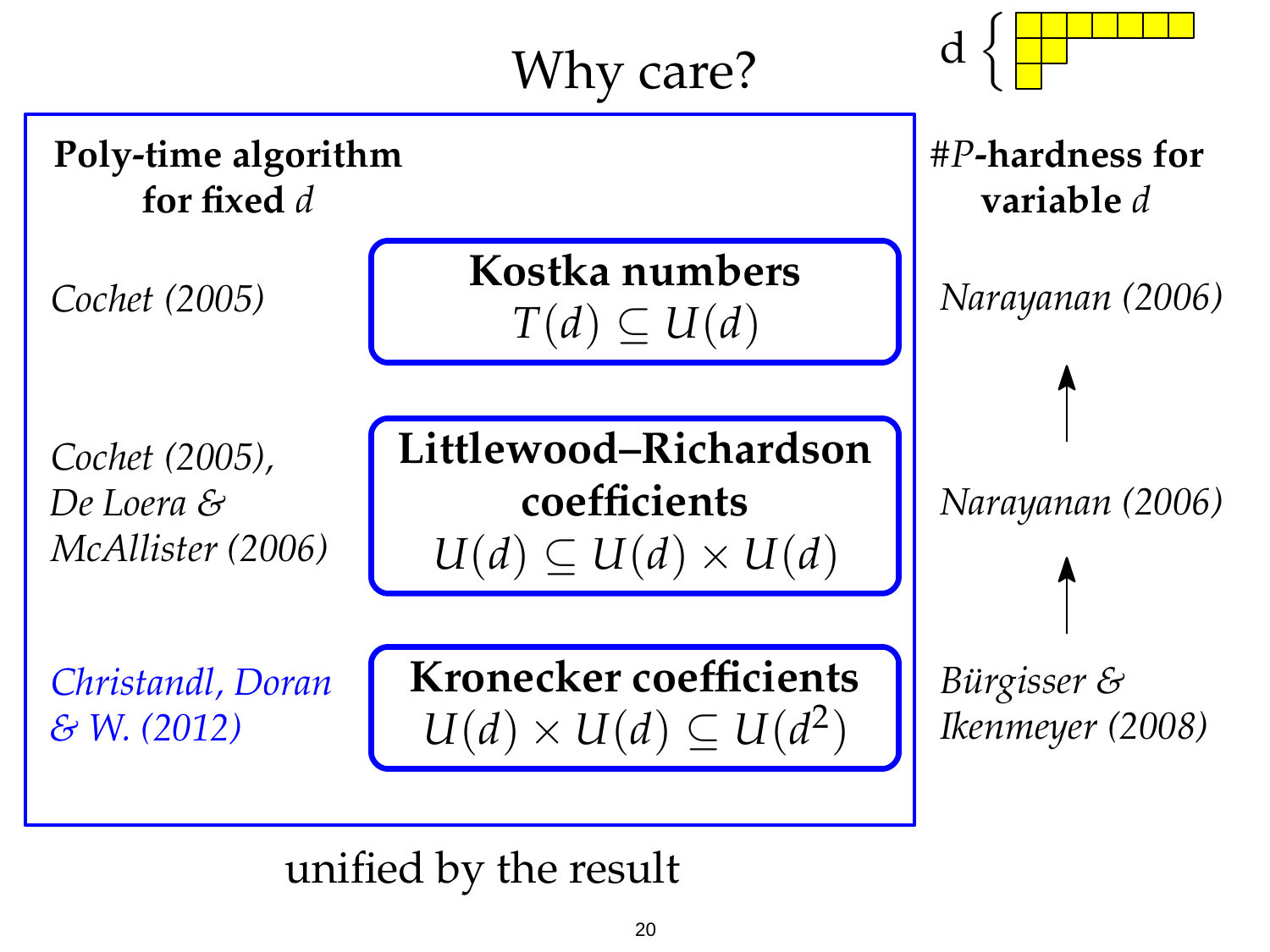Why care?



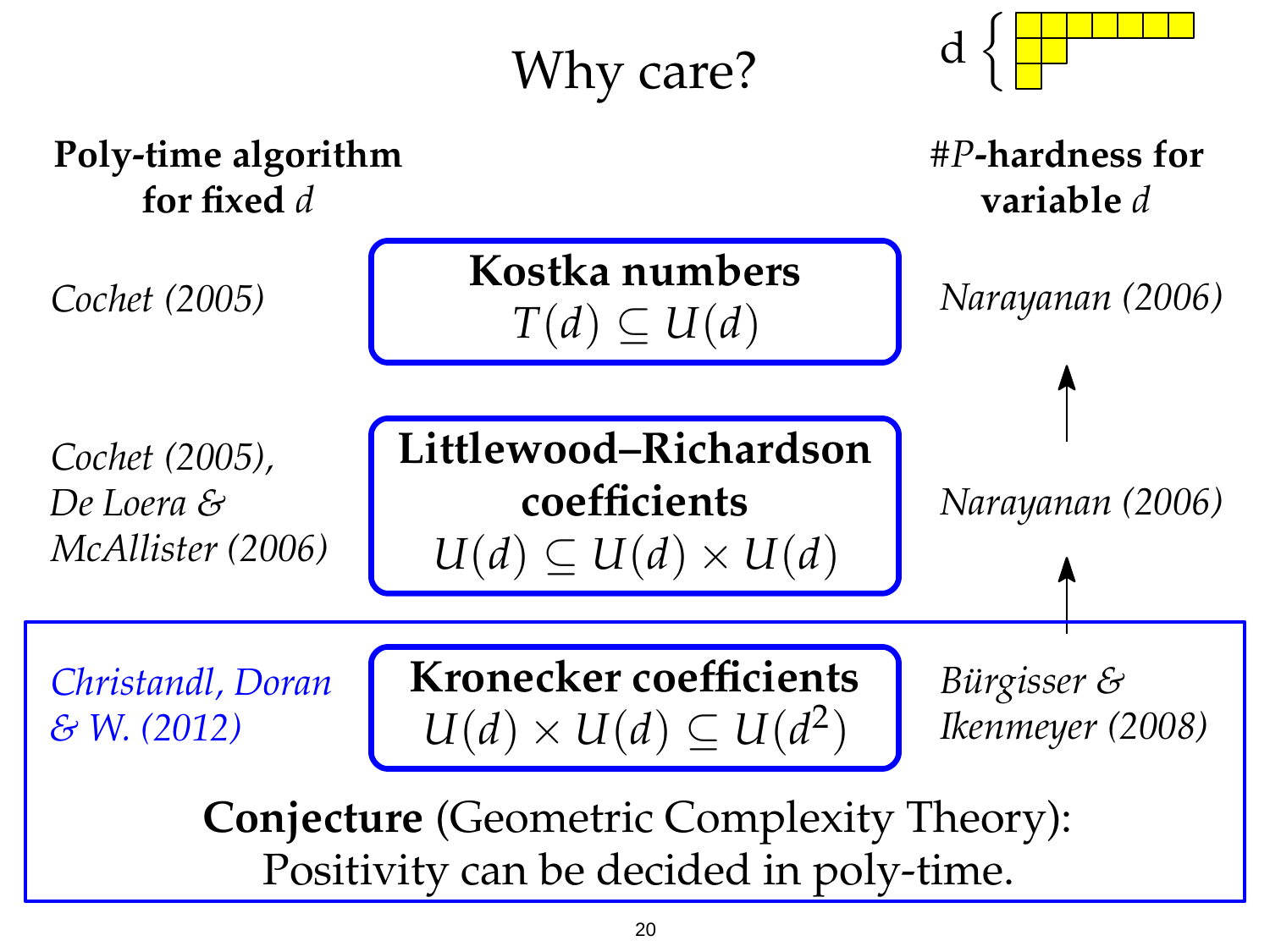#### Branching Problem for Tori

 $G = U(1)^{r}$ 

all compact, connected Abelian Lie groups

All irreducible representations are **one-dimensional** and of the form

$$
\binom{z_1}{\cdots}_{z_r}\cdot |1\rangle=z_1^{k_1}\cdots z_r^{k_r}\,|1\rangle
$$

Labeled by their weight  $\omega = (k_1, \ldots, k_r) \in \mathbb{Z}^r$ .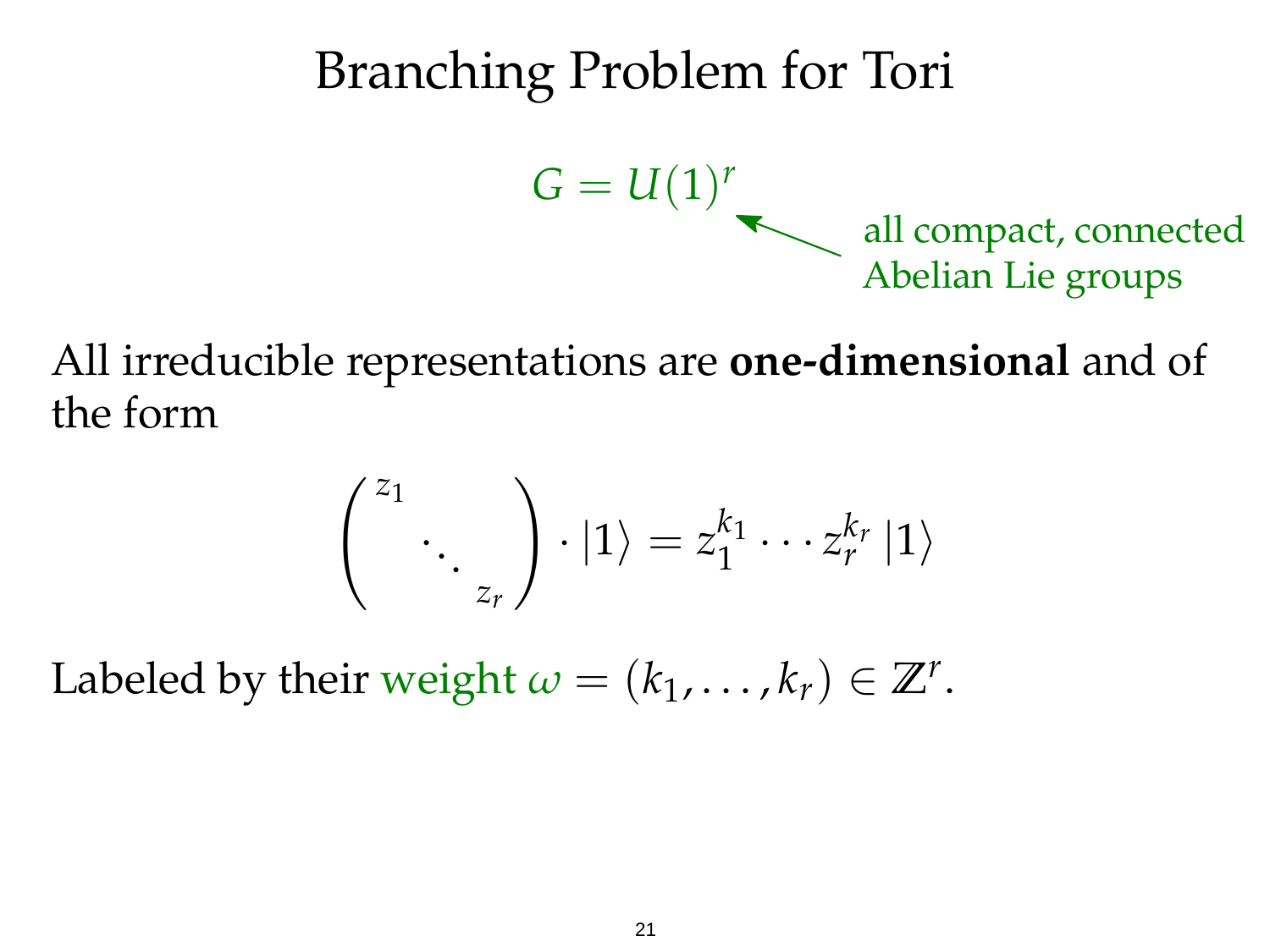# Branching Problem for Tori

 $G = U(1)^{r}$  $H = U(1)^s$ 

(Thus) any homomorphism  $H \to G$  is of the form

$$
\begin{pmatrix} z_1 & & \\ & \ddots & \\ & & z_s \end{pmatrix} \mapsto \begin{pmatrix} z_1^{k_{1,1}} \cdots z_s^{k_{s,1}} & & \\ & \ddots & \\ & & \ddots & \\ & & z_1^{k_{1,r}} \cdots z_s^{k_{s,r}} \end{pmatrix}
$$

for an integer matrix  $\Omega = (k_{i,j}) \in \mathbb{Z}^{s \times r}$ .

$$
V_{G,\omega}|_H = V_{H,\Omega\omega}
$$
 linear map!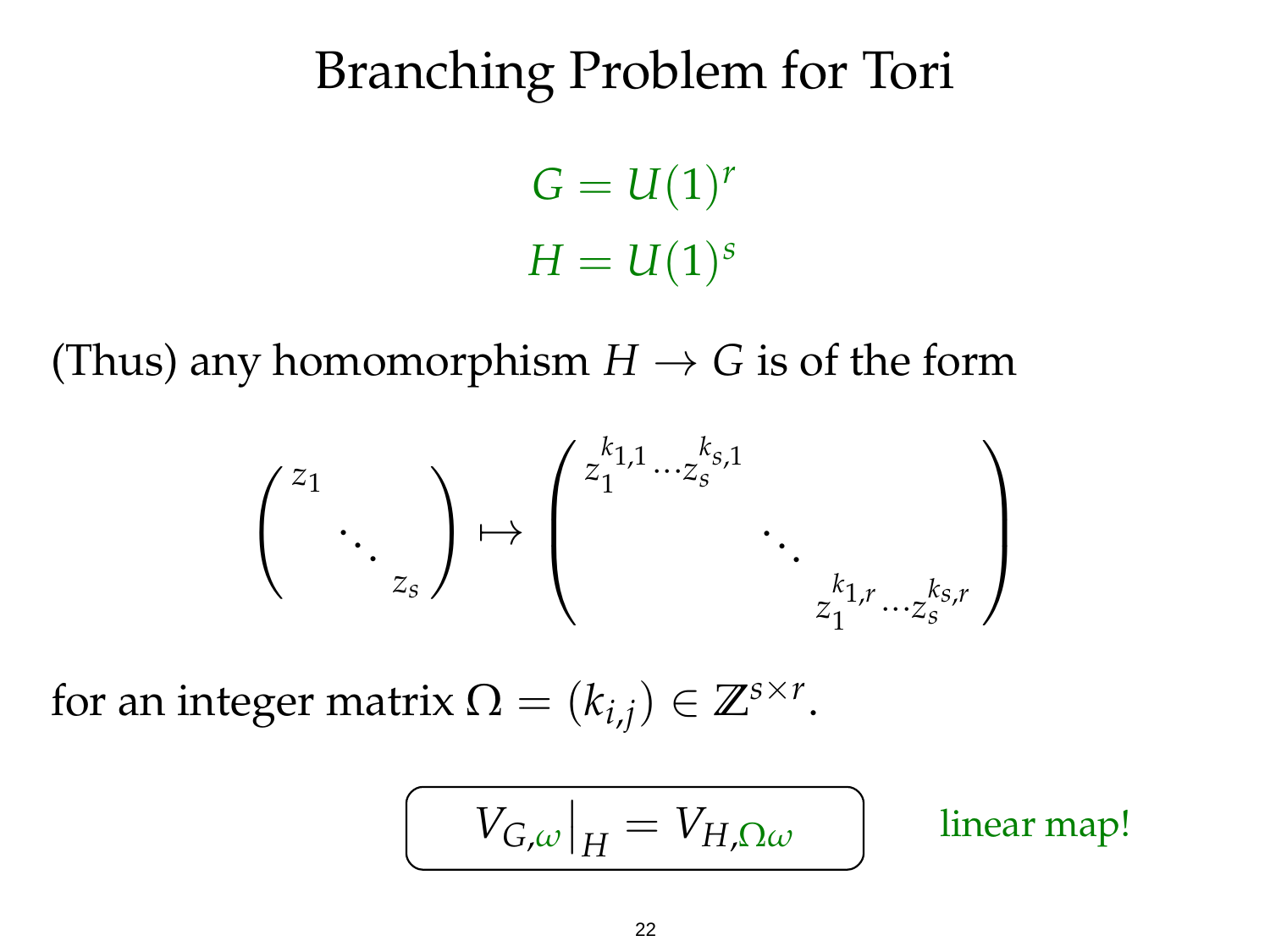$G \sim V_{G,\lambda}$ original branching problem

*H*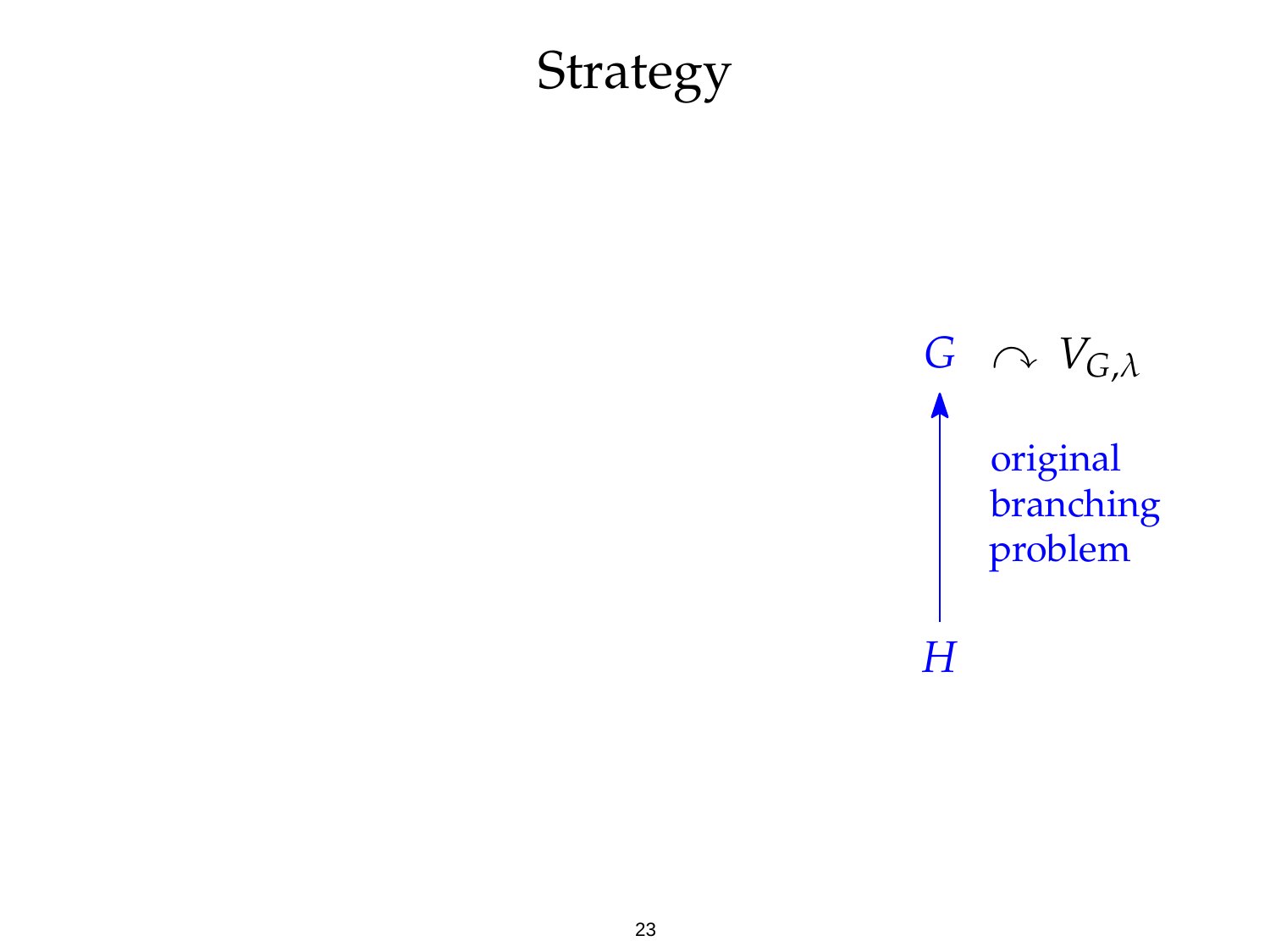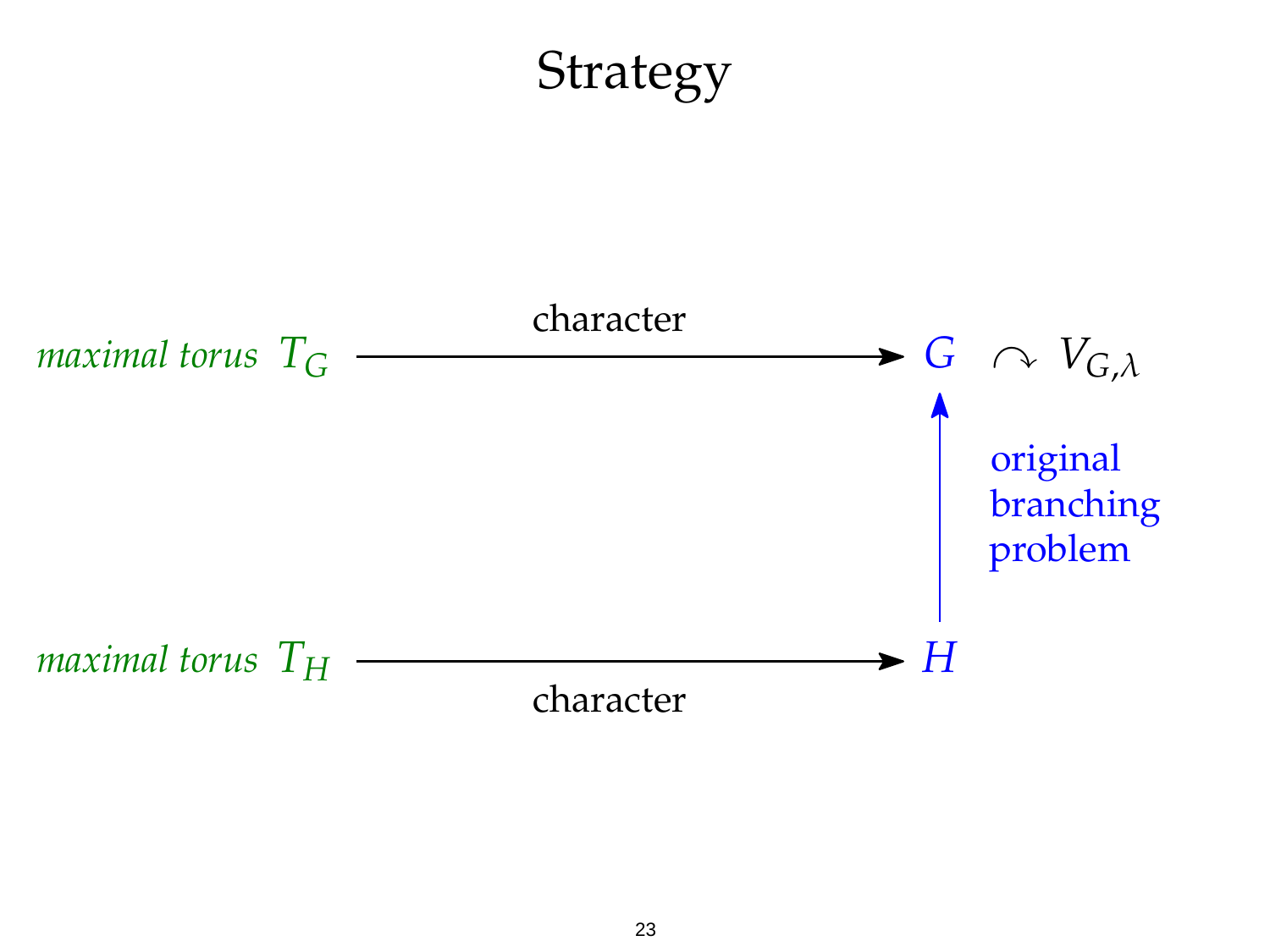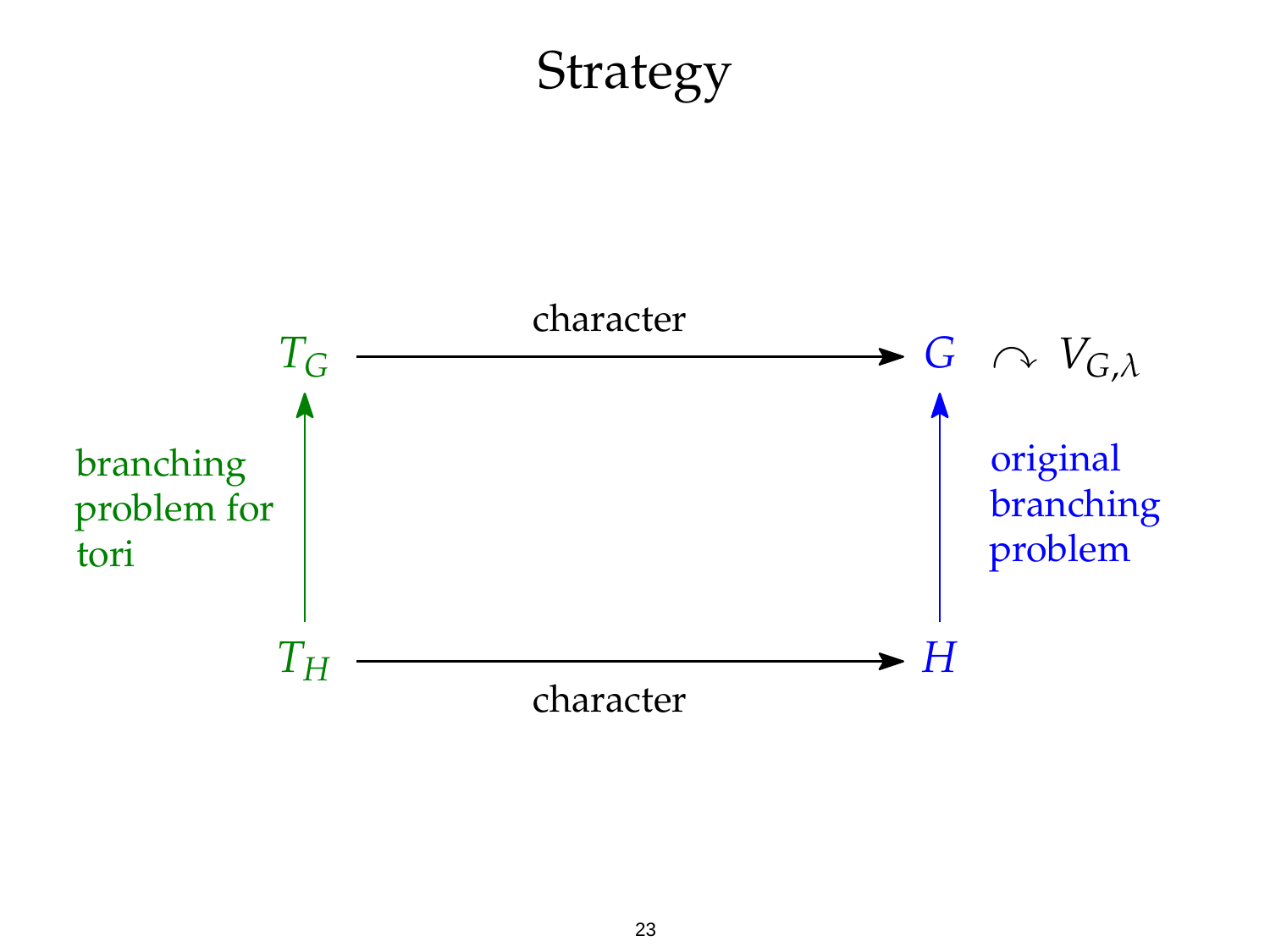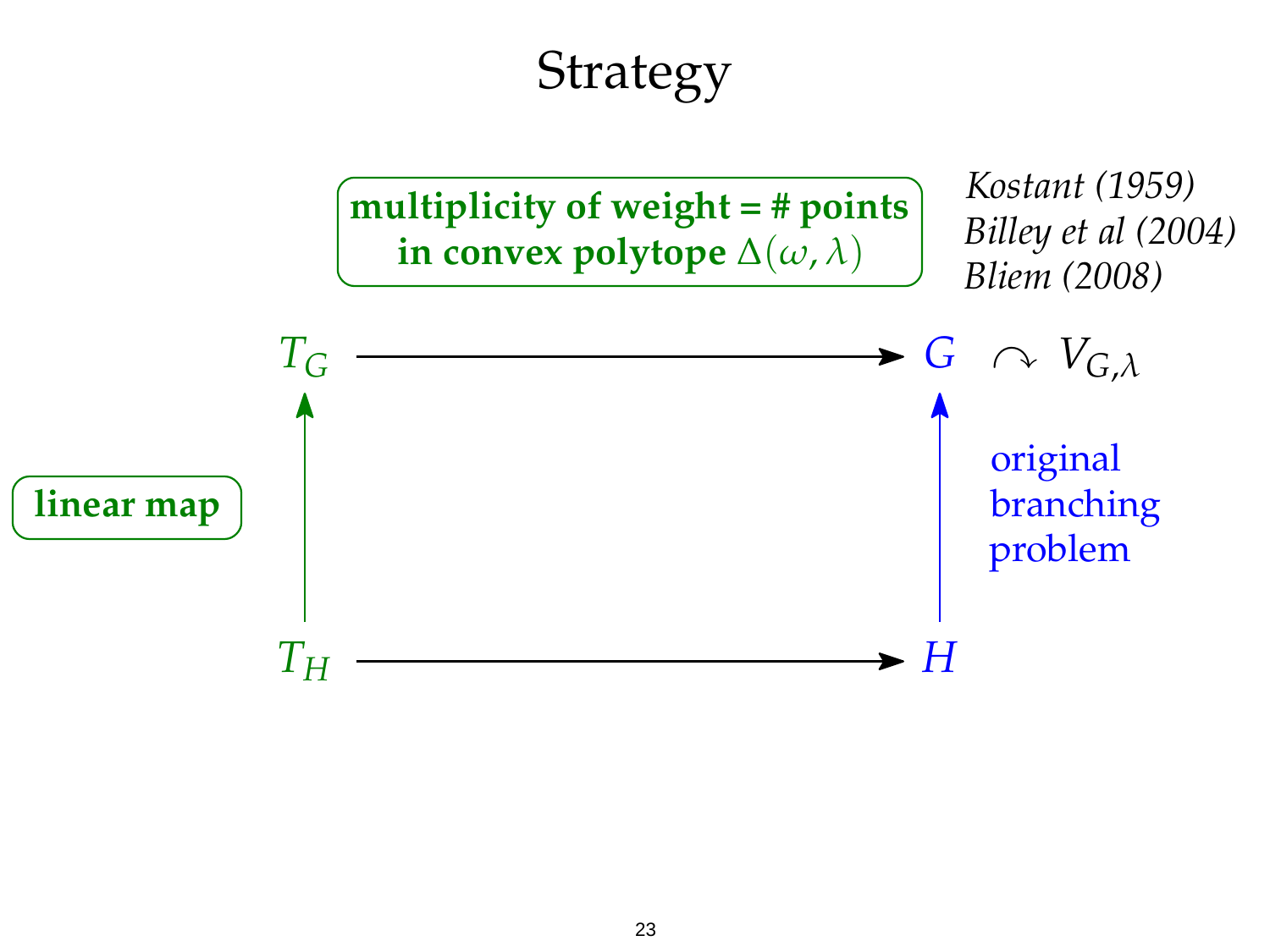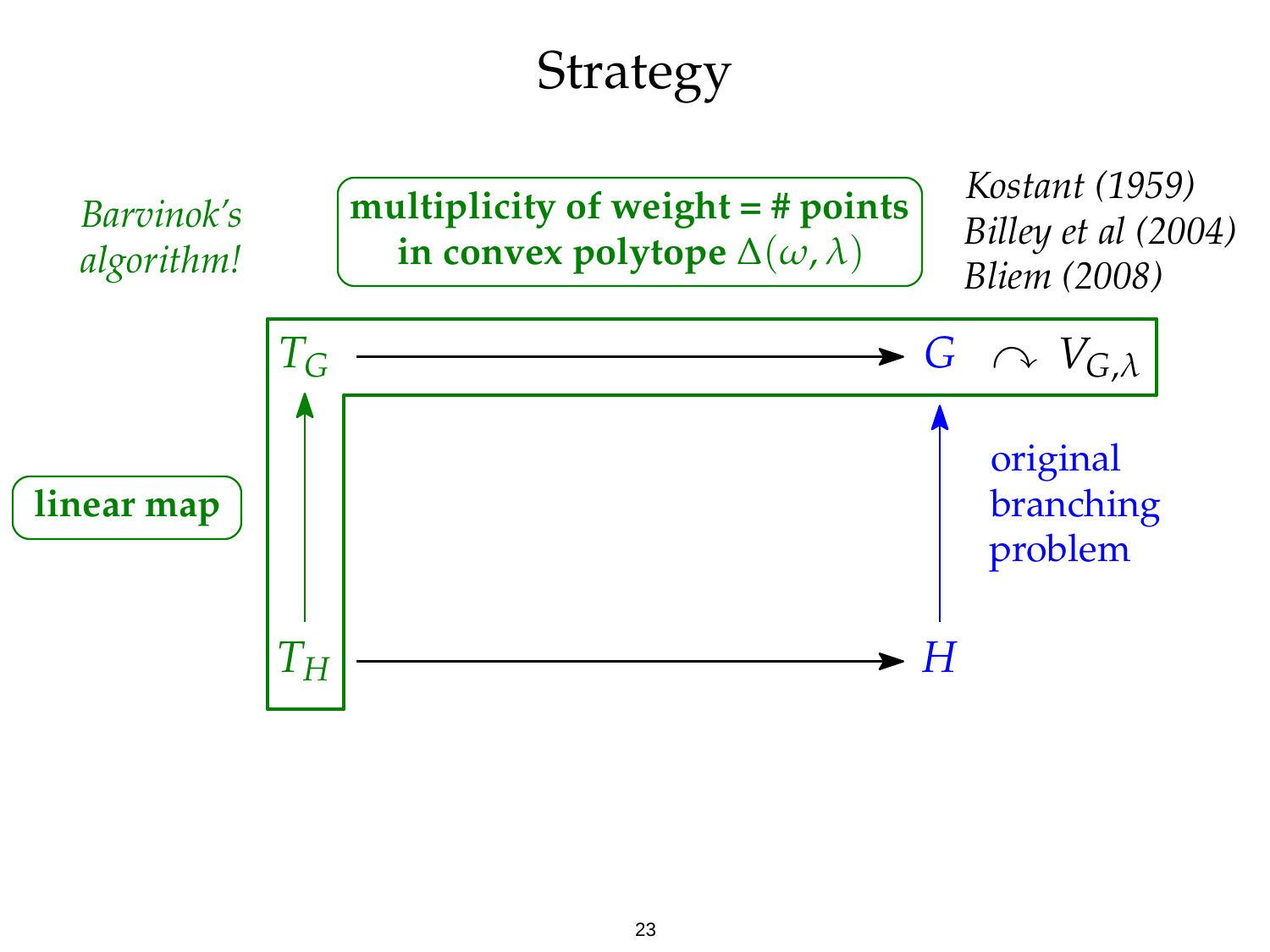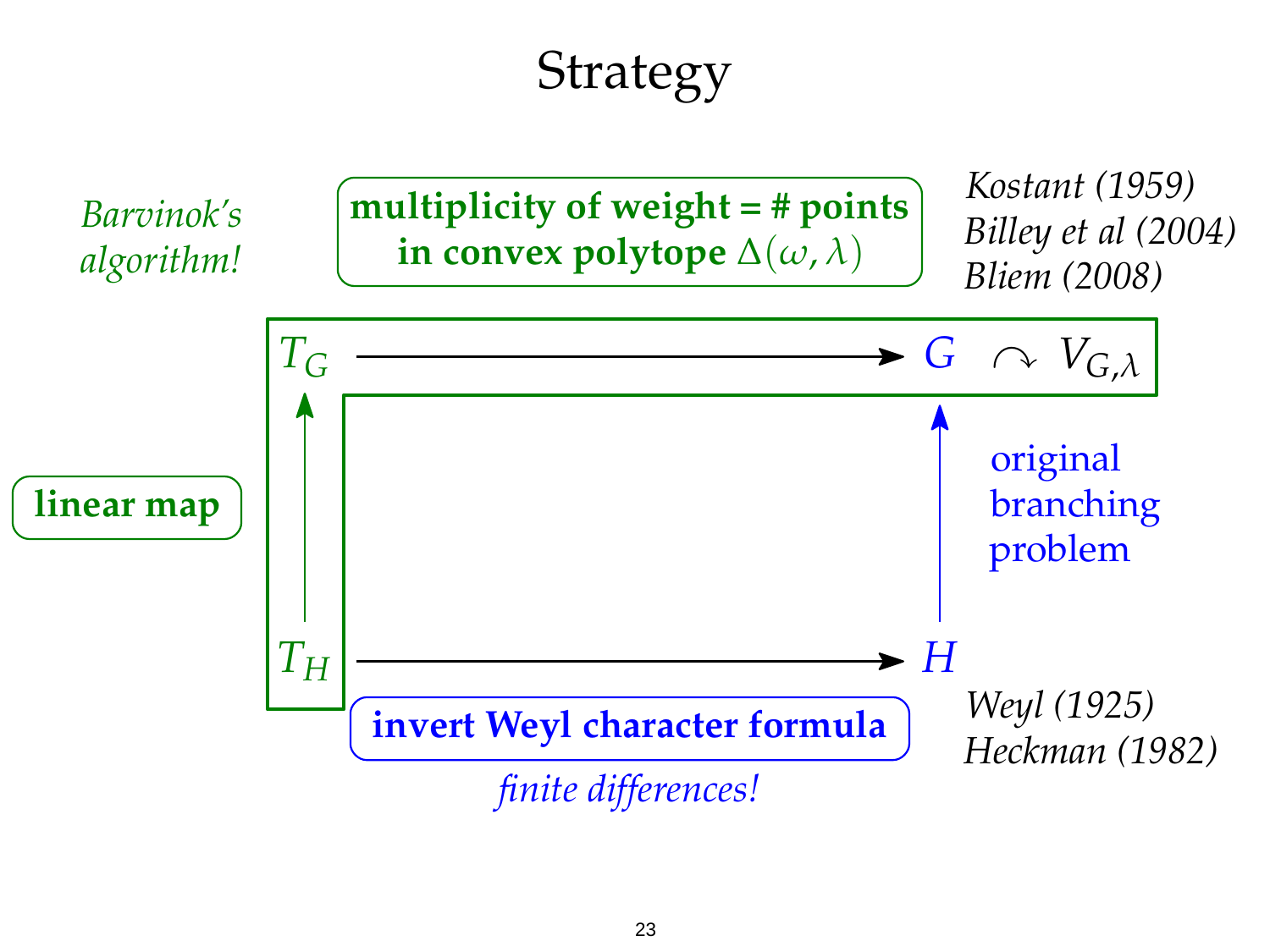#### Barvinok's algorithm

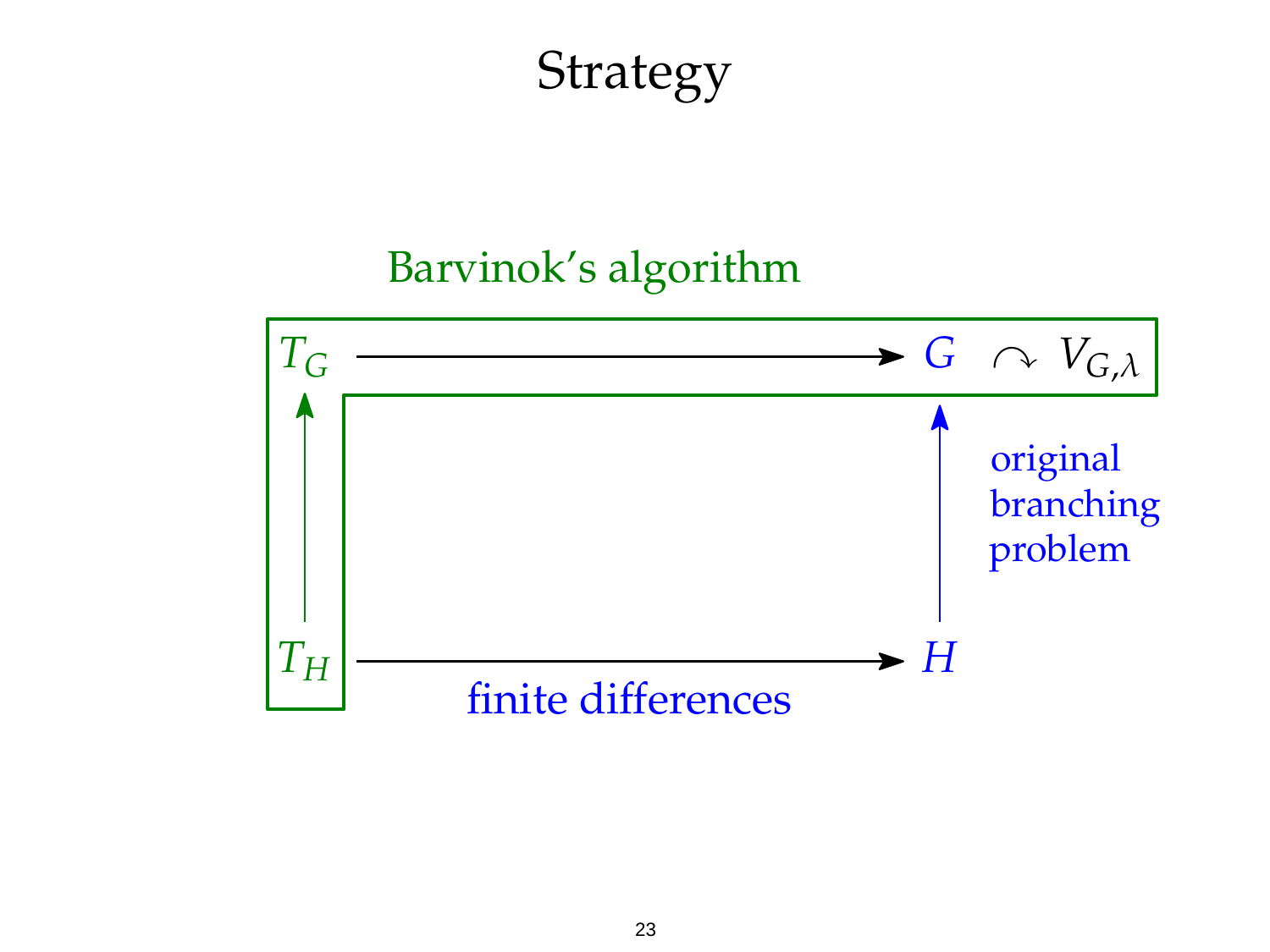The irreducible representations of  $SU(2)$  are

$$
V_j = \text{Sym}^j(\mathbb{C}^2)
$$

labeled by their spin  $j = 0, 1, \ldots$ 

Maximal torus {( *z z*¯ )} ∼  $\cong U(1)$ , irreducible representations are labeled by weight  $k \in \mathbb{Z}$ .

eigenvalues of  $\sigma_z = (1)$ −1 , occupation numbers

#### weight distribution

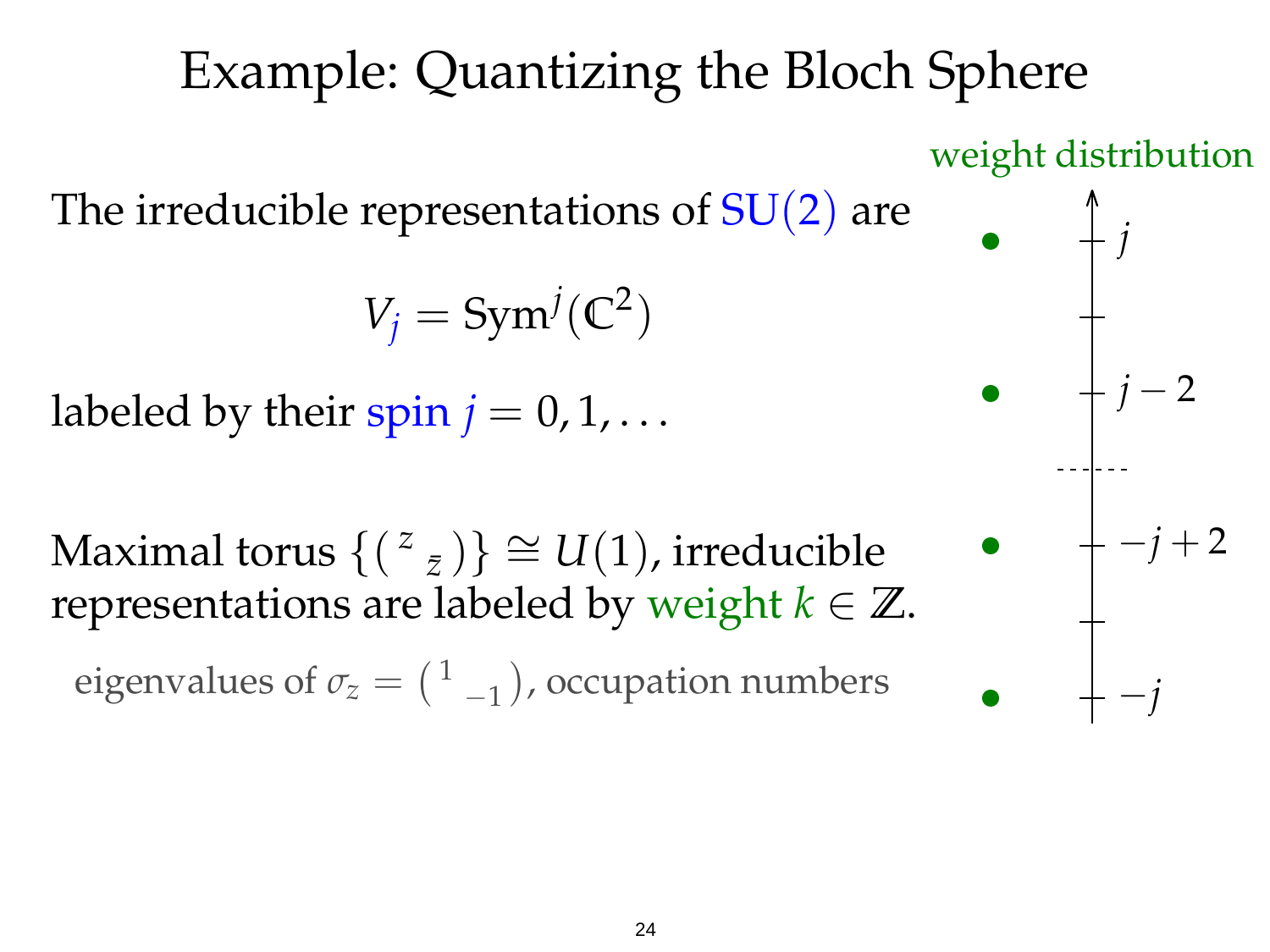*j* − 2

*j*

weight distribution

 $-j + 2$ 

−*j*

The irreducible representations of  $SU(2)$  are

$$
V_j = \text{Sym}^j(\mathbb{C}^2)
$$

labeled by their spin  $j = 0, 1, \ldots$ 

Maximal torus {( *z z*¯ )} ∼  $\cong U(1)$ , irreducible representations are labeled by weight  $k \in \mathbb{Z}$ .

eigenvalues of  $\sigma_z = (1)$ −1 , occupation numbers

$$
\mu_{\text{weight}} = \delta_{-j} + \ldots + \delta_j
$$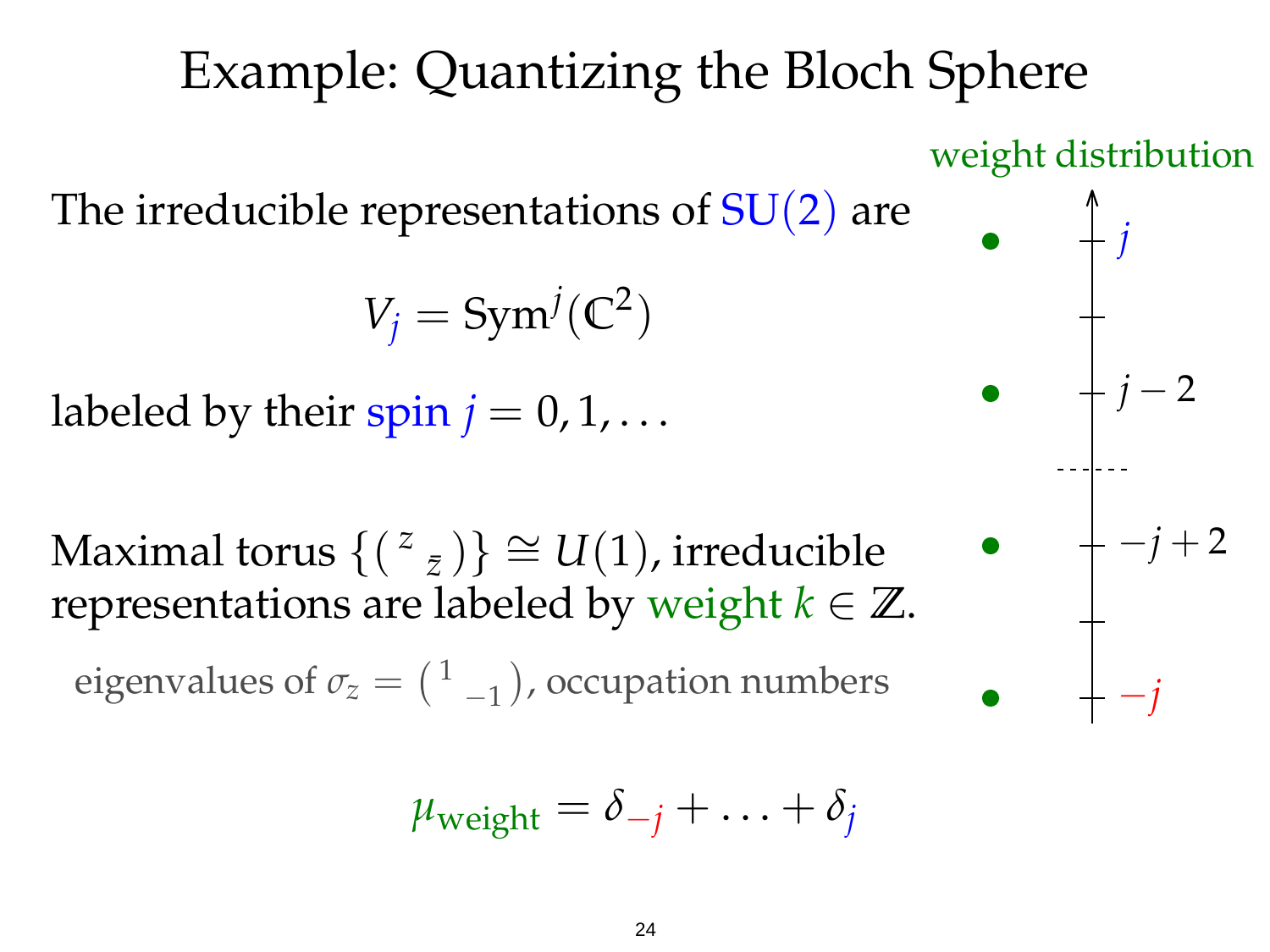*j* − 2

weight distribution

*j*

 $-j + 2$ 

−*j*

The irreducible representations of  $SU(2)$  are

$$
V_j = \text{Sym}^j(\mathbb{C}^2)
$$

labeled by their spin  $j = 0, 1, \ldots$ 

Maximal torus {( *z z*¯ )} ∼  $\cong U(1)$ , irreducible representations are labeled by weight  $k \in \mathbb{Z}$ .

eigenvalues of  $\sigma_z = (1)$ −1 , occupation numbers

$$
-\Delta\mu_{\text{weight}} = \delta_j - \delta_{-j}
$$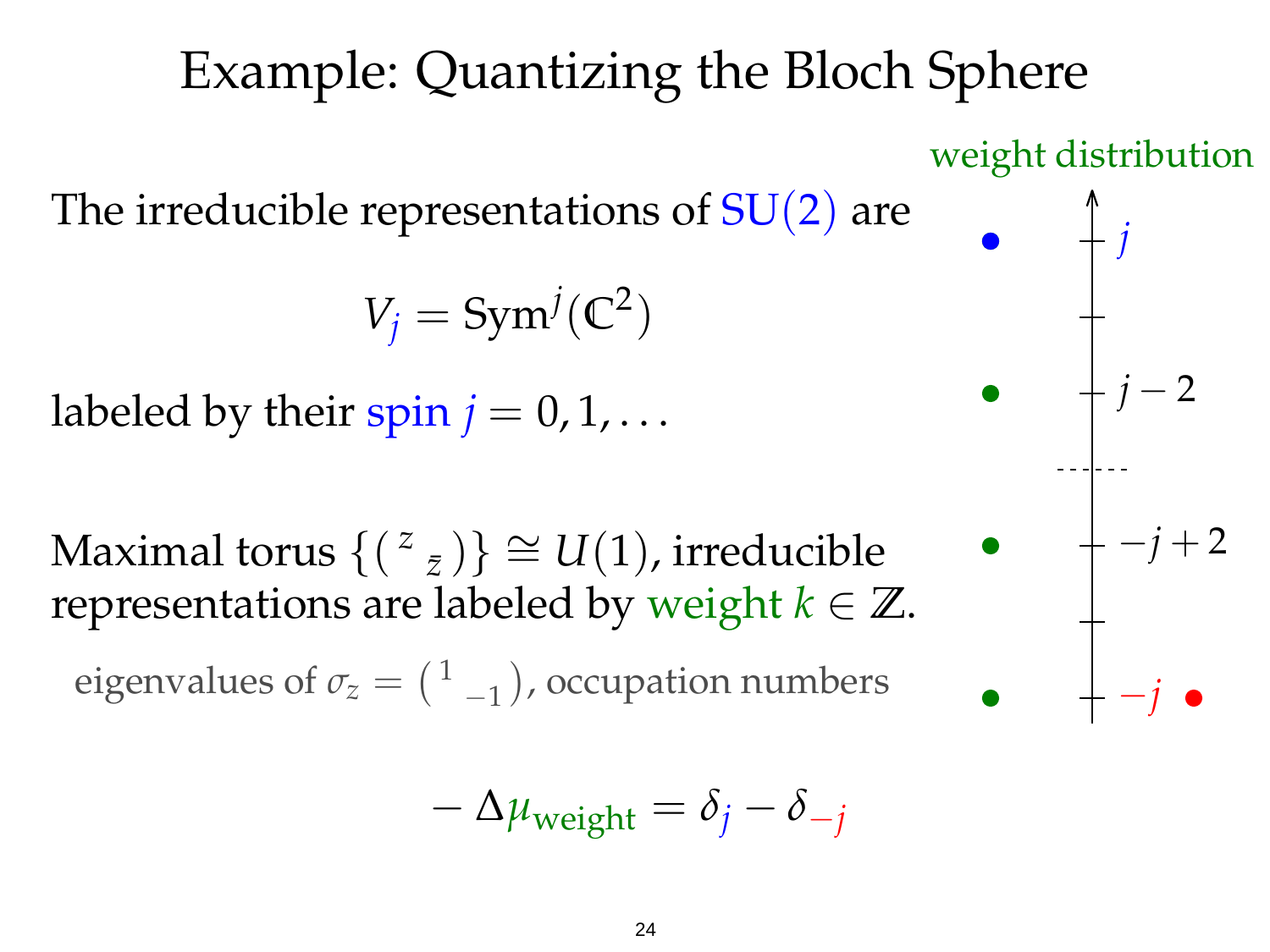The irreducible representations of  $SU(2)$  are

$$
V_j = \text{Sym}^j(\mathbb{C}^2)
$$

labeled by their spin  $j = 0, 1, \ldots$ 

Maximal torus {( *z z*¯ )} ∼  $\cong U(1)$ , irreducible representations are labeled by weight  $k \in \mathbb{Z}$ .

eigenvalues of  $\sigma_z = (1)$ −1 , occupation numbers

$$
-\Delta\mu_{\text{weight}}\big|_{[0,\infty)} = \delta_j
$$

#### weight distribution

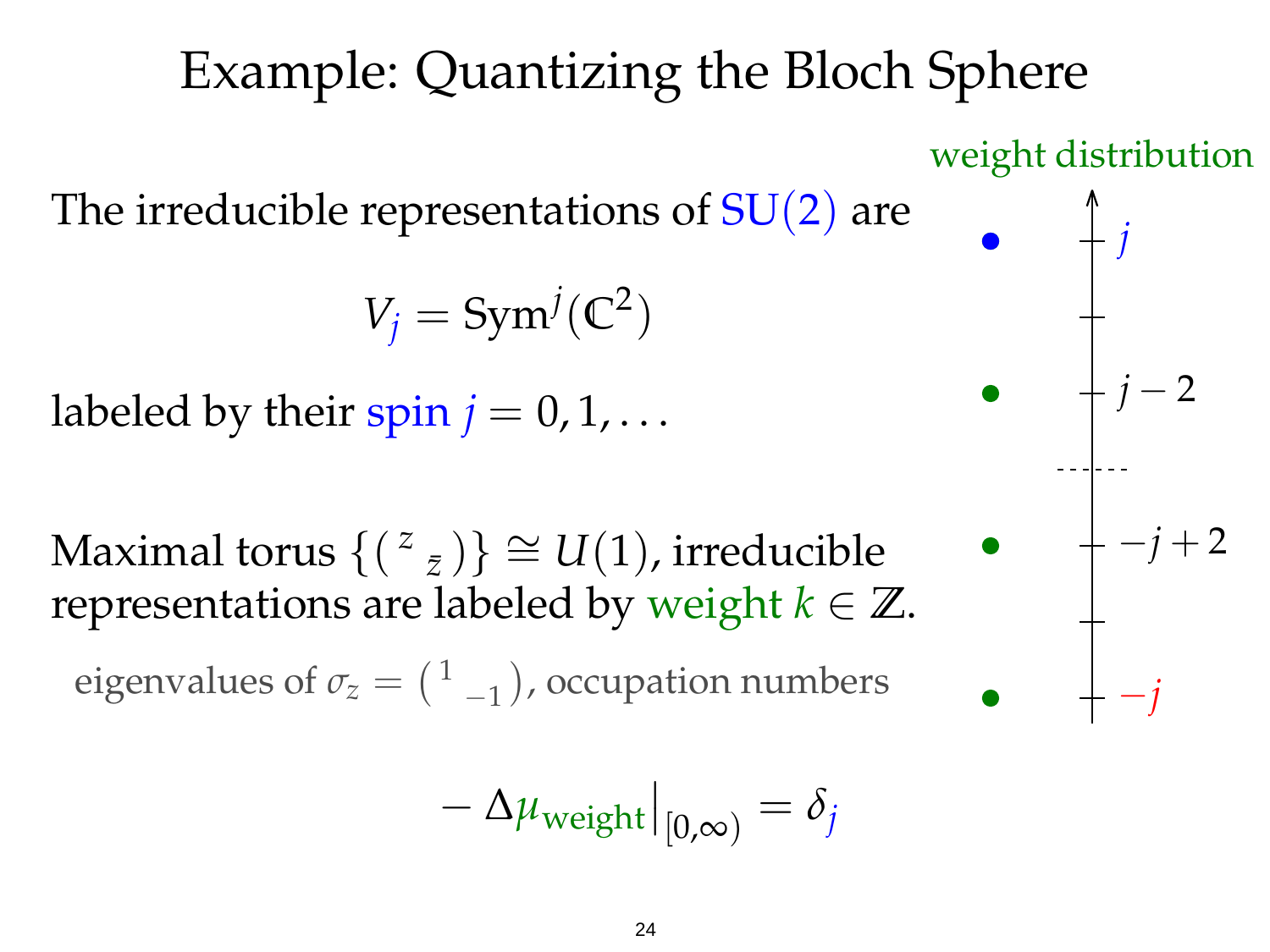The irreducible representations of  $SU(2)$  are

$$
V_j = \text{Sym}^j(\mathbb{C}^2)
$$

labeled by their spin  $j = 0, 1, \ldots$ 

Maximal torus {( *z z*¯ )} ∼  $\cong U(1)$ , irreducible representations are labeled by weight  $k \in \mathbb{Z}$ .

eigenvalues of  $\sigma_z = (1)$ −1 , occupation numbers

$$
-\left.\Delta \mu_{\text{weight}}\right|_{[0,\infty)}=\mu_{\text{spin}}
$$

weight distribution

*j*

*j* − 2

 $-j + 2$ 

−*j*

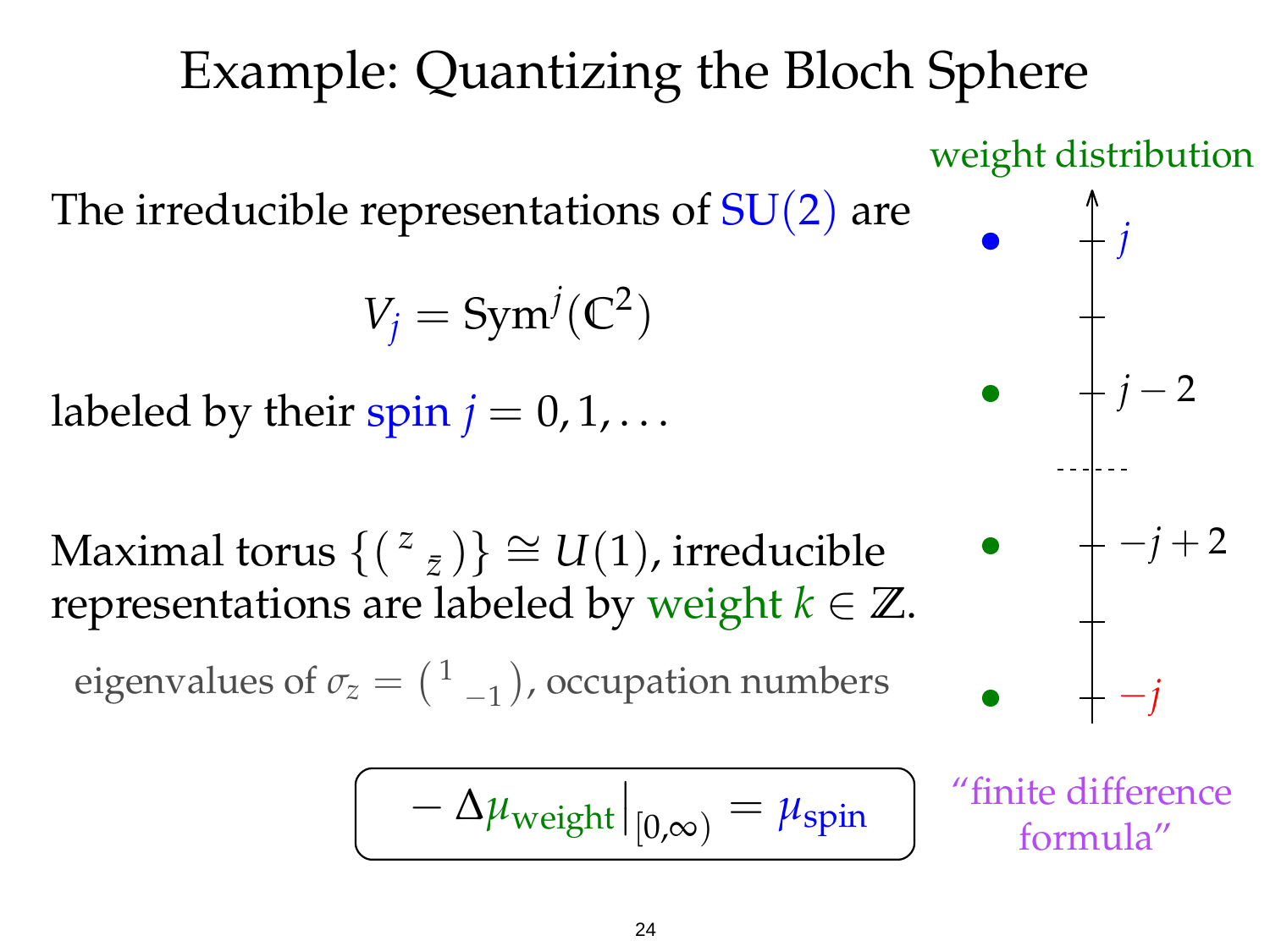## The General Algorithm

$$
V_{G,\lambda}\big|_H = \bigoplus_{\mu} m_{\mu}^{\lambda} V_{H,\mu}
$$

1. Compute weight multiplicities for  $T_H \curvearrowright V_{G,\lambda}$ 

# points in convex polytope  $\Delta(\omega, \lambda) \longrightarrow$  Barvinok's algorithm

[Kostant, Bliem]

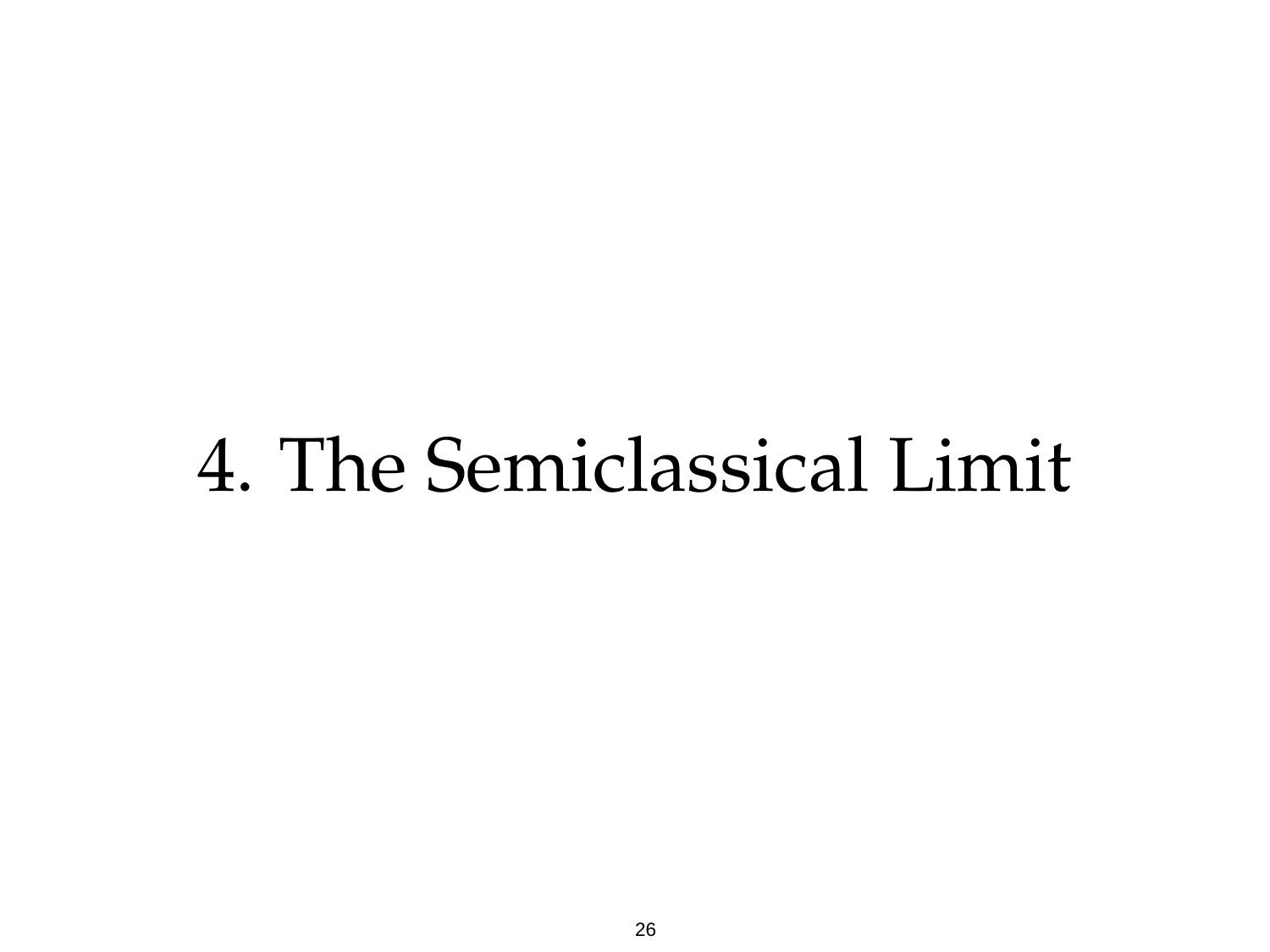$K = U(d) \times U(d) \times U(d)$  $\subseteq G = U(d^3) = U(\mathcal{H})$ 

 $V_{G,\lambda} = V_{G,[k]} = \text{Sym}^k(\mathcal{H})$ 

#### **Branching Problem Random Marginal Problem**

 $\mathcal{H} = \mathbb{C}^d \otimes \mathbb{C}^d \otimes \mathbb{C}^d$ 

 $\rho_{ABC} = |\psi_{ABC}\rangle\langle\psi_{ABC}|$  random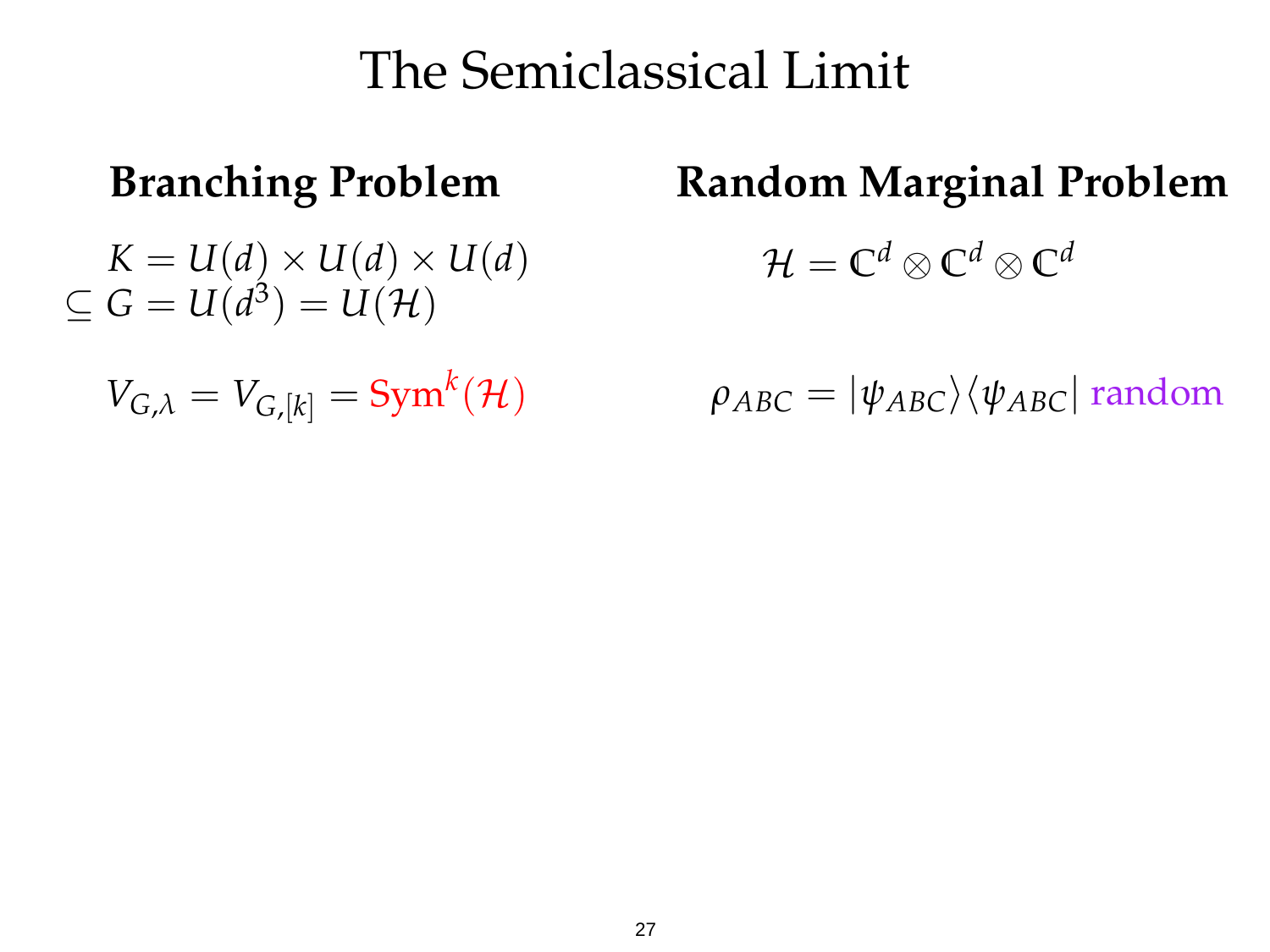$K = U(d) \times U(d) \times U(d)$  $\subseteq G = U(d^3) = U(\mathcal{H})$ 

 $V_{G,\lambda} = V_{G,[k]} = \text{Sym}^k(\mathcal{H})$ 

#### **Branching Problem Random Marginal Problem**

 $\mathcal{H} = \mathbb{C}^d \otimes \mathbb{C}^d \otimes \mathbb{C}^d$ 

 $\rho_{ABC} = |\psi_{ABC}\rangle\langle\psi_{ABC}|$  random

*TG*-weight multiplicities: occupation numbers,  $\operatorname{integral}$  points in  $k\Delta_{d^3-1}$ 



$$
\fbox{diagonal distribution:} \begin{array}{c}\text{distribution:} \\ \text{Lebesgue measure on } \Delta_{d^3-1}\end{array}
$$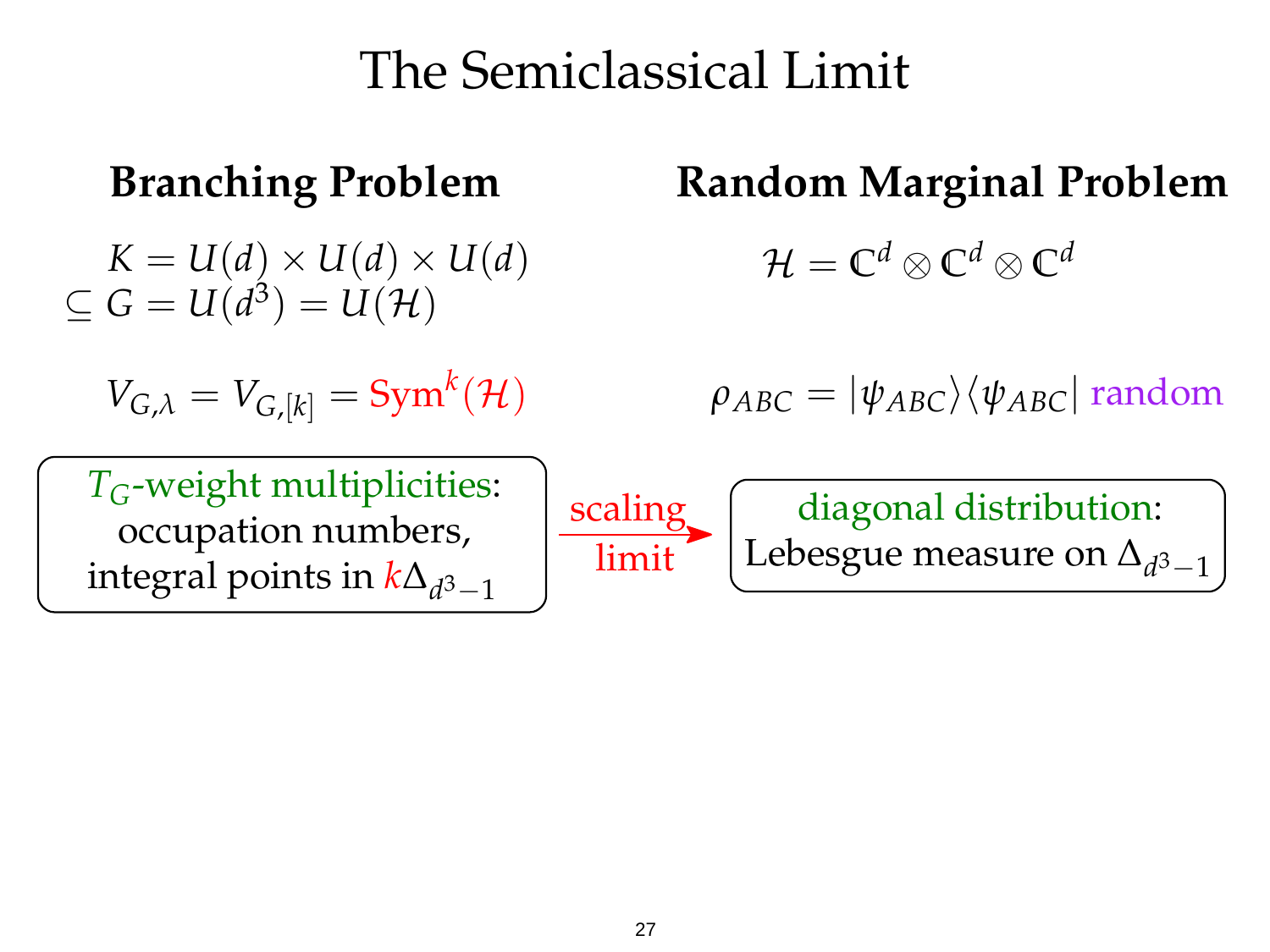#### **Branching Problem Random Marginal Problem**  $\mathcal{H} = \mathbb{C}^d \otimes \mathbb{C}^d \otimes \mathbb{C}^d$  $\rho_{ABC} = |\psi_{ABC}\rangle\langle\psi_{ABC}|$  random  $K = U(d) \times U(d) \times U(d)$  $\subseteq G = U(d^3) = U(\mathcal{H})$  $V_{G,\lambda} = V_{G,[k]} = \text{Sym}^k(\mathcal{H})$ scaling limit  $\sqrt{\frac{1}{2}}$  map linear  $\sqrt{\frac{1}{2}}$  map *TH*-weight multiplicities *TG*-weight multiplicities: occupation numbers,  $\operatorname{integral}$  points in  $k\Delta_{d^3-1}$ marginal diagonal distribution diagonal distribution: Lebesgue measure on  $\Delta_{d^3-1}$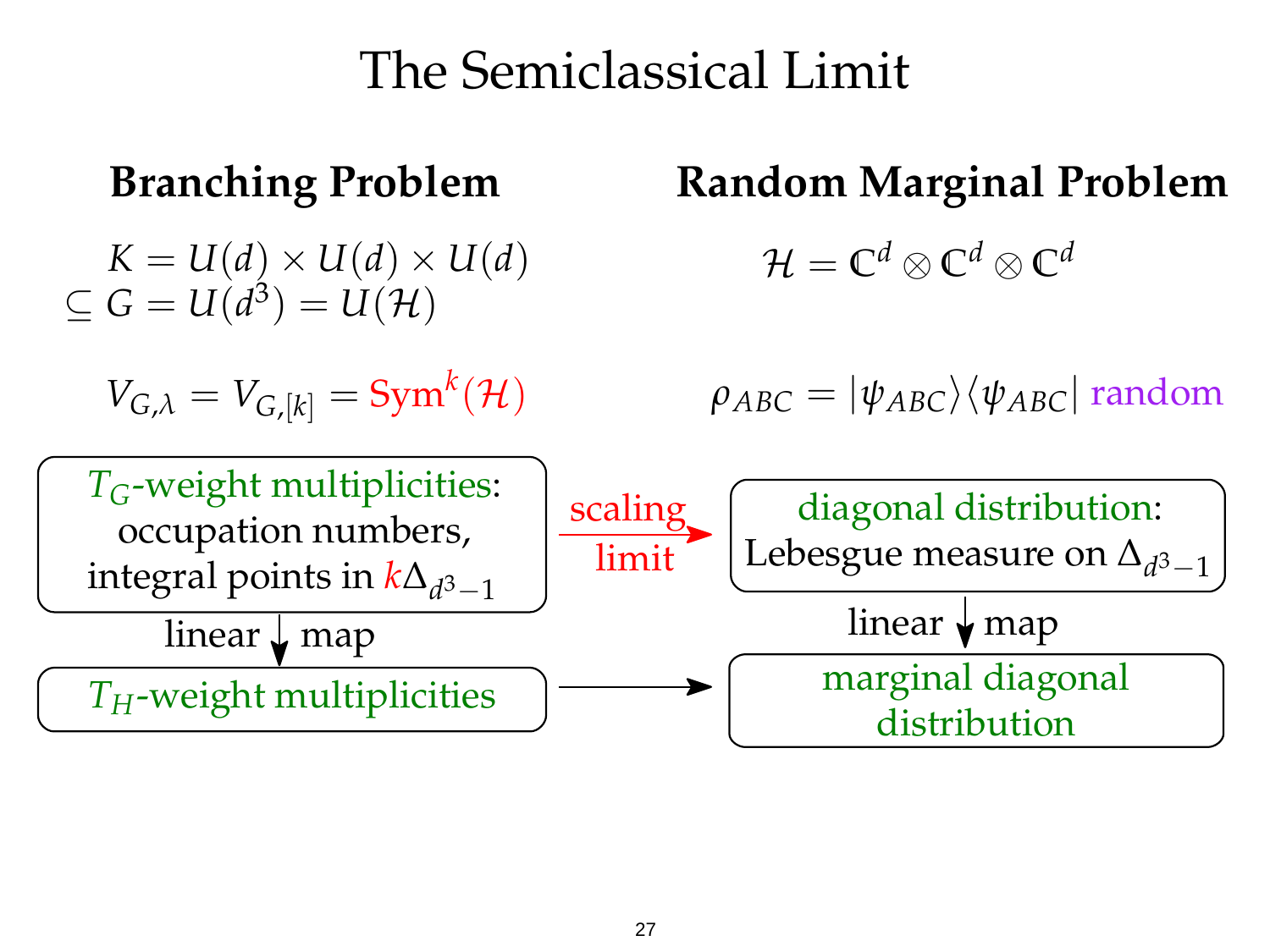$K = U(d) \times U(d) \times U(d)$  $\subseteq G = U(d^3) = U(\mathcal{H})$ 

 $V_{G,\lambda} = V_{G,[k]} = \text{Sym}^k(\mathcal{H})$ 

#### **Branching Problem Random Marginal Problem**

 $\mathcal{H} = \mathbb{C}^d \otimes \mathbb{C}^d \otimes \mathbb{C}^d$ 

 $\rho_{ABC} = |\psi_{ABC}\rangle\langle\psi_{ABC}|$  random